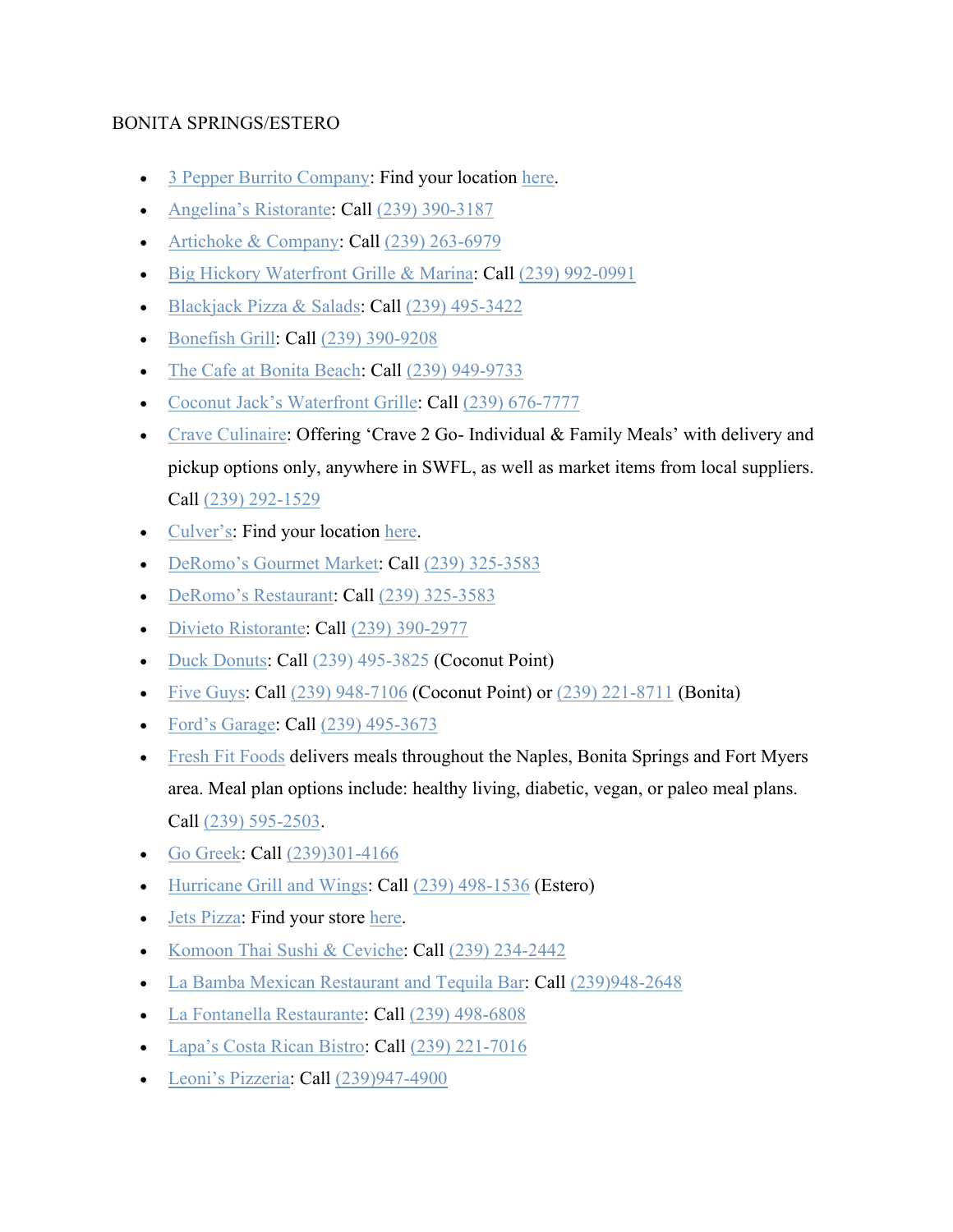- [Mel's Diner:](https://melsdiners.com/) Call [\(239\) 949-3080](https://www.google.com/search?sxsrf=ALeKk03fzRW-ppkLfs_Dys1rBo5AyU9_qg%3A1584990419410&ei=0wh5Xt_ZGIbitQX474XYDQ&q=mel%27s+diner+bonita&oq=mel%27s+diner+bonita&gs_l=psy-ab.3..0l9.38533.39375..39490...0.2..0.255.783.3j2j1......0....1..gws-wiz.......0i71.FW8ykRyeKuw&ved=0ahUKEwifj6-3pbHoAhUGca0KHfh3AdsQ4dUDCAs&uact=5)
- [Mellow Mushroom:](https://mellowmushroom.com/) Call [\(239\) 599-2616](https://www.google.com/search?q=mellow%20mushroom&rlz=1C1GGGE_enUS570US571&oq=mellow&aqs=chrome.0.69i59j69i57j69i60l2.1219j0j7&sourceid=chrome&ie=UTF-8&sxsrf=ALeKk01yx8xruhSS26hkx-HMNL8x-fXfPg:1585015880560&npsic=0&rflfq=1&rlha=0&rllag=26499655,-81806972,6213&tbm=lcl&rldimm=2966432720914779734&lqi=Cg9tZWxsb3cgbXVzaHJvb20iA4gBAUi_8YzM8q6AgAhaKgoPbWVsbG93IG11c2hyb29tEAAQARgAGAEiD21lbGxvdyBtdXNocm9vbQ&ved=2ahUKEwihq5ikhLLoAhVomeAKHQ0JDX0QvS4wB3oECBIQHA&rldoc=1&tbs=lrf:!1m4!1u3!2m2!3m1!1e1!1m4!1u16!2m2!16m1!1e1!1m4!1u16!2m2!16m1!1e2!1m4!1u15!2m2!15m1!1shas_1takeout!1m5!1u15!2m2!15m1!1shas_1wheelchair_1accessible_1entrance!4e2!2m1!1e16!2m1!1e3!3sIAE,lf:1,lf_ui:4&rlst=f)
- [Molino's:](https://molinosrestaurant.com/) Call [\(239\) 992-7025](https://www.google.com/search?ei=4pmPXoejAojwsQXMhp94&q=molinos&oq=molinos&gs_lcp=CgZwc3ktYWIQAzICCAAyBAgAEEMyAggAMgIIADICCAAyAggAMgIIADICCAAyAggAMgIIADoECAAQRzoFCAAQgwE6BQgAEJECOgQIABAKSiIIFxIeMGc5M2cxMDRnOTJnMTA0Zzg4Zzk2Zzg4ZzEyLTEzShgIGBIUMGcxZzJnMWcxZzFnMmcyZzEyLTVQ3tAPWJOLEGCAmBBoA3AFeACAAWmIAYUHkgEDOS4xmAEAoAEBqgEHZ3dzLXdpeg&sclient=psy-ab&ved=0ahUKEwiHnMXuqtzoAhUIeKwKHUzDBw8Q4dUDCAw&uact=5)
- [Naples Flatbread Kitchen & Bar:](https://www.naplesflatbread.com/) Call [\(239\) 495-3528](https://www.google.com/search?q=naples+flatbread+estero&rlz=1C1GGGE_enUS570US571&oq=naples+flatbread+estero&aqs=chrome..69i57.3939j0j9&sourceid=chrome&ie=UTF-8)
- [Panera Bread:](https://www.panerabread.com/en-us/home.html) Find your store [here.](https://delivery.panerabread.com/cafeLocations/)
- [Papa John's:](https://www.papajohns.com/) Call [\(239\) 947-8200](https://scanmail.trustwave.com/?c=4062&d=jq-E3gz9I_oaRDj_9-85Y9bQaZLbvfwOtW7L1twB_Q&s=1508&u=https%3a%2f%2fwww%2egoogle%2ecom%2fsearch%3frlz%3d1C1CHBF%5fenUS854US854%26sxsrf%3dALeKk011ZpCEYS%5ftzjUnF4qTrwSLRIRxeA%253A1585749848969%26ei%3dWJ-EXtvTOsqJggeZ4buQCA%26q%3dpapa%2bjohn%2bbonita%2bsprings%26oq%3dpapa%2bjohn%2bbonita%2bsprings%26gs%5flcp%3dCgZwc3ktYWIQAzIECAAQDTIECAAQDTIGCAAQFhAeMgYIABAWEB4yBggAEBYQHjIICAAQFhAKEB4yAggmMgUIABDNAjIFCAAQzQIyBQgAEM0COgQIABBHOgIIADoECAAQCjoHCAAQFBCHAjoKCAAQCBANEAoQHjoFCCEQoAFQhrO9AVjOyL0BYJ3KvQFoBXADeACAAZoBiAG1EJIBBDIuMTeYAQCgAQGqAQdnd3Mtd2l6%26sclient%3dpsy-ab%26ved%3d0ahUKEwjb38zDssfoAhXKhOAKHZnwDoIQ4dUDCAs%26uact%3d5)
- [Perkins:](https://stores.perkinsrestaurants.com/us/fl/bonita-springs/27941-crown-lake-blvd.html) Call [\(239\) 498-0300](https://www.google.com/search?q=perkins+bonita&rlz=1C1GGGE_enUS570US571&oq=perkins+bonita&aqs=chrome..69i57.2028j0j7&sourceid=chrome&ie=UTF-8)
- [Pinchers:](https://www.pinchersusa.com/) Call [\(239\) 948-1313](https://www.google.com/search?q=pinchers+bonita&oq=pinchers+bonita&aqs=chrome..69i57j0l7.2913j0j4&sourceid=chrome&ie=UTF-8)
- [Poke Fusion:](https://pokefusionswfl.com/) Call [\(239\) 362-2579](https://www.google.com/search?q=poke+fushion&rlz=1C1GGGE_enUS570US571&oq=poke+fushion&aqs=chrome..69i57.1561j0j9&sourceid=chrome&ie=UTF-8)
- [Red Robin](https://www.redrobin.com/) at Gulf Coast Town Center: Call [\(239\) 454-5532](https://www.google.com/search?q=red+robin+gulf+coast+town+center&rlz=1C1GGGE_enUS570US571&oq=red+robin+gulf+coast+town+center&aqs=chrome..69i57.6983j0j7&sourceid=chrome&ie=UTF-8)
- [Ristorante Farfalla:](http://ristorantefarfalla.com/) Call [\(239\)495-9912](https://www.google.com/search?client=safari&rls=en&q=ristorante+farfalla&ie=UTF-8&oe=UTF-8)
- [Rosati's Pizza:](https://myrosatis.com/estero/) Call [\(239\) 221-3706](https://www.google.com/search?q=rosatis+estero&rlz=1C1GGGE_enUS570US571&oq=rosati&aqs=chrome.0.69i59j69i57j69i59l2.2704j0j7&sourceid=chrome&ie=UTF-8)
- [Royal Scoop Homemade Ice Cream:](https://www.royalscoop.com/) Call [\(239\) 992-2000](https://www.google.com/search?q=Royal%20Scoop%20Homemade%20Ice%20Cream&rlz=1C1GGGE_enUS570US571&oq=Royal+Scoop+Homemade+Ice+Cream&aqs=chrome..69i57.258j0j4&sourceid=chrome&ie=UTF-8&sxsrf=ALeKk03APNW2Ab2ihN6zeAkJ8a8gEONSog:1585078017478&npsic=0&rflfq=1&rlha=0&rllag=26240178,-81770231,10528&tbm=lcl&rldimm=10898678202288140125&lqi=Ch5Sb3lhbCBTY29vcCBIb21lbWFkZSBJY2UgQ3JlYW0iA4gBAUj9vIS95YCAgAhaVAoecm95YWwgc2Nvb3AgaG9tZW1hZGUgaWNlIGNyZWFtEAAQARACEAMQBBgAGAEYAhgDGAQiHnJveWFsIHNjb29wIGhvbWVtYWRlIGljZSBjcmVhbQ&ved=2ahUKEwi-4LDh67PoAhXqnuAKHeS4ClYQvS4wBHoECAsQIw&rldoc=1&tbs=lrf:!1m4!1u3!2m2!3m1!1e1!1m4!1u16!2m2!16m1!1e1!1m4!1u16!2m2!16m1!1e2!1m5!1u15!2m2!15m1!1shas_1wheelchair_1accessible_1entrance!4e2!2m1!1e16!2m1!1e3!3sIAE,lf:1,lf_ui:4&rlst=f)
- [Roy's:](https://www.roysrestaurant.com/locations/fl/bonita-springs) Call [\(239\) 498-7697](https://www.google.com/search?rlz=1C1GGGE_enUS570US571&sxsrf=ALeKk014T6oBSM3NRHeRkmYpe-pppSWpig%3A1585873768798&ei=aIOGXsSWMK2k_QaexYmwBA&q=roys+restaurant+bonita+springs&oq=roys+restaurant+bonita+springs&gs_lcp=CgZwc3ktYWIQAzICCAAyAggAMgIIADIGCAAQFhAeMgYIABAWEB4yBggAEBYQHjIGCAAQFhAeMgIIJjICCCYyBQgAEM0COgQIABBHOgQIABAKOgcIABAUEIcCUO4UWOMlYPYmaABwAngBgAHUAYgBtQ6SAQYyLjExLjKYAQCgAQGqAQdnd3Mtd2l6&sclient=psy-ab&ved=0ahUKEwjE6paVgMvoAhUtUt8KHZ5iAkYQ4dUDCAs&uact=5)
- [The Saloon](https://www.thesaloon.net/) in Estero: Call [\(239\) 949-2583](https://www.google.com/search?q=the+saloon+restaurant&rlz=1C1GGGE_enUS570US571&oq=the+sal&aqs=chrome.0.69i59j69i57j69i60.1265j0j9&sourceid=chrome&ie=UTF-8)
- [The Seaside Bar:](https://www.theseasidebar.com/) Call [\(239\) 288-1470](https://www.google.com/search?q=the+seaside+bar+bonita+springs&rlz=1C1GGGE_enUS570US571&oq=the+seaside+bar+bonita+springs&aqs=chrome..69i57.8937j0j9&sourceid=chrome&ie=UTF-8)
- [Skillets:](https://www.skilletsrestaurants.com/) Call  $(239)$  992-9333 (Bonita) or  $(239)$  471-0553 (University Village)
- [Slicers Hoagies:](https://www.slicershoagies.com/contact-estero) Call [\(239\) 599-2604](https://www.google.com/search?rlz=1C1GGGE_enUS570US571&sxsrf=ALeKk00OZWxSCWtE3f0fekMNxkEJdtuyTA%3A1585016162595&ei=Ym15Xvr-I4O5ggel5aA4&q=slicers+hoagie+estero&oq=slicers+hoagie+estero&gs_l=psy-ab.3..0i13l2.4768.5451..5698...0.2..0.137.740.2j5......0....1..gws-wiz.......0i71j0i22i10i30j0i22i30j38j0i13i30.r8fngvYK8i0&ved=0ahUKEwj6t9aqhbLoAhWDnOAKHaUyCAcQ4dUDCAs&uact=5)
- [Smoothie King:](https://www.smoothieking.com/) Call [\(239\)800-4903](https://www.google.com/search?client=safari&rls=en&sxsrf=ALeKk01IVZflAL6h8RZ_7laqWlNPU4G50g:1587485914210&q=smoothie+king&npsic=0&rflfq=1&rlha=0&rllag=26608198,-81875652,6624&tbm=lcl&ved=2ahUKEwjziYLw9fnoAhUShOAKHTA4AIUQjGp6BAgSEDQ&tbs=lrf:!1m4!1u3!2m2!3m1!1e1!1m5!1u15!2m2!15m1!1shas_1wheelchair_1accessible_1entrance!4e2!2m1!1e3!3sIAE,lf:1,lf_ui:4&rldoc=1)
- [Straight from NY Bagels and Pastries:](http://www.straightfromny.com/) Call [\(239\)676-9184](https://www.google.com/search?client=safari&rls=en&q=straight%20from%20ny%20bagels&ie=UTF-8&oe=UTF-8&sxsrf=ALeKk01HH8mCex5R4LnTySMRNVDn-VmJvQ:1586979140269&npsic=0&rflfq=1&rlha=0&rllag=26326077,-81769377,7030&tbm=lcl&rldimm=16126051902093713731&lqi=ChdzdHJhaWdodCBmcm9tIG55IGJhZ2Vsc0iirJ2yvK6AgAhaQgoXc3RyYWlnaHQgZnJvbSBueSBiYWdlbHMQABABEAIQAxgAGAEYAhgDIhdzdHJhaWdodCBmcm9tIG55IGJhZ2Vscw&ved=2ahUKEwijt6__levoAhVOTd8KHVpUAccQvS4wAHoECAsQFw&rldoc=1&tbs=lrf:!1m4!1u3!2m2!3m1!1e1!2m1!1e3!3sIAE,lf:1,lf_ui:3&rlst=f)
- [Sweet Melissa's Ice Cream Shop:](https://bonitabeachsweets.com/) Call [\(239\) 330-4559](https://www.google.com/search?q=sweet+melissas+ice+cream&rlz=1C1GGGE_enUS570US571&oq=sweet+melissas+ice+cream&aqs=chrome..69i57.3704j0j9&sourceid=chrome&ie=UTF-8)
- [Thai Udon:](http://www.thaiudoncafe.com/) Call [\(239\)673-6868](https://www.google.com/search?client=safari&rls=en&q=thai+udon&ie=UTF-8&oe=UTF-8)
- [Wasabi Japanese Steakhouse and Sushi Lounge:](http://wasabiestero.wixsite.com/wasabiestero) Call [\(239\)949-9886](https://www.google.com/search?client=safari&rls=en&q=wasabi+miromar+outlets&ie=UTF-8&oe=UTF-8)
- [Zino Ristorante:](http://www.zinoswfl.com/) Call [\(239\) 948-9466](https://www.google.com/search?client=safari&rls=en&q=zino+ristorante&ie=UTF-8&oe=UTF-8)

# CAPE CORAL

- [10 Twenty Five:](https://www.10twentyfive.net/) Call [\(239\) 829-0407](https://www.google.com/search?q=1025&rlz=1C1GGGE_enUS570US571&oq=1025&aqs=chrome..69i57.1471j0j7&sourceid=chrome&ie=UTF-8)
- [3 Pepper Burrito Company:](http://3pepperburrito.com/) Find your location [here.](http://3pepperburrito.com/locations/)
- [The Bagel Factory:](https://www.thebagelfactory.com/) Call [\(239\) 543-2075](https://www.google.com/search?q=the%20bagel%20factory&rlz=1C1GGGE_enUS570US571&oq=the+bagel+factory&aqs=chrome..69i57.3654j0j4&sourceid=chrome&ie=UTF-8&sxsrf=ALeKk00MSSdAk4lpo4-EvahCb21nQkw9ww:1584718636372&npsic=0&rflfq=1&rlha=0&rllag=26639433,-81907133,9269&tbm=lcl&rldimm=251186512658750159&lqi=ChF0aGUgYmFnZWwgZmFjdG9yeSIDiAEBSOylzMDngICACFoyChF0aGUgYmFnZWwgZmFjdG9yeRAAEAEQAhgAGAEYAiIRdGhlIGJhZ2VsIGZhY3Rvcnk&ved=2ahUKEwjt8o77sKnoAhVnTd8KHei8Bx0QvS4wAXoECAsQHA&rldoc=1&tbs=lrf:!1m4!1u3!2m2!3m1!1e1!1m4!1u16!2m2!16m1!1e1!1m4!1u16!2m2!16m1!1e2!1m5!1u15!2m2!15m1!1shas_1wheelchair_1accessible_1entrance!4e2!2m1!1e16!2m1!1e3!3sIAE,lf:1,lf_ui:4&rlst=f)
- [Beach Brothers BBQ:](http://beachbrothersbbq.net/) Call [\(239\) 772-5040](https://www.google.com/search?q=beach+brothers+bbq&oq=beach+brothers+bbq&aqs=chrome.0.69i59j0l4j69i60.2807j0j4&sourceid=chrome&ie=UTF-8)
- [Beef 'O' Brady's:](https://www.beefobradys.com/) Call [\(239\) 283-9995](https://www.google.com/search?rlz=1C1GGGE_enUS570US571&sxsrf=ALeKk029X6G-uM9OAv6Zsjtj-OfIV62yMw:1585616202637&ei=P5WCXrnuKMjp_QaazY-ABg&q=beef%20o%20bradys%20cape%20coral&oq=beef+o+bradys+cape+coral&gs_lcp=CgZwc3ktYWIQAzIECAAQCjIECAAQCjIGCAAQFhAeMgYIABAWEB4yBggAEBYQHjIGCAAQFhAeMgIIJjICCCYyBQgAEM0CMgUIABDNAjoECAAQRzoHCCEQChCgAVCDMVixRmCpSGgBcAJ4AIABf4gBvQqSAQQwLjEymAEAoAEBqgEHZ3dzLXdpeg&sclient=psy-ab&ved=2ahUKEwiv-4fUwMPoAhWwnOAKHRosBCkQvS4wAHoECAsQHQ&uact=5&npsic=0&rflfq=1&rlha=0&rllag=26668779,-81989165,5848&tbm=lcl&rldimm=1461263817877438004&lqi=ChhiZWVmIG8gYnJhZHlzIGNhcGUgY29yYWwiA4gBAUiQ5saw5oCAgAhaOQoNYmVlZiBvIGJyYWR5cxAAEAEQAhgAGAEYAhgDGAQiGGJlZWYgbyBicmFkeXMgY2FwZSBjb3JhbA&rldoc=1&tbs=lrf:!1m4!1u3!2m2!3m1!1e1!1m4!1u16!2m2!16m1!1e1!1m4!1u16!2m2!16m1!1e2!1m5!1u15!2m2!15m1!1shas_1takeout!4e2!1m5!1u15!2m2!15m1!1shas_1wheelchair_1accessible_1entrance!4e2!2m1!1e16!2m1!1e3!3sIAE,lf:1,lf_ui:4&rlst=f) (Pine Island) or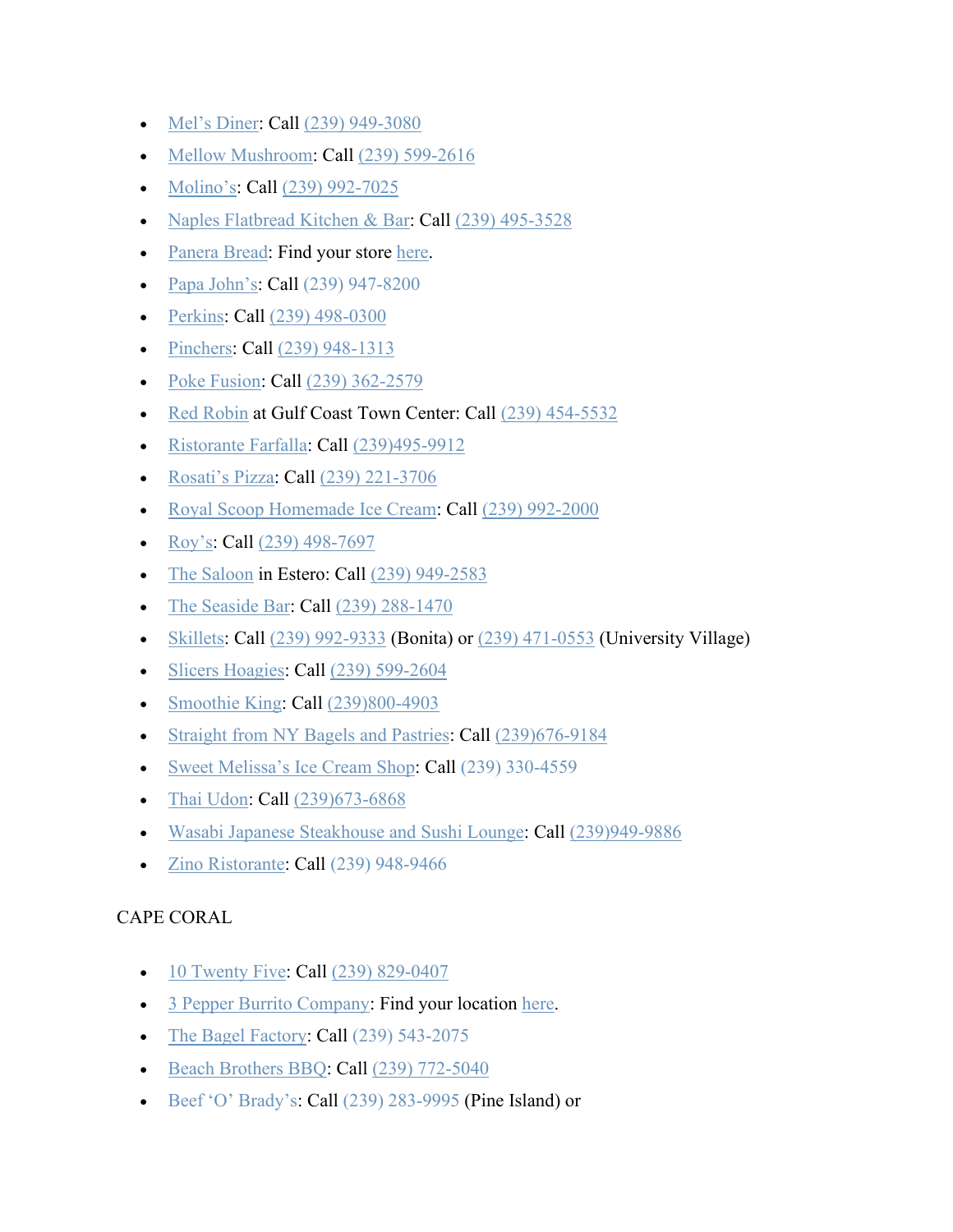- [Bonefish Grill:](https://www.bonefishgrill.com/) Call [\(239\) 574-1018](https://www.google.com/search?rlz=1C1GGGE_enUS570US571&tbm=lcl&sxsrf=ALeKk013CUrWB5XLe4ukII9toJQNFXmL2Q%3A1585240174381&ei=bth8Xo7xFsGrytMPzuqK2Ac&q=bonefish+grill&oq=bo&gs_l=psy-ab.3.0.35i39k1l3j0l4j0i131k1j0l2.425076.426310.0.427465.4.3.1.0.0.0.156.398.0j3.3.0....0...1c.1.64.psy-ab..0.4.423...0i67k1j0i10i67k1.0.v0gEYf0vFiY)
- [Buon Appetito:](https://www.buonappetitocapecoral.com/) Call [\(239\) 558-5711](https://www.google.com/search?q=Buon+Appetito+Cape+Coral&rlz=1C1GGGE_enUS570US571&oq=Buon+Appetito+Cape+Coral&aqs=chrome..69i57.833j0j7&sourceid=chrome&ie=UTF-8)
- [Chicago Pizza:](https://www.thechicagopizza.com/) Call [\(239\) 945-2262](https://www.google.com/search?q=chicago+pizza+cape+coral&rlz=1C1GGGE_enUS570US571&oq=chicago+pizza+cape+coral&aqs=chrome..69i57.4375j0j7&sourceid=chrome&ie=UTF-8)
- [Eat Smart:](https://www.eat-smart24.com/) Call [\(239\) 237-0707](https://www.google.com/search?q=eat+smart&rlz=1C1GGGE_enUS570US571&oq=eat+smart&aqs=chrome..69i57.1371j0j9&sourceid=chrome&ie=UTF-8)
- [Fish Tail Grill by Merrick Seafood:](http://fishtalegrill.com/) Call [\(239\) 257-3167](https://www.google.com/search?q=merrick+seafood&rlz=1C1GGGE_enUS570US571&oq=merrick+seafood+&aqs=chrome..69i57.3511j0j9&sourceid=chrome&ie=UTF-8)
- [Five Guys:](https://www.fiveguys.com/) Call  $(239)$  242-6620 (The Towers) or  $(239)$  242-0384 (Coral Walk)
- [Gather:](http://gathercape.com/) Call [\(239\) 673-9939](https://www.google.com/search?q=gather+cape+coral&rlz=1C1GGGE_enUS570US571&oq=gather+cape+coral&aqs=chrome..69i57.2876j0j4&sourceid=chrome&ie=UTF-8)
- [Hooters:](https://www.hooters.com/) Call [\(239\) 945-4700](https://www.google.com/search?rlz=1C1GGGE_enUS570US571&sxsrf=ALeKk01FFdxCQE6Sbcftl8VUBsfIGpNRbg%3A1585318758864&ei=Zgt-Xo2rNISIggeL27TQCw&q=hooters+cape+coral&oq=hooters+cape+coral&gs_l=psy-ab.3..35i39j0l3j0i22i30l6.2111.2111..2309...0.3..0.85.85.1......0....1..gws-wiz.......0i71.dJOQ3bNgPm8&ved=0ahUKEwiN9ujL7LroAhUEhOAKHYstDboQ4dUDCAs&uact=5)
- [House of Omelettes:](http://www.houseofomelets.com/) Call [\(239\) 673-7545](https://www.google.com/search?q=House+of+Omelettes+cape+coral&rlz=1C1GGGE_enUS570US571&oq=House+of+Omelettes+cape+coral&aqs=chrome..69i57.2643j0j4&sourceid=chrome&ie=UTF-8)
- [Iragazzi Pizza:](https://www.iragazzipizza.com/) Call [\(239\) 772-9005](https://www.google.com/search?q=igrazzi+pizza&oq=igrazzi&aqs=chrome.1.69i57j0.3354j0j9&sourceid=chrome&ie=UTF-8)
- [Jason's Deli:](https://www.jasonsdeli.com/restaurants/cape-coral-deli) Call [\(239\) 458-8700](https://www.google.com/search?q=jason+deli+cape+coral&rlz=1C1GGGE_enUS570US571&oq=jason+deli+cape+coral&aqs=chrome..69i57.3320j0j4&sourceid=chrome&ie=UTF-8)
- [Jets Pizza:](https://www.jetspizza.com/announcements/announcement/covid19) Find your store [here.](https://www.jetspizza.com/stores/zip)
- [Kreips and Juices:](https://www.kreipsandjuices.com/) Call [\(239\) 574-8085](https://www.google.com/search?q=kreips+and+juices+cape+coral&oq=kreips+and+juices&aqs=chrome.1.69i57j0l5.4015j0j4&sourceid=chrome&ie=UTF-8)
- [LadyCakes Bakery:](https://iloveladycakes.com/) Cal[l\(239\) 549-2253](https://www.google.com/search?q=LADY+CAKES&rlz=1C1GGGE_enUS570US571&oq=LADY+CAKES&aqs=chrome..69i57.1849j0j9&sourceid=chrome&ie=UTF-8)
- [Lelulos Pizza Life:](https://www.lelulospizza.com/menu) Call [\(239\) 205-6935](https://www.google.com/search?ei=CySCXrHFG-e0ggfx_YzQAg&q=lelulos+cape+coral&oq=lelulos&gs_lcp=CgZwc3ktYWIQAxgDMgIIADICCAAyAggAMgIIADICCAAyAggAMgIIADICCAAyAggAMgIIADoECAAQRzoFCAAQkQI6BQgAEIMBOgQIABBDOgcIABCDARBDOgQIABAKUNj5Hli6jh9gv6IfaABwBHgAgAGDAYgB6QWSAQMyLjWYAQCgAQGqAQdnd3Mtd2l6&sclient=psy-ab)
- [Lennys Grill & Subs:](https://www.lennys.com/locations/Cape-Coral-FL-93/) Call [\(239\) 574-3360](https://www.google.com/search?q=lennys+grill+and+subs+cape+coral&oq=lennys&aqs=chrome.5.69i57j0l5.5101j0j4&sourceid=chrome&ie=UTF-8)
- [Lobster Lady Seafood Market:](https://www.lobsterladyseafood.com/) Call [\(239\)471-0136](https://www.google.com/search?client=safari&rls=en&q=lobster+lady+seafood+market&ie=UTF-8&oe=UTF-8)
- [Maria's Pizzeria & Restaurant:](http://www.mariaspizzafl.com/) Call [\(239\) 945-6006](https://www.google.com/search?q=Maria%E2%80%99s+pizzeria+and+Italian+restaurant&rlz=1C1GGGE_enUS570US571&oq=Maria%E2%80%99s+pizzeria+and+Italian+restaurant&aqs=chrome..69i57.692j0j4&sourceid=chrome&ie=UTF-8)
- [Mel's Diner:](https://melsdiners.com/) Call [\(239\) 242-0218](https://www.google.com/search?sxsrf=ALeKk0369aMDAxODDdtdd9JngQfeZDi98Q%3A1584990377810&ei=qQh5XtzkMIaIsQXXvqiQDg&q=mel%27s+diner+cape+coral&oq=mel%27s+diner+cape+coral&gs_l=psy-ab.3..0l5j0i22i30l5.37293.40409..40556...0.2..0.111.1682.12j6......0....1..gws-wiz.......0i71j35i39j0i10j0i67j0i22i10i30j38j0i20i263j0i273.7vqSNkbhdbA&ved=0ahUKEwic3cOjpbHoAhUGRKwKHVcfCuIQ4dUDCAs&uact=5)
- [Mexico Lindo Restaurant:](https://www.facebook.com/mexicolindocapecoral/) Call [\(239\) 800-4533](https://www.google.com/search?q=mexico+lindo&rlz=1C1GGGE_enUS570US571&oq=mexico+lindo&aqs=chrome..69i57.2329j0j4&sourceid=chrome&ie=UTF-8)
- [Mona Lisa Pizzeria South Cape Coral:](https://capecoralpizza.com/) Call [\(239\) 673-9309](https://www.google.com/search?q=South+Cape+Mona+Lisa+Pizzeria&rlz=1C1GGGE_enUS570US571&oq=South+Cape+Mona+Lisa+Pizzeria&aqs=chrome..69i57.228j0j7&sourceid=chrome&ie=UTF-8)
- [Monkey Bar Steak and Seafood:](http://www.monkeybarcape.com/) Call [\(239\)549-8800](https://www.google.com/search?client=safari&rls=en&q=monkey+bar+steak+and+seafood&ie=UTF-8&oe=UTF-8)
- [Moretti's Italian Grill:](https://www.morettisitaliangrill.com/) Call [\(239\) 542-3030](https://www.google.com/search?q=Morettis+Italian+Grill&rlz=1C1GGGE_enUS570US571&oq=Morettis+Italian+Grill&aqs=chrome..69i57.741j0j4&sourceid=chrome&ie=UTF-8)
- [Morrone's Pizza:](https://www.morronespizzeria.com/menu/) Call [\(239\) 231-1718](https://www.google.com/search?q=morrones+pizzeria&rlz=1C1GGGE_enUS570US571&oq=morrones+pizzeria&aqs=chrome..69i57.4354j0j4&sourceid=chrome&ie=UTF-8)
- [My Sweet Art](https://my-sweet-art.com/) (French Restaurant): Call [\(239\) 458-7646](https://www.google.com/search?q=my+sweet+art&rlz=1C1GGGE_enUS570US571&oq=my+sweet+art&aqs=chrome..69i57j69i64.2246j0j9&sourceid=chrome&ie=UTF-8)
- [Nathan's Famous Hot Dogs:](http://nathansfamous.com/) Call [\(239\)945-1115](https://www.google.com/search?client=safari&rls=en&q=nathan%27s+famous+hot+dogs+cape+coral&ie=UTF-8&oe=UTF-8)
- [The Orient Restaurant Inc.](https://www.allmenus.com/fl/cape-coral/19156-the-orient/menu/): Call [\(239\) 574-2151](https://www.google.com/search?q=the+orient+restaurant&rlz=1C1GGGE_enUS570US571&oq=the+orient+restaurant&aqs=chrome..69i57.3815j0j4&sourceid=chrome&ie=UTF-8)
- [Outback Steakhouse:](https://www.outback.com/) Call [\(239\) 772-5454](https://www.google.com/search?q=outback+cape+coral&rlz=1C1GGGE_enUS570US571&oq=outback+cape+coral&aqs=chrome..69i57.2769j0j7&sourceid=chrome&ie=UTF-8)
- [Papa John's:](https://www.papajohns.com/) Call [\(239\) 542-7222](https://scanmail.trustwave.com/?c=4062&d=jq-E3gz9I_oaRDj_9-85Y9bQaZLbvfwOtT6a34hcqQ&s=1508&u=https%3a%2f%2fwww%2egoogle%2ecom%2fsearch%3frlz%3d1C1CHBF%5fenUS854US854%26sxsrf%3dALeKk03j8mAs9v60H1E4aWk6CV7CHz3W0A%3a1585753231765%26ei%3dfKuEXqacCuWD%5fQb17obADA%26q%3dpapa%2520john%2520cape%2520coral%26oq%3dpapa%2bjohn%2bcape%2bcoral%26gs%5flcp%3dCgZwc3ktYWIQAzICCAAyBggAEBYQHjIGCAAQFhAeMgYIABAWEB4yBggAEBYQHjIGCAAQFhAeMgYIABAWEB4yBggAEBYQHjIICAAQFhAKEB4yBggAEBYQHjoECAAQRzoECCMQJzoFCAAQkQI6BggAEAoQQzoHCAAQFBCHAjoECAAQClDz%5fwRYwIgFYImKBWgAcAN4AIABgQGIAckIkgEDNy40mAEAoAEBqgEHZ3dzLXdpeg%26sclient%3dpsy-ab%26ved%3d2ahUKEwjQqdKQv8foAhXsYd8KHXagDQUQvS4wAHoECAsQFw%26uact%3d5%26npsic%3d0%26rflfq%3d1%26rlha%3d0%26rllag%3d26594115%2c-81974642%2c4921%26tbm%3dlcl%26rldimm%3d1665528980907329226%26lqi%3dChRwYXBhIGpvaG4gY2FwZSBjb3JhbCIDiAEBSKeg9ITmgICACFotCglwYXBhIGpvaG4QABABGAAYARgCGAMiFHBhcGEgam9obiBjYXBlIGNvcmFs%26rldoc%3d1%26tbs%3dlrf%3a%211m4%211u3%212m2%213m1%211e1%211m5%211u15%212m2%2115m1%211shas%5f1takeout%214e2%211m5%211u15%212m2%2115m1%211shas%5f1wheelchair%5f1accessible%5f1entrance%214e2%212m1%211e3%213sIAE%2clf%3a1%2clf%5fui%3a4%26rlst%3df) or [\(239\) 772-7277](https://scanmail.trustwave.com/?c=4062&d=jq-E3gz9I_oaRDj_9-85Y9bQaZLbvfwOtT6a34hcqQ&s=1508&u=https%3a%2f%2fwww%2egoogle%2ecom%2fsearch%3frlz%3d1C1CHBF%5fenUS854US854%26sxsrf%3dALeKk03j8mAs9v60H1E4aWk6CV7CHz3W0A%3a1585753231765%26ei%3dfKuEXqacCuWD%5fQb17obADA%26q%3dpapa%2520john%2520cape%2520coral%26oq%3dpapa%2bjohn%2bcape%2bcoral%26gs%5flcp%3dCgZwc3ktYWIQAzICCAAyBggAEBYQHjIGCAAQFhAeMgYIABAWEB4yBggAEBYQHjIGCAAQFhAeMgYIABAWEB4yBggAEBYQHjIICAAQFhAKEB4yBggAEBYQHjoECAAQRzoECCMQJzoFCAAQkQI6BggAEAoQQzoHCAAQFBCHAjoECAAQClDz%5fwRYwIgFYImKBWgAcAN4AIABgQGIAckIkgEDNy40mAEAoAEBqgEHZ3dzLXdpeg%26sclient%3dpsy-ab%26ved%3d2ahUKEwjQqdKQv8foAhXsYd8KHXagDQUQvS4wAHoECAsQFw%26uact%3d5%26npsic%3d0%26rflfq%3d1%26rlha%3d0%26rllag%3d26594115%2c-81974642%2c4921%26tbm%3dlcl%26rldimm%3d1665528980907329226%26lqi%3dChRwYXBhIGpvaG4gY2FwZSBjb3JhbCIDiAEBSKeg9ITmgICACFotCglwYXBhIGpvaG4QABABGAAYARgCGAMiFHBhcGEgam9obiBjYXBlIGNvcmFs%26rldoc%3d1%26tbs%3dlrf%3a%211m4%211u3%212m2%213m1%211e1%211m5%211u15%212m2%2115m1%211shas%5f1takeout%214e2%211m5%211u15%212m2%2115m1%211shas%5f1wheelchair%5f1accessible%5f1entrance%214e2%212m1%211e3%213sIAE%2clf%3a1%2clf%5fui%3a4%26rlst%3df)
- [Pete's Fish & Chips:](https://www.petes-fish-chips.com/) Call  $(239)$  458-2447
- [Scoops & Treats:](https://scoopsandtreats.com/) Call [\(239\) 470-2670](https://www.google.com/search?q=scoops+and+treats&rlz=1C1GGGE_enUS570US571&oq=scoops+and+treats&aqs=chrome..69i57.3305j0j7&sourceid=chrome&ie=UTF-8)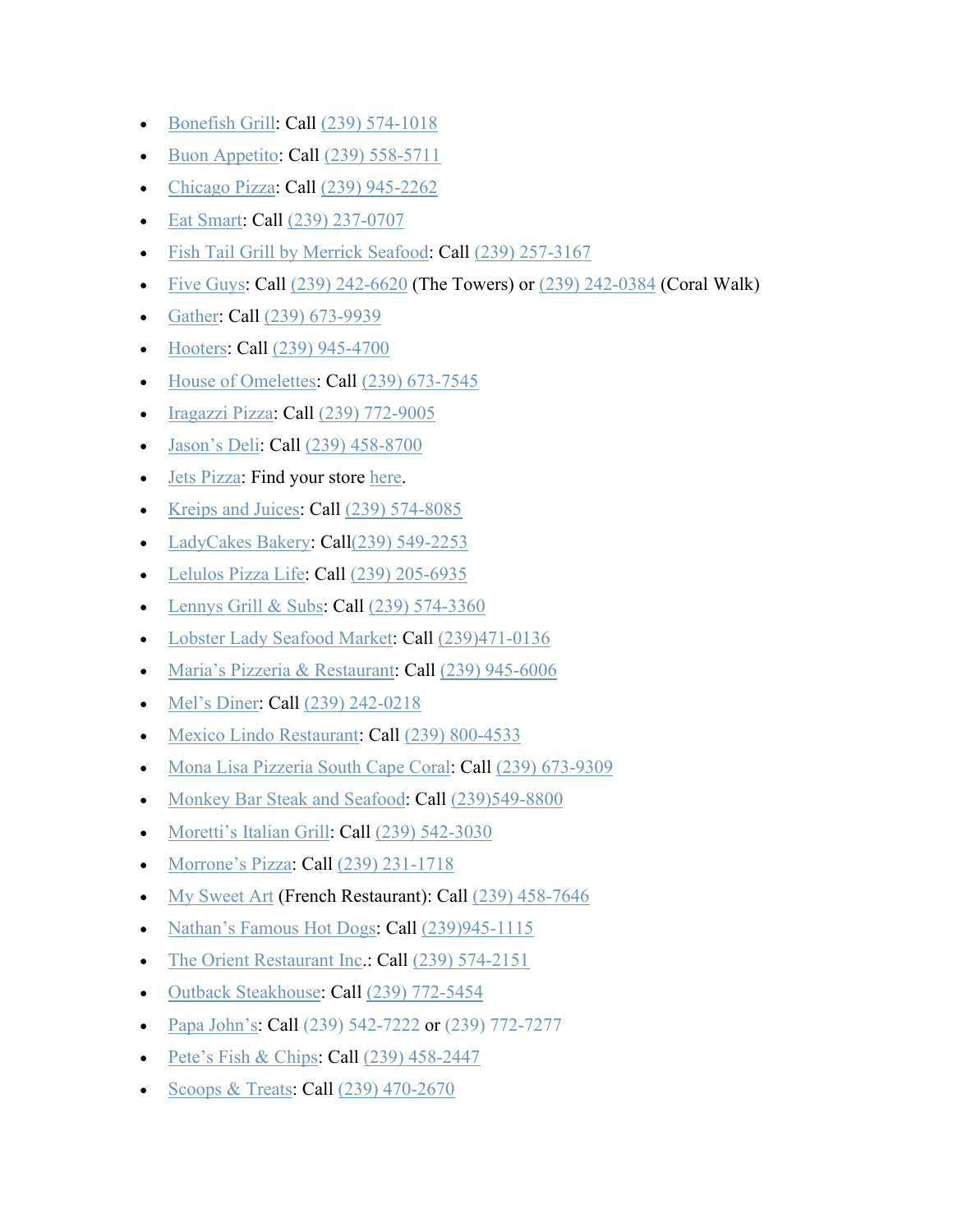- [Siam Hut:](https://www.facebook.com/siamhutcapecoral/) Call [\(239\) 945-4247](https://www.google.com/search?q=Siam+Hut+Thai&rlz=1C1GGGE_enUS570US571&oq=Siam+Hut+Thai&aqs=chrome..69i57.642j0j9&sourceid=chrome&ie=UTF-8)
- [Steak n' Shake:](https://www.steaknshake.com/) Call [\(239\) 772-2357](https://www.google.com/search?q=steak+and+shake+cape+coral&rlz=1C1GGGE_enUS570US571&oq=steak+and+shake+cape+coral&aqs=chrome..69i57.8115j0j4&sourceid=chrome&ie=UTF-8)
- [Panera Bread:](https://www.panerabread.com/en-us/home.html) Find your location [here.](https://delivery.panerabread.com/cafeLocations/)
- [Paradise Pizza:](http://www.paradisepizzafl.com/) Call [\(239\) 945-1555](https://www.google.com/search?q=paradise+pizza+cape+coral&rlz=1C1GGGE_enUS570US571&oq=paradise+pizza+cape+coral&aqs=chrome..69i57.4211j0j7&sourceid=chrome&ie=UTF-8)
- [Pinchers:](https://www.pinchersusa.com/) Call [\(239\) 540-7939](https://www.google.com/search?q=pinchers+cape+coral&oq=pinchers+cape&aqs=chrome.1.69i57j0l7.5859j0j9&sourceid=chrome&ie=UTF-8)

## FORT MYERS

- [2 Scoops & Sprinkles:](https://www.facebook.com/2scoopsandsprinkles/) Call [\(239\) 768-9222](https://www.google.com/search?q=2+scoops+and+sprinkles&rlz=1C1GGGE_enUS570US571&oq=2+scoops+and+sprinkles&aqs=chrome..69i57.4163j0j9&sourceid=chrome&ie=UTF-8)
- [3 Pepper Burrito Company:](http://3pepperburrito.com/) Find your location [here.](http://3pepperburrito.com/locations/)
- [Amore Brick Oven Pizza](https://amorepizza.info/) (North Fort Myers): Call [\(239\) 217-0584](https://www.google.com/search?q=amore%20brick%20oven&rlz=1C1GGGE_enUS570US571&oq=amore+brick+oven&aqs=chrome..69i57.2535j0j4&sourceid=chrome&ie=UTF-8&sxsrf=ALeKk00ka3HvCfaoomCYEhYwhh1FFHDi7Q:1585249517380&npsic=0&rflfq=1&rlha=0&rllag=26569684,-81854219,11318&tbm=lcl&rldimm=14757041599664827437&lqi=ChBhbW9yZSBicmljayBvdmVuSIC_gty-goCACFowChBhbW9yZSBicmljayBvdmVuEAAQARACGAAYARgCIhBhbW9yZSBicmljayBvdmVu&phdesc=Vaffz3Kb0VM&ved=2ahUKEwiMhvTS6rjoAhXwna0KHbNiC60QvS4wAXoECAwQMQ&rldoc=1&tbs=lrf:!1m4!1u3!2m2!3m1!1e1!1m4!1u2!2m2!2m1!1e1!1m4!1u16!2m2!16m1!1e1!1m4!1u16!2m2!16m1!1e2!1m4!1u15!2m2!15m1!1saccepts_1reservations!1m4!1u15!2m2!15m1!1sserves_1beer!1m4!1u15!2m2!15m1!1sserves_1wine!1m4!1u22!2m2!21m1!1e1!1m5!1u15!2m2!15m1!1shas_1delivery!4e2!1m5!1u15!2m2!15m1!1shas_1takeout!4e2!1m5!1u15!2m2!15m1!1shas_1wheelchair_1accessible_1entrance!4e2!1m5!1u15!2m2!15m1!1swelcomes_1children!4e2!1m5!1u15!2m2!15m1!1shas_1childrens_1menu!4e2!1m5!1u15!2m2!15m1!1shas_1seating_1outdoors!4e2!1m5!1u15!2m2!15m1!1spopular_1with_1tourists!4e2!1m5!1u15!2m2!15m1!1sserves_1dinner!4e2!1m5!1u15!2m2!15m1!1sserves_1lunch!4e2!2m1!1e2!2m1!1e16!2m1!1e3!3sIAE,lf:1,lf_ui:9&rlst=f)
- [Athenian Restaurant:](https://athenianrestaurantfortmyers.com/) Call [\(239\) 656-6212](https://www.google.com/search?q=athenian&rlz=1C1GGGE_enUS570US571&oq=athenian&aqs=chrome..69i57.1730j0j7&sourceid=chrome&ie=UTF-8)
- [The Bagel Factory:](https://www.thebagelfactory.com/) Call [\(239\) 433-2245](https://www.google.com/search?q=the%20bagel%20factory&rlz=1C1GGGE_enUS570US571&oq=the+bagel+factory&aqs=chrome..69i57.3654j0j4&sourceid=chrome&ie=UTF-8&sxsrf=ALeKk00MSSdAk4lpo4-EvahCb21nQkw9ww:1584718636372&npsic=0&rflfq=1&rlha=0&rllag=26639433,-81907133,9269&tbm=lcl&rldimm=251186512658750159&lqi=ChF0aGUgYmFnZWwgZmFjdG9yeSIDiAEBSOylzMDngICACFoyChF0aGUgYmFnZWwgZmFjdG9yeRAAEAEQAhgAGAEYAiIRdGhlIGJhZ2VsIGZhY3Rvcnk&ved=2ahUKEwjt8o77sKnoAhVnTd8KHei8Bx0QvS4wAXoECAsQHA&rldoc=1&tbs=lrf:!1m4!1u3!2m2!3m1!1e1!1m4!1u16!2m2!16m1!1e1!1m4!1u16!2m2!16m1!1e2!1m5!1u15!2m2!15m1!1shas_1wheelchair_1accessible_1entrance!4e2!2m1!1e16!2m1!1e3!3sIAE,lf:1,lf_ui:4&rlst=f)
- [Bennett's Fresh Roast:](https://www.bennettsfreshroast.com/) Call [\(239\) 332-0077](https://www.google.com/search?q=Bennett%27s+Fresh+Roast&rlz=1C1GGGE_enUS570US571&oq=Bennett%27s+Fresh+Roast&aqs=chrome..69i57.182j0j4&sourceid=chrome&ie=UTF-8)
- [Blanc:](https://blancentertainment.com/) Call [\(239\) 887-3139](https://www.google.com/search?q=blanc+restaurant&rlz=1C1GGGE_enUS570US571&oq=blan&aqs=chrome.0.69i59j69i57j69i60l3.1028j0j9&sourceid=chrome&ie=UTF-8)
- [Blue Moon Pizza:](https://www.bluemoonpizza.com/locations/fort-myers/) Call [\(239\) 936-2583](https://www.google.com/search?q=blue+moon+pizza&rlz=1C1GGGE_enUS570US571&oq=blue+moon+pizza&aqs=chrome..69i57.2239j0j4&sourceid=chrome&ie=UTF-8)
- [Blue Pointe Oyster Bar & Seafood Grill:](http://bluepointerestaurant.com/) Call [\(239\) 433-0634](https://www.google.com/search?q=blue%20point%20oysters&rlz=1C1GGGE_enUS570US571&oq=blue+pointe+oysters&aqs=chrome..69i57.3880j0j4&sourceid=chrome&ie=UTF-8&sxsrf=ALeKk0138Kqo-CACXOHN3VUiYTh1jgu9sw:1585270634326&npsic=0&rflfq=1&rlha=0&rllag=26396688,-81817990,17701&tbm=lcl&rldimm=17501219586059061756&lqi=ChJibHVlIHBvaW50IG95c3RlcnNI9Jm2zeWAgIAIWjIKEmJsdWUgcG9pbnQgb3lzdGVycxAAEAEQAhgAGAIiEmJsdWUgcG9pbnQgb3lzdGVycw&phdesc=eqYFAwvnCyM&ved=2ahUKEwjSlqCoubnoAhUOmuAKHRdYDuYQvS4wAHoECAsQPA&rldoc=1&tbs=lrf:!1m4!1u3!2m2!3m1!1e1!1m4!1u5!2m2!5m1!1sgcid_3seafood_1restaurant!1m4!1u5!2m2!5m1!1sgcid_3italian_1restaurant!1m4!1u2!2m2!2m1!1e1!1m4!1u1!2m2!1m1!1e1!1m4!1u1!2m2!1m1!1e2!1m4!1u16!2m2!16m1!1e1!1m4!1u16!2m2!16m1!1e2!1m4!1u15!2m2!15m1!1saccepts_1reservations!1m4!1u15!2m2!15m1!1sserves_1beer!1m4!1u15!2m2!15m1!1sserves_1wine!1m4!1u15!2m2!15m1!1swelcomes_1children!1m4!1u15!2m2!15m1!1sfeels_1romantic!1m4!1u22!2m2!21m1!1e1!1m5!1u15!2m2!15m1!1shas_1seating_1outdoors!4e2!1m5!1u15!2m2!15m1!1shas_1wheelchair_1accessible_1entrance!4e2!1m5!1u15!2m2!15m1!1spopular_1with_1tourists!4e2!1m5!1u15!2m2!15m1!1shas_1takeout!4e2!1m5!1u15!2m2!15m1!1shas_1childrens_1menu!4e2!1m5!1u15!2m2!15m1!1sserves_1dinner!4e2!1m5!1u15!2m2!15m1!1sserves_1happy_1hour!4e2!1m5!1u15!2m2!15m1!1sserves_1lunch!4e2!1m5!1u15!2m2!15m1!1sserves_1vegetarian!4e2!2m1!1e2!2m1!1e5!2m1!1e1!2m1!1e16!2m1!1e3!3sIAEqAlVT,lf:1,lf_ui:9&rlst=f)
- [Bonefish Grill:](https://www.bonefishgrill.com/) Call [\(239\) 489-1240](https://www.google.com/search?rlz=1C1GGGE_enUS570US571&tbm=lcl&sxsrf=ALeKk013CUrWB5XLe4ukII9toJQNFXmL2Q%3A1585240174381&ei=bth8Xo7xFsGrytMPzuqK2Ac&q=bonefish+grill&oq=bo&gs_l=psy-ab.3.0.35i39k1l3j0l4j0i131k1j0l2.425076.426310.0.427465.4.3.1.0.0.0.156.398.0j3.3.0....0...1c.1.64.psy-ab..0.4.423...0i67k1j0i10i67k1.0.v0gEYf0vFiY)
- [Buckingham Farms:](https://buckinghamfarmsonline.com/) Call [\(239\) 206-2303](https://www.google.com/search?q=buckingham+farms&oq=buckingham+farms&aqs=chrome..69i57j0l5.3080j0j9&sourceid=chrome&ie=UTF-8)
- [A Cajun Bowl](http://acajunbowl.com/) (Food Truck): Call [\(239\) 673-6383](https://www.google.com/search?q=a+cajun+bowl&rlz=1C1GGGE_enUS570US571&oq=a+cajun+bowl&aqs=chrome..69i57j69i64j69i60.1857j0j7&sourceid=chrome&ie=UTF-8)
- [Charley's Boat House Grill & Wine Bar:](https://www.boathousegrill.net/) Call [\(239\) 765-4700](https://www.google.com/search?q=Charley%27s+Boat+House+Grill+%26+Wine+Bar&rlz=1C1GGGE_enUS570US571&oq=Charley%27s+Boat+House+Grill+%26+Wine+Bar&aqs=chrome..69i57.542j0j7&sourceid=chrome&ie=UTF-8)
- [Chili's Grill & Bar:](https://www.chilis.com/locations/us/florida/ft-myers/ft-myers/) Call [\(239\) 481-7730](https://www.google.com/search?q=chili%27s+college+parkway&oq=chili%27s+college+parkway&aqs=chrome..69i57j0l4.3799j0j9&sourceid=chrome&ie=UTF-8)
- [China Fusion:](https://www.facebook.com/China-Fusion-Chinese-Restaurant-1974663126136084/) Call [\(239\) 768-3388](https://www.google.com/search?q=china+fusion+gateway&oq=china+fusion&aqs=chrome.3.69i57j0l5.5912j0j4&sourceid=chrome&ie=UTF-8)
- [Citrola's:](https://www.citrolasoncollegepizzeria.com/) Call [\(239\)466-1114](https://www.google.com/search?client=safari&rls=en&q=citrola%27s&ie=UTF-8&oe=UTF-8&sxsrf=ALeKk02n1ZKzXLGKftthsR-8tVPIyVcyQw:1586985412250&npsic=0&rflfq=1&rlha=0&rllag=26528309,-81934470,4499&tbm=lcl&rldimm=7479591860710193553&lqi=CgljaXRyb2xhJ3NI6728lueAgIAIWhoKCWNpdHJvbGEncxAAGAAiCWNpdHJvbGEncw&phdesc=jls0VYe5uKA&ved=2ahUKEwie1YqurevoAhUHUt8KHSMdCOcQvS4wAXoECAsQMA&rldoc=1&tbs=lrf:!1m4!1u3!2m2!3m1!1e1!1m4!1u2!2m2!2m1!1e1!1m4!1u1!2m2!1m1!1e1!1m4!1u1!2m2!1m1!1e2!1m4!1u15!2m2!15m1!1saccepts_1reservations!1m4!1u15!2m2!15m1!1sserves_1beer!1m4!1u15!2m2!15m1!1sserves_1wine!1m4!1u22!2m2!21m1!1e1!1m5!1u15!2m2!15m1!1shas_1childrens_1menu!4e2!1m5!1u15!2m2!15m1!1shas_1delivery!4e2!1m5!1u15!2m2!15m1!1shas_1takeout!4e2!1m5!1u15!2m2!15m1!1shas_1wheelchair_1accessible_1entrance!4e2!1m5!1u15!2m2!15m1!1swelcomes_1children!4e2!1m5!1u15!2m2!15m1!1spopular_1with_1tourists!4e2!1m5!1u15!2m2!15m1!1sserves_1vegetarian!4e2!2m1!1e2!2m1!1e1!2m1!1e3!3sIAE,lf:1,lf_ui:9&rlst=f)
- [Connors Steak & Seafood:](https://www.connorsrestaurant.com/) Call [\(239\) 267-2677](https://www.google.com/search?q=connors+steakhouse+ft+myers&oq=connors+steakhouse+ft+myers&aqs=chrome..69i57j0l7.4116j0j9&sourceid=chrome&ie=UTF-8)
- [Corporate Caterers:](https://www.corpcaterers.com/) Call [\(239\) 415-1236](https://www.google.com/search?client=safari&rls=en&q=corporate+caterers&ie=UTF-8&oe=UTF-8)
- [Crave Culinaire:](https://www.craveculinaire.com/crave2go/) Offering 'Crave 2 Go- Individual & Family Meals' with delivery and pickup options available anywhere in SWFL, as well as market items from local suppliers. Call [\(239\) 292-1529](https://www.google.com/search?q=crave2go&oq=crave2go&aqs=chrome.0.69i59j69i60.1343j0j4&sourceid=chrome&ie=UTF-8)
- [Daruma:](https://darumarestaurant.com/) Call [\(239\) 344-0037](https://www.google.com/search?q=daruma+fort+myerrs&rlz=1C1GGGE_enUS570US571&oq=daruma+fort+myerrs&aqs=chrome..69i57.2133j0j4&sourceid=chrome&ie=UTF-8)
- [Deep Lagoon Seafood and Oyster House:](https://www.deeplagoon.com/) Call [\(239\) 689-5474](https://www.google.com/search?rlz=1C1GGGE_enUS570US571&sxsrf=ALeKk023Ejj2KTjjoOSEEC30KCNFqpHTUg%3A1586355606355&ei=lt2NXu-UFe7F_QaxjLxo&q=Deep+Lagoon+Seafood+and+Oyster+House+fort+myers&oq=Deep+Lagoon+Seafood+and+Oyster+House+fort+myers&gs_lcp=CgZwc3ktYWIQAzICCAAyAggAMgYIABAWEB4yBQgAEM0COgQIABBHSgkIFxIFMTItOTBKCQgYEgUxMi0xM1CFNljpPmDtP2gAcAJ4AIABdIgByQiSAQM3LjSYAQCgAQGqAQdnd3Mtd2l6&sclient=psy-ab&ved=0ahUKEwjvt52Tg9noAhXuYt8KHTEGDw0Q4dUDCAw&uact=5)
- [Downtown House of Pizza:](https://downtownhouseofpizza.com/) Call [\(239\) 337-3467](https://www.google.com/search?q=downtown+house+of+pizza&rlz=1C1GGGE_enUS570US571&oq=downtown&aqs=chrome.0.69i59j69i57j69i59l2j69i60j69i61j69i60.1217j0j7&sourceid=chrome&ie=UTF-8)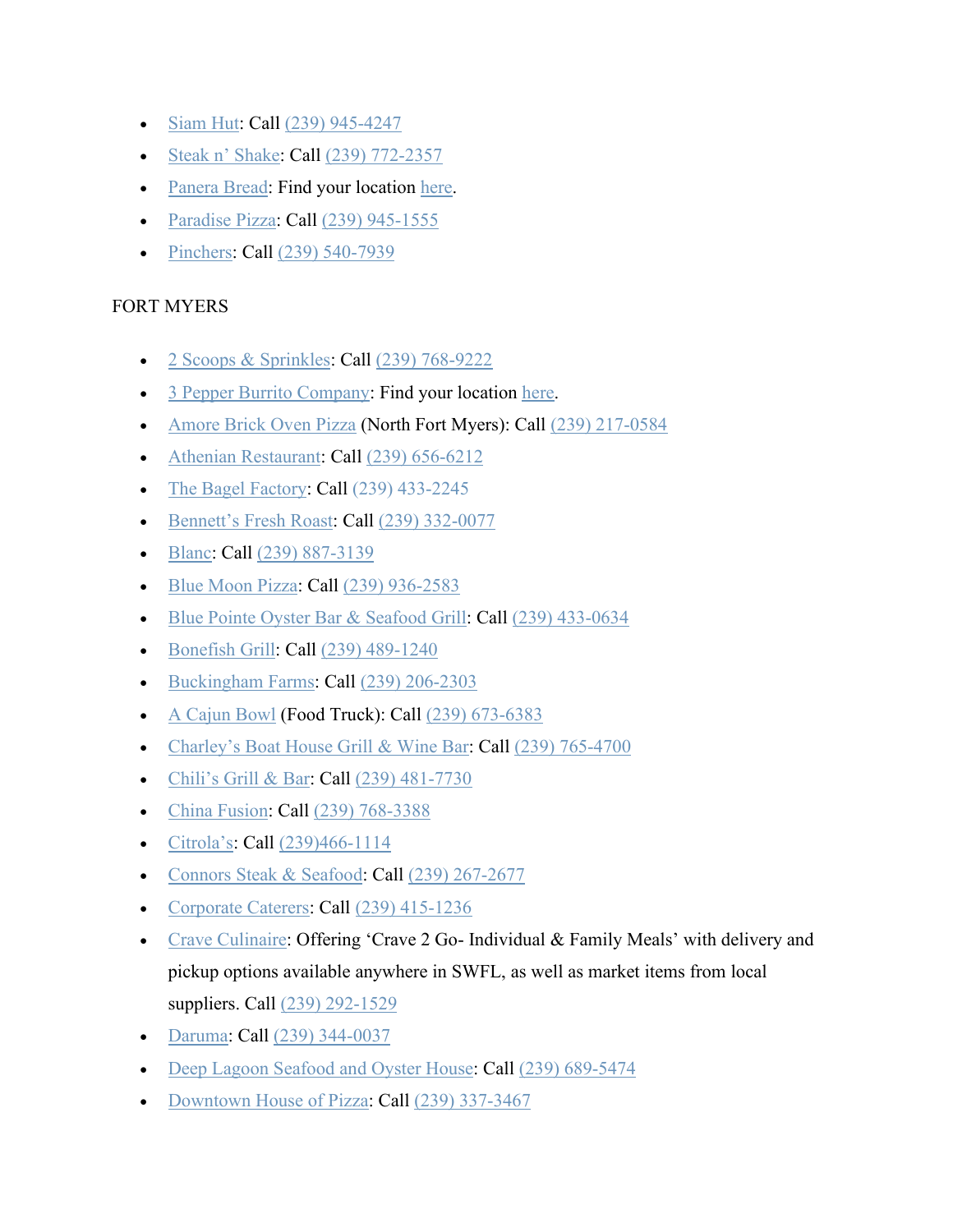- [Divine Donuts:](https://www.mydivinedonuts.com/) Call [\(239\) 672-8390](https://www.google.com/search?q=divine+donuts&rlz=1C1GGGE_enUS570US571&oq=divine+donuts&aqs=chrome..69i57.2658j0j7&sourceid=chrome&ie=UTF-8)
- [Duck Donuts:](https://www.duckdonuts.com/) Call [\(239\) 225-2185](https://www.google.com/search?q=duck%20donuts&rlz=1C1GGGE_enUS570US571&oq=duck+donuts&aqs=chrome..69i57j69i64.2389j0j4&sourceid=chrome&ie=UTF-8&sxsrf=ALeKk026P_0Q2iuRyTthXpbhjrngtutKVQ:1584627824222&npsic=0&rflfq=1&rlha=0&rllag=26371051,-81822812,19471&tbm=lcl&rldimm=16603780102165950859&lqi=CgtkdWNrIGRvbnV0cyIDiAEBWhoKC2R1Y2sgZG9udXRzIgtkdWNrIGRvbnV0cw&ved=2ahUKEwii_cDU3qboAhXmUd8KHT78BBMQvS4wCXoECAYQLA&rldoc=1&tbs=lrf:!1m4!1u3!2m2!3m1!1e1!1m4!1u16!2m2!16m1!1e1!1m4!1u16!2m2!16m1!1e2!1m5!1u15!2m2!15m1!1shas_1wheelchair_1accessible_1entrance!4e2!2m1!1e16!2m1!1e3!3sIAE,lf:1,lf_ui:4&rlst=f) (Fort Myers)
- [Eat Smart:](https://www.eat-smart24.com/) Call (239) 202- 8795
- [Ember Korean BBQ:](http://www.emberfortmyers.com/) Call [\(239\) 771-8818](https://www.google.com/search?q=ember+korean+bbq&rlz=1C1GGGE_enUS570US571&oq=ember+korean+bbq&aqs=chrome..69i57.2598j0j7&sourceid=chrome&ie=UTF-8)
- [European American Bakery Cafe:](https://www.eabake.com/) Call [\(239\) 225-0450](https://www.google.com/search?q=european+american+bakery+cafe&rlz=1C1GGGE_enUS570US571&oq=european+american+bakery+cafe&aqs=chrome..69i57.4009j0j4&sourceid=chrome&ie=UTF-8)
- [Farmers Market Restaurant:](http://www.farmersmarketrestaurant.com/) Call [\(239\)334-1687](https://www.google.com/search?client=safari&rls=en&q=farmers+market+restaurant&ie=UTF-8&oe=UTF-8)
- [Five Guys:](https://www.fiveguys.com/) Call [\(239\) 931-7608](https://www.google.com/search?sxsrf=ALeKk02acksBRGGK1mAa8I_OwA6uwT09gg%3A1584995956682&ei=dB55XqmdKe6HggeGpazYDQ&q=five+guys+college+parkway+fort+myers&oq=five+guys+colle&gs_l=psy-ab.3.0.0i20i263j0l8.11686.12235..13990...0.2..0.133.452.4j1......0....1..gws-wiz.......0i71j0i273j35i39.LKO4-Di00gQ) (College Pkwy.), [\(239\) 267-2813](https://www.google.com/search?sxsrf=ALeKk01RtQlQMSiFWk48EDtvtciY4RBxEQ%3A1584995940851&ei=ZB55Xra4M63H_Qb34KjYBw&q=five+guys+health+park&oq=five+guys+health+park&gs_l=psy-ab.3..0.12424.14302..14561...0.2..0.110.973.9j2......0....1..gws-wiz.......0i71j0i273j0i22i30j0i22i10i30.potwz9deszQ&ved=0ahUKEwi2-piAurHoAhWtY98KHXcwCnsQ4dUDCAs&uact=5) (Health Park), or (239) [936-4169](https://www.google.com/search?sxsrf=ALeKk00IYqzOfmeZPhp5koiy2TlQtfEGmQ%3A1584995792044&ei=0B15XsOmAojl_Qa1obD4Cg&q=five+guys+the+forum&oq=five+guys+the+forum&gs_l=psy-ab.3..0j0i22i30l6j38.146738.147234..147368...0.4..0.109.500.3j2......0....1..gws-wiz.......0i71.445xP9MdIts&ved=0ahUKEwjDzp65ubHoAhWIct8KHbUQDK8Q4dUDCAs&uact=5) (The Forum)
- [Fowler Street Grill:](https://www.fowlerstreetgrill.com/) Call [\(239\) 931-0522](http://www.google.com/search?client=safari&rls=en&q=fowler+street+grill&ie=UTF-8&oe=UTF-8)
- [Fresh Fit Foods](http://freshfitnaples.com/) delivers meals throughout the Naples, Bonita Springs and Fort Myers area. Meal plan options include: healthy living, diabetic, vegan, or paleo meal plans. Call [\(239\) 595-2503.](https://www.google.com/search?q=fresh+fit+foods&rlz=1C1GGGE_enUS570US571&oq=fresh+&aqs=chrome.0.69i59j69i57j69i59j69i60l2j69i61j69i60.1023j0j7&sourceid=chrome&ie=UTF-8)
- [Glory Days Grill:](https://www.glorydaysgrill.com/) Call [\(239\) 690-3287](https://www.google.com/search?q=glory+days+grill&rlz=1C1GGGE_enUS570US571&oq=glory+days+grill&aqs=chrome..69i57.2550j0j4&sourceid=chrome&ie=UTF-8)
- [Grimaldi's Coal Brick-Oven Pizzeria:](https://www.grimaldispizzeria.com/locations/bell-tower/) Call [\(239\) 432-9767](https://www.google.com/search?q=grimaldis&rlz=1C1GGGE_enUS570US571&oq=grimaldis&aqs=chrome..69i57.1422j0j4&sourceid=chrome&ie=UTF-8)
- [Heidi's Island Bistro:](http://heidisislandbistro.com/) Call [\(239\) 765-8844](https://www.google.com/search?q=heidi+island+bistro&rlz=1C1GGGE_enUS570US571&oq=heidi+island+bistro&aqs=chrome..69i57.2853j0j4&sourceid=chrome&ie=UTF-8)
- [Hooters:](https://www.hooters.com/) Call [\(239\) 275-4666](https://www.google.com/search?rlz=1C1GGGE_enUS570US571&sxsrf=ALeKk03nDI4_yIetoMOZFPxrZKXUXRpP0g%3A1585318762782&ei=agt-Xq2qL6O5ggf6yJjABA&q=hooters+fort+myers&oq=hooters+fort+myers&gs_l=psy-ab.3..0l10.46199.47122..47250...0.2..0.111.889.10j1......0....1..gws-wiz.......0i71j35i39j0i67.Vk8Yrs3q1WI&ved=0ahUKEwith9jN7LroAhWjnOAKHXokBkgQ4dUDCAs&uact=5)
- [Il Pomodoro Italian Restaurant:](https://www.ilpomodorofm.com/) Call [\(239\)785-0080](https://www.google.com/search?client=safari&rls=en&q=il+pomodoro&ie=UTF-8&oe=UTF-8)
- [Izzy's Fish & Oyster:](http://www.izzysftmyers.com/) Call [\(239\) 337-4999](https://www.google.com/search?rlz=1C1GGGE_enUS570US571&tbm=lcl&sxsrf=ALeKk034pTLX0xtedbcf3ShYO370oa55lA%3A1584633655729&ei=N5dzXrqCLK_l_QatkK2wDw&q=izzys+fish+and+oyster&oq=izzys+fish+and+oyster&gs_l=psy-ab.3..0l2j0i22i30k1l8.111261.114236.0.114311.21.20.0.0.0.0.195.2375.4j14.18.0....0...1c.1.64.psy-ab..3.18.2368...35i39k1j0i67k1j0i131k1j0i10k1.0.UtqRCCttzGU)
- [Jason's Deli:](https://www.jasonsdeli.com/) Call [\(239\) 590-9994](https://www.google.com/search?rlz=1C1GGGE_enUS570US571&sxsrf=ALeKk02Rm-Rk-UUVtIDjQvMi_Ktqj9W0PA:1585063505971&ei=GiZ6Xu20F8KyggfGuI_gBw&q=jason%20deli%20fort%20myers&oq=jason+deli+fort+myers&gs_l=psy-ab.3..0l2j0i22i30l8.50505.53933..54031...1.2..0.160.1954.14j6......0....1..gws-wiz.......0i71j35i39j0i22i10i30j38.ACo9qjKeTtc&ved=2ahUKEwiOyuDZtbPoAhWwTd8KHR-0DPoQvS4wAHoECAsQHA&uact=5&npsic=0&rflfq=1&rlha=0&rllag=26519435,-81834331,5562&tbm=lcl&rldimm=940115212080101664&lqi=ChVqYXNvbiBkZWxpIGZvcnQgbXllcnMiA4gBAUink7jY5YCAgAhaLwoKamFzb24gZGVsaRAAEAEYABgBGAIYAyIVamFzb24gZGVsaSBmb3J0IG15ZXJz&rldoc=1&tbs=lrf:!1m4!1u3!2m2!3m1!1e1!1m4!1u16!2m2!16m1!1e1!1m4!1u16!2m2!16m1!1e2!1m5!1u15!2m2!15m1!1shas_1takeout!4e2!1m5!1u15!2m2!15m1!1shas_1wheelchair_1accessible_1entrance!4e2!2m1!1e16!2m1!1e3!3sIAE,lf:1,lf_ui:4&rlst=f) or [\(239\) 466-3354](https://www.google.com/search?rlz=1C1GGGE_enUS570US571&sxsrf=ALeKk02Rm-Rk-UUVtIDjQvMi_Ktqj9W0PA:1585063505971&ei=GiZ6Xu20F8KyggfGuI_gBw&q=jason%20deli%20fort%20myers&oq=jason+deli+fort+myers&gs_l=psy-ab.3..0l2j0i22i30l8.50505.53933..54031...1.2..0.160.1954.14j6......0....1..gws-wiz.......0i71j35i39j0i22i10i30j38.ACo9qjKeTtc&ved=2ahUKEwiOyuDZtbPoAhWwTd8KHR-0DPoQvS4wAHoECAsQHA&uact=5&npsic=0&rflfq=1&rlha=0&rllag=26519435,-81834331,5562&tbm=lcl&rldimm=940115212080101664&lqi=ChVqYXNvbiBkZWxpIGZvcnQgbXllcnMiA4gBAUink7jY5YCAgAhaLwoKamFzb24gZGVsaRAAEAEYABgBGAIYAyIVamFzb24gZGVsaSBmb3J0IG15ZXJz&rldoc=1&tbs=lrf:!1m4!1u3!2m2!3m1!1e1!1m4!1u16!2m2!16m1!1e1!1m4!1u16!2m2!16m1!1e2!1m5!1u15!2m2!15m1!1shas_1takeout!4e2!1m5!1u15!2m2!15m1!1shas_1wheelchair_1accessible_1entrance!4e2!2m1!1e16!2m1!1e3!3sIAE,lf:1,lf_ui:4&rlst=f) (Gulf Coast Landings)
- [Jersey's Sports Cafe:](http://jerseyssportscafe.com/) Call [\(239\)995-2900](https://www.google.com/search?client=safari&rls=en&q=jerseys+sports+cafe&ie=UTF-8&oe=UTF-8)
- [Jets Pizza:](https://www.jetspizza.com/announcements/announcement/covid19) Find your store [here.](https://www.jetspizza.com/stores/zip)
- [Joe's Crab Shack:](https://www.joescrabshack.com/locations/10174/) Call [\(239\) 332-1881](https://www.google.com/search?q=joes+crab+shack&rlz=1C1GGGE_enUS570US571&oq=joes+crab+shack&aqs=chrome..69i57.1916j0j7&sourceid=chrome&ie=UTF-8)
- [Kapua Kava Bar and Tea Room:](http://www.kapuakavabar.com/) Call [\(239\)208-6603](https://www.google.com/search?client=safari&rls=en&q=kapua+kava+bar&ie=UTF-8&oe=UTF-8)
- [King's Kitchen and Bar:](http://www.facebook.com/kingskitchenandbar/menu/) Call [\(239\) 208-8518](https://www.google.com/search?q=kings+kitchen+and+bar&rlz=1C1GGGE_enUS570US571&oq=kings+kitchen+and+bar&aqs=chrome..69i57.5364j0j4&sourceid=chrome&ie=UTF-8)
- Kruk's Philly Steaks- [Authentic Philly Cheesesteaks:](https://www.kruks.com/) Call [\(239\) 362-3059](https://www.google.com/search?rlz=1C1GGGE_enUS570US571&sxsrf=ALeKk02Zr5H1zdZ6ohiQg_a13cSGGqwPSA%3A1584883371542&ei=q2Z3XvnXIIeq_QaT2pL4Aw&q=Kruk%E2%80%99s+Philly+Steaks-+Authentic+Philly+Cheesesteaks+fort+myers&oq=Kruk%E2%80%99s+Philly+Steaks-+Authentic+Philly+Cheesesteaks+fort+myers&gs_l=psy-ab.3...4579.5894..5987...0.2..0.155.1283.1j9......0....1..gws-wiz.......0i71j35i302i39j33i160j33i299.FBgZ5IfCwQ4&ved=0ahUKEwi52fvSlq7oAhUHVd8KHROtBD8Q4dUDCAs&uact=5)
- [La Trattoria Cafe Napoli:](https://latrattoriacafenapoli.com/) Call [\(239\) 931-0050](https://www.google.com/search?q=la%20trattoria&rlz=1C1GGGE_enUS570US571&oq=la+trat&aqs=chrome.1.69i57j69i59j69i64j69i60.5060j0j4&sourceid=chrome&ie=UTF-8&sxsrf=ALeKk00eaE4lpYocpVWniHcIgEylbA1yuw:1585319792186&npsic=0&rflfq=1&rlha=0&rllag=26352361,-81833102,23721&tbm=lcl&rldimm=17301828978061324920&lqi=CgxsYSB0cmF0dG9yaWFI_JCtq8qCgIAIWiQKDGxhIHRyYXR0b3JpYRAAEAEYABgBIgxsYSB0cmF0dG9yaWE&phdesc=5dVHhoBxQJ8&ved=2ahUKEwjQ6MW48LroAhVoRN8KHYeSAfgQvS4wAHoECAsQKg&rldoc=1&tbs=lrf:!1m4!1u3!2m2!3m1!1e1!1m4!1u2!2m2!2m1!1e1!1m4!1u1!2m2!1m1!1e1!1m4!1u1!2m2!1m1!1e2!1m4!1u16!2m2!16m1!1e1!1m4!1u16!2m2!16m1!1e2!1m4!1u15!2m2!15m1!1saccepts_1reservations!1m4!1u15!2m2!15m1!1sfeels_1romantic!1m4!1u15!2m2!15m1!1shas_1delivery!1m4!1u15!2m2!15m1!1shas_1takeout!1m4!1u15!2m2!15m1!1swelcomes_1children!1m4!1u22!2m2!21m1!1e1!1m5!1u15!2m2!15m1!1shas_1wheelchair_1accessible_1entrance!4e2!1m5!1u15!2m2!15m1!1spopular_1with_1tourists!4e2!1m5!1u15!2m2!15m1!1sserves_1beer!4e2!1m5!1u15!2m2!15m1!1sserves_1vegetarian!4e2!1m5!1u15!2m2!15m1!1sserves_1wine!4e2!1m5!1u15!2m2!15m1!1shas_1childrens_1menu!4e2!1m5!1u15!2m2!15m1!1shas_1seating_1outdoors!4e2!1m5!1u15!2m2!15m1!1sserves_1dinner!4e2!1m5!1u15!2m2!15m1!1sserves_1happy_1hour!4e2!2m1!1e2!2m1!1e1!2m1!1e16!2m1!1e3!3sIAE,lf:1,lf_ui:9&rlst=f)
- [Le Macaron:](https://lemacaron-us.com/store?location-a=fortmyers) Call [\(239\) 789-1155](https://www.google.com/search?q=le+macaron+fort+myers&oq=le+macaron&aqs=chrome.2.69i57j0l5.4828j0j4&sourceid=chrome&ie=UTF-8)
- [Lennys Grill & Subs:](https://www.lennys.com/locations/Fort-Myers-FL-94/) Call  $(239)$  313-6163
- [Leoni's Pizzeria:](http://www.leonispizza.com/) Call [\(239\) 415-9000](https://www.google.com/search?client=safari&rls=en&q=leoni%27s%20pizzeria&ie=UTF-8&oe=UTF-8&sxsrf=ALeKk02ZOuiPOHVDHzCh2Rldui82_Ehthw:1586986347701&npsic=0&rflfq=1&rlha=0&rllag=26359765,-81814692,11360&tbm=lcl&rldimm=5745109524474844234&lqi=ChBsZW9uaSdzIHBpenplcmlhIgOIAQFI0eXfnKCugIAIWiwKEGxlb25pJ3MgcGl6emVyaWEQABABGAAYASIQbGVvbmkncyBwaXp6ZXJpYQ&ved=2ahUKEwjfipLssOvoAhVqiOAKHUluCVUQvS4wA3oECAsQKw&rldoc=1&tbs=lrf:!1m4!1u3!2m2!3m1!1e1!2m1!1e3!3sIAE,lf:1,lf_ui:4&rlst=f)
- [LongHorn Steakhouse:](https://www.longhornsteakhouse.com/locations/fl/fort-myers/fort-myers-gulf-coast-town-center/5445) Call [\(239\) 433-0286](https://www.google.com/search?q=longhorn+gulf+coast+town+center&oq=longhorn+gulf&aqs=chrome.2.69i57j0l5.6998j0j9&sourceid=chrome&ie=UTF-8)
- [Luigina's Pizza & Grill:](https://www.luiginas.com/) Call [\(239\) 433-6100](https://www.google.com/search?q=Luigina%27s+Pizza+Grill&rlz=1C1GGGE_enUS570US571&oq=Luigina%27s+Pizza+Grill&aqs=chrome..69i57.9934j0j4&sourceid=chrome&ie=UTF-8)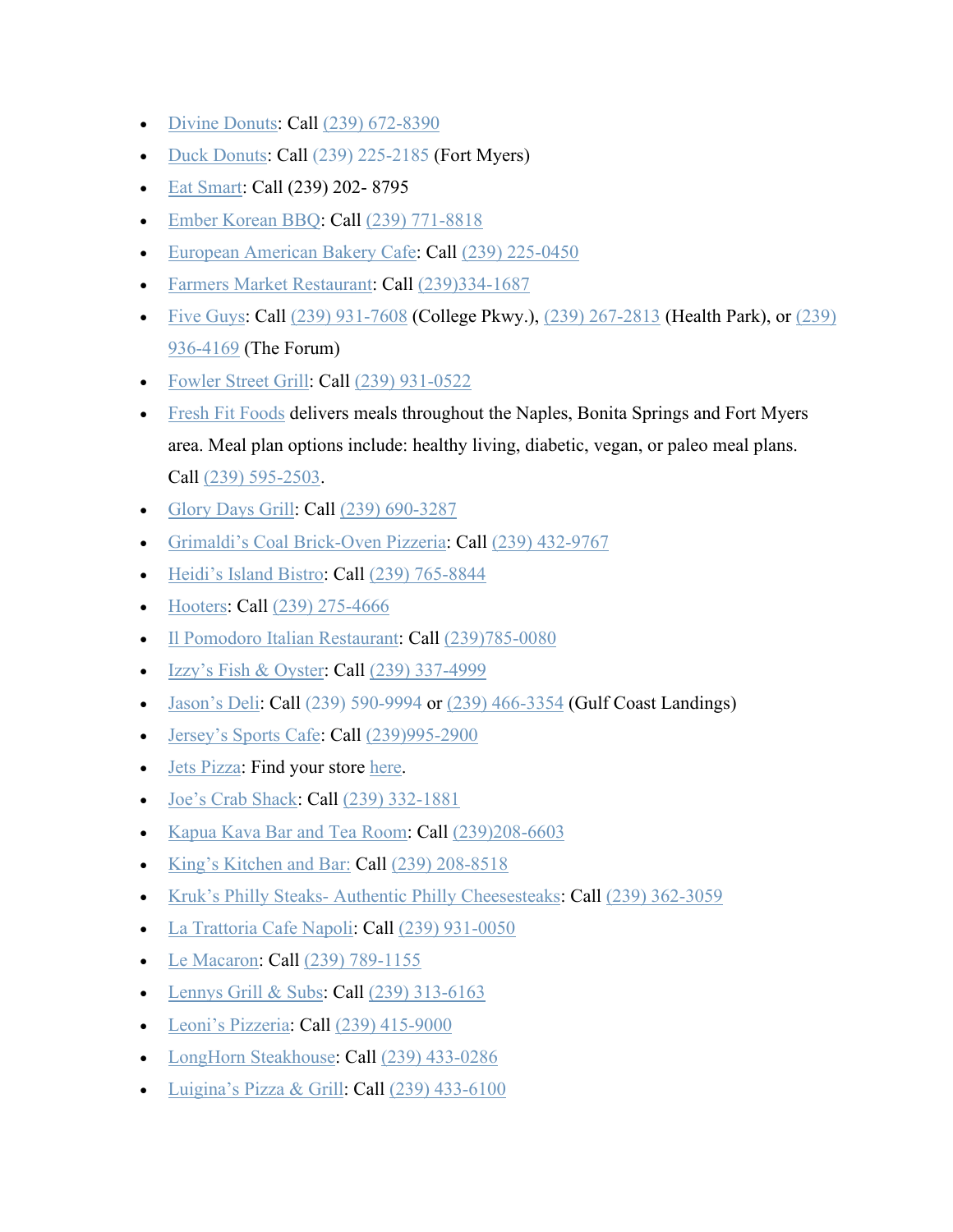- [Marco's Pizza-](https://www.marcos.com/) Lehigh Acres: Call [\(239\)674-3073](https://www.google.com/search?client=safari&rls=en&q=marco%27s%20pizza&ie=UTF-8&oe=UTF-8&sxsrf=ALeKk01iBqWqYka8jpxgpWatbsXa-yImrQ:1587498279866&npsic=0&rflfq=1&rlha=0&rllag=26625323,-81800325,18791&tbm=lcl&rldimm=1743003485842103493&lqi=Cg1tYXJjbydzIHBpenphIgOIAQFaHgoNbWFyY28ncyBwaXp6YSINbWFyY28ncyBwaXp6YQ&ved=2ahUKEwjG4bX4o_roAhVMnOAKHYtdDjEQvS4wAXoECBYQFw&rldoc=1&tbs=lrf:!1m4!1u3!2m2!3m1!1e1!1m4!1u15!2m2!15m1!1shas_1takeout!1m5!1u15!2m2!15m1!1shas_1wheelchair_1accessible_1entrance!4e2!2m1!1e3!3sIAE,lf:1,lf_ui:4&rlst=f) (Lee Blvd.) or [\(239\)491-9825](https://www.google.com/search?client=safari&rls=en&q=marco%27s%20pizza&ie=UTF-8&oe=UTF-8&sxsrf=ALeKk01iBqWqYka8jpxgpWatbsXa-yImrQ:1587498279866&npsic=0&rflfq=1&rlha=0&rllag=26625323,-81800325,18791&tbm=lcl&rldimm=1743003485842103493&lqi=Cg1tYXJjbydzIHBpenphIgOIAQFaHgoNbWFyY28ncyBwaXp6YSINbWFyY28ncyBwaXp6YQ&ved=2ahUKEwjG4bX4o_roAhVMnOAKHYtdDjEQvS4wAXoECBYQFw&rldoc=1&tbs=lrf:!1m4!1u3!2m2!3m1!1e1!1m4!1u15!2m2!15m1!1shas_1takeout!1m5!1u15!2m2!15m1!1shas_1wheelchair_1accessible_1entrance!4e2!2m1!1e3!3sIAE,lf:1,lf_ui:4&rlst=f) (Bell Blvd. location)
- [Mastello Ristorante:](https://mastello.com/) Call [\(239\) 936-3660](https://www.google.com/search?client=safari&rls=en&q=mastello+ristorante&ie=UTF-8&oe=UTF-8)
- [Matanzas on the Bay:](https://matanzasonthebay.com/) Call [\(239\) 463-3838](https://www.google.com/search?q=matanzas+on+the+bay&oq=matanzas+on+the+bay&aqs=chrome..69i57j0l5.3459j0j4&sourceid=chrome&ie=UTF-8)
- [Matt's Red Hots:](https://mattsredhots.com/) Call [\(239\)791-8036](https://www.google.com/search?client=safari&rls=en&q=matt%27s+red+hots&ie=UTF-8&oe=UTF-8)
- [Maverick Grille:](https://maverickgrille.com/) Call [\(833\) 724-7455](https://www.google.com/search?rlz=1C1GGGE_enUS570US571&sxsrf=ALeKk03cBa2S2qJ8zL_rjcq1Or6poAuc3A%3A1585764805399&ei=xdmEXrKfF4u-ggfvr7_oDQ&q=Maverick+Grille+fort+myers&oq=Maverick+Grille+fort+myers&gs_lcp=CgZwc3ktYWIQAzICCAAyAggAMgYIABAWEB4yAggmOgQIABBHUIs5WJ1BYIBCaABwA3gAgAF4iAGuCJIBAzEuOZgBAKABAaoBB2d3cy13aXo&sclient=psy-ab&ved=0ahUKEwjylbCf6sfoAhULn-AKHe_XD90Q4dUDCAs&uact=5)
- [McAlister's Deli:](https://www.mcalistersdeli.com/) Call [\(239\) 208-5295](https://www.google.com/search?q=mcalister+fort+myers&rlz=1C1GGGE_enUS570US571&oq=mcalister+fort+myers&aqs=chrome..69i57.5797j0j7&sourceid=chrome&ie=UTF-8)
- [Mel's Diner:](https://melsdiners.com/) Call [\(239\) 275-7850](https://www.google.com/search?sxsrf=ALeKk0232hmpLKYlsRmWDkNxeRQJ3ntpzQ%3A1584990199236&ei=9wd5XuTvDYvYtAWCsq3QAQ&q=mel%27s+diner+ft+myers&oq=mel%27s+diner+ft+myers&gs_l=psy-ab.3..0i10l3j0i22i30l7.176293.177248..177339...0.2..0.108.701.3j4......0....1..gws-wiz.......0i71j0i20i263j0j0i22i10i30j38.F65FG9A-0xE&ved=0ahUKEwikx7DOpLHoAhULLK0KHQJZCxoQ4dUDCAs&uact=5)
- [Mellow Mushroom:](https://mellowmushroom.com/) Call [\(239\) 215-0500](https://www.google.com/search?q=mellow%20mushroom&rlz=1C1GGGE_enUS570US571&oq=mellow&aqs=chrome.0.69i59j69i57j69i60l2.1219j0j7&sourceid=chrome&ie=UTF-8&sxsrf=ALeKk01yx8xruhSS26hkx-HMNL8x-fXfPg:1585015880560&npsic=0&rflfq=1&rlha=0&rllag=26499655,-81806972,6213&tbm=lcl&rldimm=2966432720914779734&lqi=Cg9tZWxsb3cgbXVzaHJvb20iA4gBAUi_8YzM8q6AgAhaKgoPbWVsbG93IG11c2hyb29tEAAQARgAGAEiD21lbGxvdyBtdXNocm9vbQ&ved=2ahUKEwihq5ikhLLoAhVomeAKHQ0JDX0QvS4wB3oECBIQHA&rldoc=1&tbs=lrf:!1m4!1u3!2m2!3m1!1e1!1m4!1u16!2m2!16m1!1e1!1m4!1u16!2m2!16m1!1e2!2m1!1e16!2m1!1e3!3sIAE,lf:1,lf_ui:4&rlst=f)
- [Melting Pot:](https://www.meltingpot.com/fort-myers-fl/) Call [\(239\) 481-1717](https://www.google.com/search?rlz=1C1GGGE_enUS570US571&tbm=lcl&sxsrf=ALeKk00b7dUi3PD-fyZ5SwXx-8zD8_eUWg%3A1585239680092&ei=gNZ8XrOfBZDEsAW77bCABg&q=melting+pot+fort+myers&oq=melting+pot+fort+myers&gs_l=psy-ab.3..0l4j0i22i30k1l6.14335.15581.0.15793.11.8.0.3.3.0.213.1111.0j6j1.7.0....0...1c.1.64.psy-ab..1.10.1136...0i67k1j0i20i263k1.0.ep0Wruh8R5Y)
- [Mission BBQ:](https://mission-bbq.com/) Call [\(239\) 603-6700](https://www.google.com/search?q=mission+bbq&rlz=1C1GGGE_enUS570US571&oq=mission+bbq&aqs=chrome..69i57.1835j0j4&sourceid=chrome&ie=UTF-8)
- [Mona Lisa Italian Restaurant:](http://monalisaitalian.com/) Call [\(239\) 939-5344](https://www.google.com/search?client=safari&rls=en&q=239-939-5344&ie=UTF-8&oe=UTF-8)
- [Naples Coastal Kitchen:](http://naplescoastalkitchen.com/) Call [\(239\) 887-4378](https://www.google.com/search?rlz=1C1GGGE_enUS570US571&sxsrf=ALeKk0336_MNYgyjFkduPkWq0DyAdlSb3Q%3A1584472804058&ei=5CJxXoOLA-6j_Qa8vZeYDg&q=naples+coastal+kitchen+fort+myers+fl&oq=naples+coastal+kitchen+for&gs_l=psy-ab.3.0.0i20i263j0l2j0i22i30l4j38.23108.24280..25326...0.2..0.117.395.3j1......0....1..gws-wiz.......0i71j0i67.2IL3SQjlbLY) (Ft. Myers)
- [Nino's Thick & Thin Pizzeria and Restaurant:](https://ninosthickandthin.com/) Call [\(239\) 267-6800.](https://www.google.com/search?q=ninos+thick+and+thin&rlz=1C1GGGE_enUS570US571&oq=ninos+thick+and+thin&aqs=chrome..69i57.2867j0j9&sourceid=chrome&ie=UTF-8)
- [Norman Love Confections:](https://www.normanloveconfections.com/) Find your location [here.](https://www.normanloveconfections.com/locations/)
- [OK UK British Fish and Chips:](https://www.okukfishnchips.com/) Call [\(239\)288-6124](https://www.google.com/search?client=safari&rls=en&sxsrf=ALeKk02ZKcTcbBDtItH7kF-sUCdILbOTXg:1586816282562&ei=UeOUXvEZgZ39BuXHspgP&q=ok%20uk%20fish%20and%20chips%20south%20fort%20myers&oq=ok+uk+british+fish+and+chips&gs_lcp=CgZwc3ktYWIQARgAMgQIABBHMgQIABBHMgQIABBHMgQIABBHMgQIABBHMgQIABBHMgQIABBHSgkIFxIFMTItMThKCAgYEgQxMi0yUABYAGD3kwJoAHACeACAAQCIAQCSAQCYAQCqAQdnd3Mtd2l6&sclient=psy-ab&npsic=0&rflfq=1&rlha=0&rllag=26593355,-81880008,8061&tbm=lcl&rldimm=6285505002155800576&lqi=CiVvayB1ayBmaXNoIGFuZCBjaGlwcyBzb3V0aCBmb3J0IG15ZXJzIgOIAQFaQwoab2sgdWsgZmlzaCBhbmQgY2hpcHMgc291dGgiJW9rIHVrIGZpc2ggYW5kIGNoaXBzIHNvdXRoIGZvcnQgbXllcnM&ved=2ahUKEwi63OGmt-boAhXlmOAKHa4RDSsQvS4wAXoECAsQIQ&rldoc=1&tbs=lrf:!1m4!1u3!2m2!3m1!1e1!1m5!1u15!2m2!15m1!1shas_1takeout!4e2!1m5!1u15!2m2!15m1!1shas_1wheelchair_1accessible_1entrance!4e2!2m1!1e3!3sIAE,lf:1,lf_ui:4&rlst=f) (Ft. Myers) or [\(239\)599-2328](https://www.google.com/search?client=safari&rls=en&q=ok+uk+british+fish+and+chips&ie=UTF-8&oe=UTF-8) (North Ft. Myers)
- [Omaha Steaks:](https://www.omahasteaks.com/stores) Call [\(239\) 591-0170](https://www.google.com/search?q=omaha+steaks&rlz=1C1GGGE_enUS570US571&oq=omaha+steaks&aqs=chrome..69i57.1656j0j4&sourceid=chrome&ie=UTF-8)
- [Panera Bread:](https://www.panerabread.com/en-us/home.html) Find your location [here.](https://delivery.panerabread.com/cafeLocations/)
- [Papa John's:](https://www.papajohns.com/) Find your location [here.](https://locations.papajohns.com/)
- [Parrot Key Caribbean Grill Restaurant:](https://www.myparrotkey.com/) Call [\(239\) 463-3257](https://www.google.com/search?q=parrot+key+caribbean+grill&rlz=1C1GGGE_enUS570US571&oq=parrot+key+caribbean+grill&aqs=chrome..69i57j69i60.9257j0j4&sourceid=chrome&ie=UTF-8)
- [Philly Junction:](https://phillyjunction.com/) Call [\(239\)936-6622](https://www.google.com/search?client=safari&rls=en&q=philly+junction&ie=UTF-8&oe=UTF-8)
- [Pierside Grill and Famous Blowfish Bar:](https://piersidegrill.com/) Call [\(239\) 765-7800](https://www.google.com/search?q=pierside+grille&rlz=1C1GGGE_enUS570US571&oq=pierside+grille&aqs=chrome..69i57.6026j0j4&sourceid=chrome&ie=UTF-8)
- [Pinchers:](https://www.pinchersusa.com/) Call  $(239)$  463-2909 (Tiki Bar)
- [Pita Pit:](https://locations.pitapitusa.com/ll/US/FL/Fort-Myers/4464-Fowler-St) Call [\(239\) 275-7482](https://www.google.com/search?q=pita+pit+fowler&oq=pita+pit+fowler&aqs=chrome..69i57j0l2j69i60.3389j0j4&sourceid=chrome&ie=UTF-8)
- [Plaka 2:](https://www.facebook.com/plaka2restaurant/) Call [\(239\) 689-1211](https://www.google.com/search?q=plaka+2&oq=plaka+2&aqs=chrome..69i57j0l5.4648j0j9&sourceid=chrome&ie=UTF-8)
- [The Prawnbroker Restaurant & Fish Market:](http://prawnbrokerfortmyers.com/) Call [\(239\) 489-2226](https://www.google.com/search?q=the+prawnbroke&rlz=1C1GGGE_enUS570US571&oq=the+prawnbroke&aqs=chrome..69i57.2611j0j9&sourceid=chrome&ie=UTF-8)
- [Rib City:](https://ribcity.com/) Find your location [here.](https://ribcity.com/locations/)
- [Rollin Raw Bar:](https://www.facebook.com/rollinrawbar/) Call (239) 470-5296
- Rosati's [Pizza Pub:](https://rosatisfortmyers.com/) Call [\(239\) 481-1110](https://www.google.com/search?rlz=1C1GGGE_enUS570US571&sxsrf=ALeKk00mLo1vEmHvwYG1Mh5EtNWdHllUwg%3A1585188237981&ei=jQ18XsW3O6Svggego7iwBg&q=rosatis+pizza+pub&oq=rosatis+pizza+pub&gs_l=psy-ab.3..0i10l8j0i22i30l2.9627.10017..10238...0.2..0.107.394.3j1......0....1..gws-wiz.......0i71.7eFC9oILjbQ&ved=0ahUKEwiFss6uhrfoAhWkl-AKHaARDmYQ4dUDCAs&uact=5)
- [Royal Scoop Homemade Ice Cream:](https://www.royalscoop.com/) Call [\(239\) 314-5379](https://www.google.com/search?q=royal+scoop+fort+myers+beach&rlz=1C1GGGE_enUS570US571&oq=royal+scoop+fort+myers+beach&aqs=chrome..69i57.3871j0j7&sourceid=chrome&ie=UTF-8)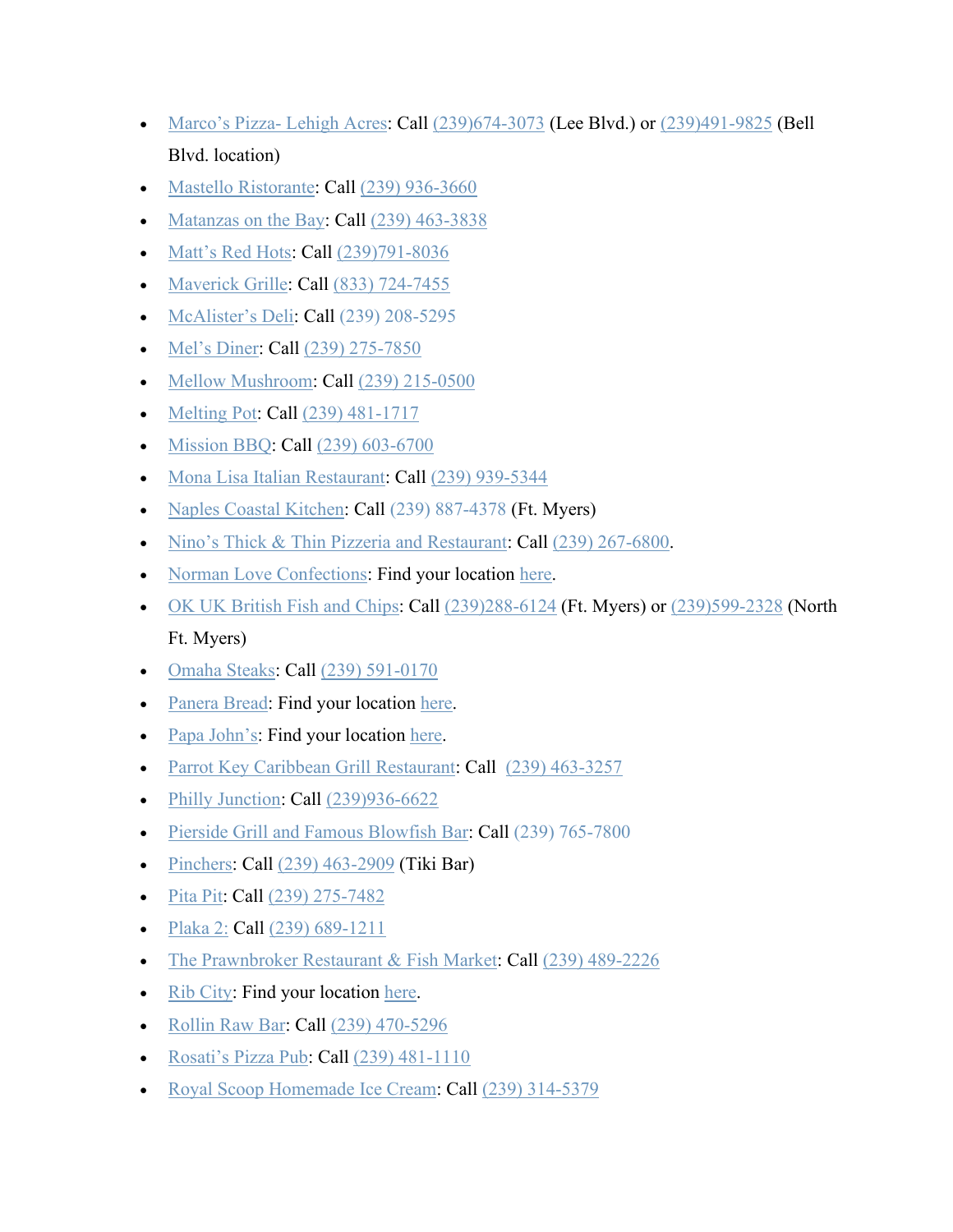- [The Sandbar & Grille:](http://www.sandbarfmb.com/) Call  $(239)$  463-5544
- [Scoops on First Downtown Fort Myers:](https://www.facebook.com/Scoops-on-First-847512678704642/) Call [\(239\) 226-0450](https://www.google.com/search?q=scoops+on+first&rlz=1C1GGGE_enUS570US571&oq=scoops+on+first&aqs=chrome..69i57.2258j0j4&sourceid=chrome&ie=UTF-8)
- [Seed & Bean Market:](https://seedandbeanmarket.com/food-drink-to-go/) Call [\(239\) 243-8137](https://www.google.com/search?q=seed+and+bean+market&rlz=1C1GGGE_enUS570US571&oq=seed+and+bean+market&aqs=chrome..69i57j69i60.2532j0j7&sourceid=chrome&ie=UTF-8)
- [Shrimp Shack:](https://shrimpshackusa.com/) Call [\(239\) 561-6817](https://www.google.com/search?q=shrimp+shack&rlz=1C1GGGE_enUS570US571&oq=shrimp+shack&aqs=chrome..69i57.2426j0j7&sourceid=chrome&ie=UTF-8)
- [Skillets:](https://www.skilletsrestaurants.com/) Call [\(239\) 237-2916](https://www.skilletsrestaurants.com/fort-myers)
- [Slurping Dragon:](http://slurpingdragon.com/) Call [\(239\) 990-2446](https://www.google.com/search?client=safari&rls=en&q=slurping+dragon&ie=UTF-8&oe=UTF-8)
- [Smallcakes Cupcakery and Creamery:](https://www.smallcakesfortmyers.com/) Call [\(239\) 313-5008](https://www.google.com/search?q=smallcakes&rlz=1C1GGGE_enUS570US571&oq=smallcakes&aqs=chrome..69i57.1925j0j4&sourceid=chrome&ie=UTF-8)
- [Smokin Franks Pizza:](https://smokinfrankspizza.com/) Call [\(239\) 888-8881](https://www.google.com/search?q=smokin+franks+pizza&oq=smokin+franks+pizza&aqs=chrome..69i57j0l2j69i60.4478j0j4&sourceid=chrome&ie=UTF-8)
- [Steak n' Shake:](https://www.steaknshake.com/) Call [\(239\) 931-0090](https://www.google.com/search?q=steak%20and%20shake%20fort%20myers&rlz=1C1GGGE_enUS570US571&oq=steak+and+shake+fort+myers&aqs=chrome..69i57.3179j0j4&sourceid=chrome&ie=UTF-8&sxsrf=ALeKk00id0Vobfn27LMjEwmec1xrTKJBnw:1586177179826&npsic=0&rflfq=1&rlha=0&rllag=26601166,-81838541,3387&tbm=lcl&rldimm=12007826097515028316&lqi=ChpzdGVhayBhbmQgc2hha2UgZm9ydCBteWVycyIDiAEBSPqu4vPmgICACFo7Cg9zdGVhayBhbmQgc2hha2UQABABEAIYABgCGAMYBCIac3RlYWsgYW5kIHNoYWtlIGZvcnQgbXllcnM&ved=2ahUKEwj-teq66tPoAhWGiOAKHc2cCDQQvS4wAHoECAsQHQ&rldoc=1&tbs=lrf:!1m4!1u3!2m2!3m1!1e1!1m4!1u16!2m2!16m1!1e1!1m4!1u16!2m2!16m1!1e2!1m5!1u15!2m2!15m1!1shas_1takeout!4e2!1m5!1u15!2m2!15m1!1shas_1wheelchair_1accessible_1entrance!4e2!2m1!1e16!2m1!1e3!3sIAE,lf:1,lf_ui:4&rlst=f) (Colonial) or [\(239\) 274-9500](https://www.google.com/search?q=steak%20and%20shake%20fort%20myers&rlz=1C1GGGE_enUS570US571&oq=steak+and+shake+fort+myers&aqs=chrome..69i57.3179j0j4&sourceid=chrome&ie=UTF-8&sxsrf=ALeKk00id0Vobfn27LMjEwmec1xrTKJBnw:1586177179826&npsic=0&rflfq=1&rlha=0&rllag=26601166,-81838541,3387&tbm=lcl&rldimm=12007826097515028316&lqi=ChpzdGVhayBhbmQgc2hha2UgZm9ydCBteWVycyIDiAEBSPqu4vPmgICACFo7Cg9zdGVhayBhbmQgc2hha2UQABABEAIYABgCGAMYBCIac3RlYWsgYW5kIHNoYWtlIGZvcnQgbXllcnM&ved=2ahUKEwj-teq66tPoAhWGiOAKHc2cCDQQvS4wAHoECAsQHQ&rldoc=1&tbs=lrf:!1m4!1u3!2m2!3m1!1e1!1m4!1u16!2m2!16m1!1e1!1m4!1u16!2m2!16m1!1e2!1m5!1u15!2m2!15m1!1shas_1takeout!4e2!1m5!1u15!2m2!15m1!1shas_1wheelchair_1accessible_1entrance!4e2!2m1!1e16!2m1!1e3!3sIAE,lf:1,lf_ui:4&rlst=f) (Fowler)
- [Sunflower Cafe:](https://www.sunflowercafefortmyers.com/) Call [\(239\) 415-4262](https://www.google.com/search?q=sunflower+cafe&oq=sunflower+cafe&aqs=chrome.0.0l6.3326j0j7&sourceid=chrome&ie=UTF-8)
- [Texas Roadhouse:](https://www.texasroadhouse.com/locations/florida/ft-myers) Call [\(239\) 561-7427](https://www.google.com/search?ei=e813Xp7xA8yc_QbttIiwCQ&q=texas+roadhouse+ft+myers&oq=texas+roadhouse+ft+myers&gs_l=psy-ab.3..0i10l6j0i22i30l3j0i22i10i30.2112.3148..3259...0.2..0.115.811.8j1......0....1..gws-wiz.......0i71j0j0i67..26%3A80.xf5CYqBFTY8&ved=0ahUKEwjemozZ-K7oAhVMTt8KHW0aApYQ4dUDCAs&uact=5)
- [TGI Fridays:](https://locations.tgifridays.com/fl/fort-myers/13499-us-41-se.html) Call [\(239\) 489-2401](https://www.google.com/search?q=tgi+fridays+bell+tower&rlz=1C1GGGE_enUS570US571&oq=tgi+fridays+bell+tower&aqs=chrome..69i57.4098j0j4&sourceid=chrome&ie=UTF-8)
- [A Touch of Italy:](https://italydeli.com/) Call [\(239\) 482-8727](https://www.google.com/search?q=touch+of+italy+fort+myers&oq=touch+of+italy&aqs=chrome.1.69i57j0l4j69i60.3670j0j4&sourceid=chrome&ie=UTF-8)
- [Twin Peaks:](https://twinpeaksrestaurant.com/locations/fort-myers-fl) Call [\(239\)245-9559](https://www.google.com/search?client=safari&rls=en&sxsrf=ALeKk03Yej3C0INRxNEvzG4VFntpfYCvYQ:1586984553404&q=twin+peaks+fort+myers&spell=1&sa=X&ved=2ahUKEwjQ4saUquvoAhUPd98KHQz8BOUQirwEKAB6BAgeECc&biw=1440&bih=837)
- [Two Meatballs in the Kitchen:](https://2meatballs.com/) Call [\(239\) 489-1111](https://www.google.com/search?q=two+meatballs+in+the+kitche&rlz=1C1GGGE_enUS570US571&oq=two+meatballs+in+the+kitche&aqs=chrome..69i57.3151j0j4&sourceid=chrome&ie=UTF-8)
- [Zaxby's:](https://www.zaxbys.com/locations/?zipcode=33908) Call  $(239)$  208-2128 (Ft. Myers) or  $(239)$  415-1688 (Gulf Coast Town Center)
- [Zoe's Kitchen:](https://zoeskitchen.com/locations/store/fl/fort-myers) Call [\(239\) 207-3632](https://www.google.com/search?q=zoes+kitchen+ft+myers&oq=zoes+kitchen+ft+myers&aqs=chrome..69i57j0l5.5774j0j4&sourceid=chrome&ie=UTF-8)

# NAPLES

- [Agave Naples:](https://www.agavenaples.com/takeout) Call [\(239\) 598-3473](https://www.google.com/search?q=agave+naples&rlz=1C1GGGE_enUS570US571&oq=agave&aqs=chrome.1.69i57j69i59j69i60l3.1730j0j9&sourceid=chrome&ie=UTF-8) *\*Agave Naples will be permanently closing on May 10th*
- [Baleen \(La Playa Beach & Golf Resort\):](https://www.laplayaresort.com/naples-baleen-restaurant/) Call [\(239\) 598-5707](https://www.google.com/search?q=baleen&rlz=1C1GGGE_enUS570US571&oq=baleen&aqs=chrome..69i57.1295j0j9&sourceid=chrome&ie=UTF-8)
- [Bamz Restaurant:](https://www.facebook.com/Bamz-Restaurant-2602824969792598/?tn-str=k*F) Call [\(239\) 417-1002](https://www.google.com/search?q=bamz+restaurant&rlz=1C1GGGE_enUS570US571&oq=bamz+&aqs=chrome.1.69i57j69i59j69i60l2.1680j0j9&sourceid=chrome&ie=UTF-8)
- [Bar Tulia:](https://bartulia.com/) Call [\(239\) 228-7606](https://www.google.com/search?q=bar+tulia+happy+hour&rlz=1C1GGGE_enUS570US571&oq=bar+tulia+&aqs=chrome.0.69i59j69i57.1959j0j4&sourceid=chrome&ie=UTF-8)
- [Barbatella:](https://barbatellanaples.com/) Call [\(239\) 263-1955](https://www.google.com/search?q=barbatella&oq=barbatella&aqs=chrome..69i57j0l7.2652j0j9&sourceid=chrome&ie=UTF-8)
- [Bayside Seafood Grill & Bar:](https://www.baysideseafoodgrillandbar.com/) Call [\(239\) 649-5552](https://www.google.com/search?q=bayside+seafood+grill+and+bar&rlz=1C1GGGE_enUS570US571&oq=bayside+seafood+grill+and+bar&aqs=chrome..69i57.5816j0j7&sourceid=chrome&ie=UTF-8)
- [Beach Box Cafe:](http://beachboxcafe.com/) Call [\(239\) 631-6080](https://www.google.com/search?q=beach+box&rlz=1C1GGGE_enUS570US571&oq=beach+box&aqs=chrome..69i57.1744j0j4&sourceid=chrome&ie=UTF-8)
- [Bice Restaurant](http://www.bice-naples.com/): Call [\(239\) 262-4044](https://www.google.com/search?q=bice+restaurant&rlz=1C1GGGE_enUS570US571&oq=bice&aqs=chrome.0.69i59j69i57j69i60.861j0j9&sourceid=chrome&ie=UTF-8)
- [Bellini:](https://www.bellinionfifth.com/) Call [\(239\) 261-1117](https://www.google.com/search?rlz=1C1GGGE_enUS570US571&sxsrf=ALeKk01UURdJhX0M6lrSP9bMdFOmbzFXZQ%3A1584469996075&ei=7BdxXrOSBKy1ggeCpKaYCA&q=bellini+restaurant&oq=bellini&gs_l=psy-ab.3.0.35i39j0i20i263j0l8.19566.24261..25072...0.3..0.120.782.4j4......0....1..gws-wiz.......0i71j35i304i39j0i13j0i13i10j0i67j0i273j0i10i67j0i10.BIwQlgPQ51Q)
- [Bistro 821:](https://www.bistro821.com/) Call [\(239\) 261-5821](https://www.google.com/search?q=bistro821&rlz=1C1GGGE_enUS570US571&oq=b&aqs=chrome.1.69i57j69i59l3j69i60l4.3077j0j4&sourceid=chrome&ie=UTF-8)
- [Bleu Provence:](https://www.bleuprovencenaples.com/) Call [\(239\) 261-8239](https://www.google.com/search?q=bleu+provence&rlz=1C1GGGE_enUS570US571&oq=bleu+provence&aqs=chrome..69i57.3565j0j7&sourceid=chrome&ie=UTF-8)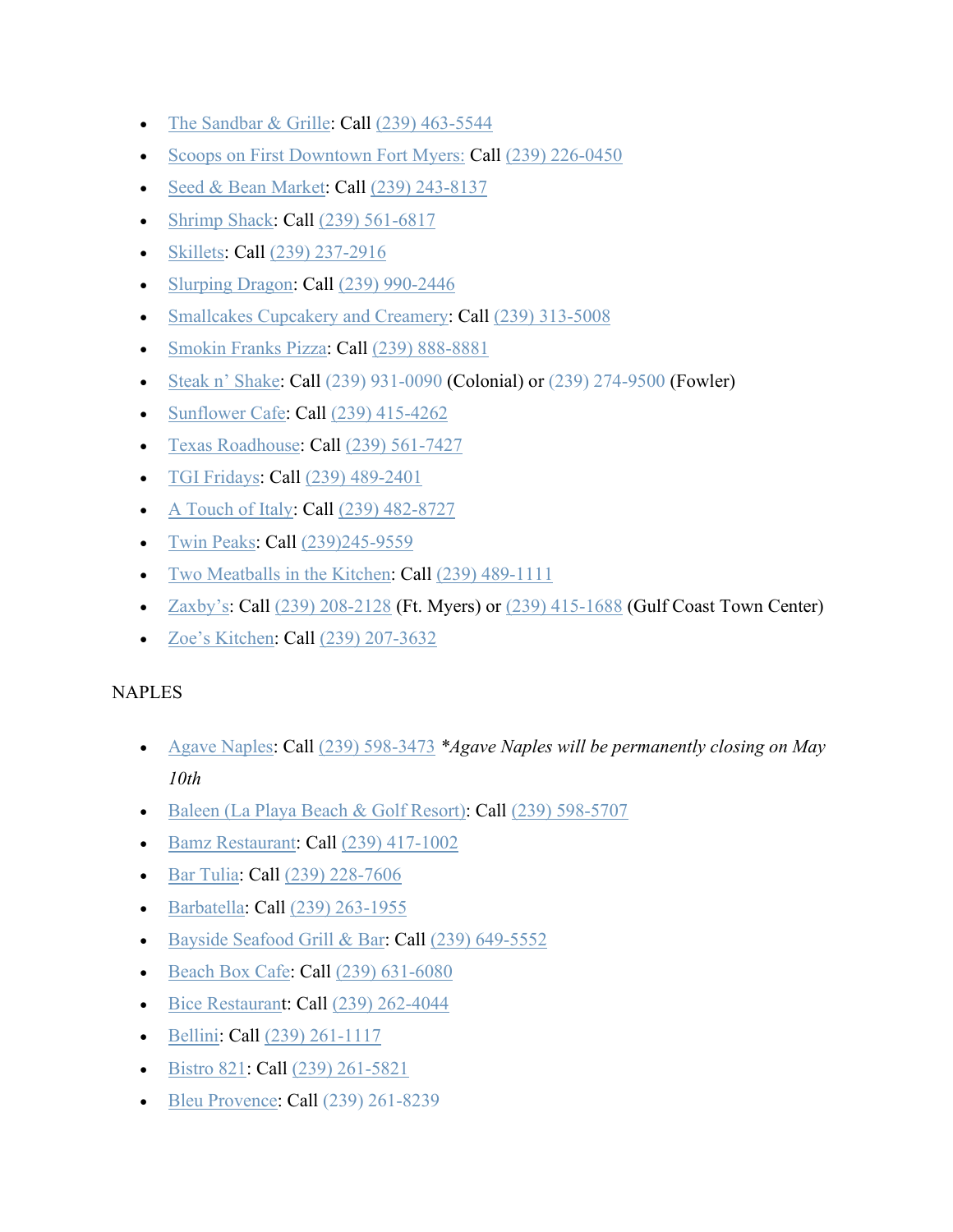- [The Boathouse on Naples Bay:](https://www.boathouseonnaplesbay.com/) Call [\(239\) 643-2235](https://www.google.com/search?q=the+boathouse+on+naples+bay&rlz=1C1GGGE_enUS570US571&oq=the+boathouse+on+naples+bay&aqs=chrome..69i57.19695j0j7&sourceid=chrome&ie=UTF-8)
- [Bonefish Grill:](https://www.bonefishgrill.com/) Call [\(239\) 417-1212](https://www.google.com/search?rlz=1C1GGGE_enUS570US571&tbm=lcl&sxsrf=ALeKk013CUrWB5XLe4ukII9toJQNFXmL2Q%3A1585240174381&ei=bth8Xo7xFsGrytMPzuqK2Ac&q=bonefish+grill&oq=bo&gs_l=psy-ab.3.0.35i39k1l3j0l4j0i131k1j0l2.425076.426310.0.427465.4.3.1.0.0.0.156.398.0j3.3.0....0...1c.1.64.psy-ab..0.4.423...0i67k1j0i10i67k1.0.v0gEYf0vFiY)
- [The Bowl:](https://www.the-bowl.com/) Call [\(239\) 734-3867](https://www.google.com/search?q=thebowl&rlz=1C1GGGE_enUS570US571&oq=thebowl&aqs=chrome..69i57.1125j0j7&sourceid=chrome&ie=UTF-8)
- [BrickTop's:](https://bricktops.com/naples) Call [\(239\) 596-9112](https://www.google.com/search?ei=DpZ2XtieA8Wq_QbR8reQDQ&q=bricktops+naples&oq=bricktops+naples&gs_l=psy-ab.3..0l10.4616.5464..5560...0.2..0.115.588.6j1......0....1..gws-wiz.......0i71j0i273..26%3A81.6GFJERvYyxg&ved=0ahUKEwjY3Z_Zz6zoAhVFVd8KHVH5DdIQ4dUDCAs&uact=5)
- [BRK Pizza:](https://www.brkpizzanaples.com/) Call [\(239\) 514-3900](https://www.google.com/search?q=brk+pizza&rlz=1C1GGGE_enUS570US571&oq=brk+pizza&aqs=chrome..69i57.1614j0j9&sourceid=chrome&ie=UTF-8)
- [Brooks Burgers:](https://brooksburgers.com/) Call [\(239\) 262-1127](https://www.google.com/search?q=brooks%20burgers&oq=brooks+burgers&aqs=chrome.0.69i59j0l5.1633j0j4&sourceid=chrome&ie=UTF-8&npsic=0&rflfq=1&rlha=0&rllag=26207135,-81762107,8239&tbm=lcl&rldimm=7035871120899705470&lqi=Cg5icm9va3MgYnVyZ2VycyIDiAEBSKqp2fSKq4CACFooCg5icm9va3MgYnVyZ2VycxAAEAEYABgBIg5icm9va3MgYnVyZ2Vycw&ved=2ahUKEwjF_s-UhKzoAhWiTN8KHRbXBjMQvS4wAXoECAsQFg&rldoc=1&tbs=lrf:!1m4!1u3!2m2!3m1!1e1!1m4!1u15!2m2!15m1!1shas_1takeout!1m5!1u15!2m2!15m1!1shas_1wheelchair_1accessible_1entrance!4e2!2m1!1e3!3sIAE,lf:1,lf_ui:4&rlst=f#rlfi=hd:;si:16488739778092363350,l,Cg5icm9va3MgYnVyZ2VycyIDiAEBSPiQkNWTgoCACFooCg5icm9va3MgYnVyZ2VycxAAEAEYABgBIg5icm9va3MgYnVyZ2Vycw;mv:%5B%5B26.282949199999997,-81.69532679999999%5D,%5B26.0538781,-81.81089419999999%5D%5D) (Downtown), [\(239\) 451-6397](https://www.google.com/search?q=brooks%20burgers&oq=brooks+burgers&aqs=chrome.0.69i59j0l5.1633j0j4&sourceid=chrome&ie=UTF-8&npsic=0&rflfq=1&rlha=0&rllag=26207135,-81762107,8239&tbm=lcl&rldimm=7035871120899705470&lqi=Cg5icm9va3MgYnVyZ2VycyIDiAEBSKqp2fSKq4CACFooCg5icm9va3MgYnVyZ2VycxAAEAEYABgBIg5icm9va3MgYnVyZ2Vycw&ved=2ahUKEwjF_s-UhKzoAhWiTN8KHRbXBjMQvS4wAXoECAsQFg&rldoc=1&tbs=lrf:!1m4!1u3!2m2!3m1!1e1!1m4!1u15!2m2!15m1!1shas_1takeout!1m5!1u15!2m2!15m1!1shas_1wheelchair_1accessible_1entrance!4e2!2m1!1e3!3sIAE,lf:1,lf_ui:4&rlst=f#rlfi=hd:;si:7472326749767396984,l,Cg5icm9va3MgYnVyZ2VycyIDiAEBWiAKDmJyb29rcyBidXJnZXJzIg5icm9va3MgYnVyZ2Vycw;mv:%5B%5B26.282949199999997,-81.69532679999999%5D,%5B26.0538781,-81.81089419999999%5D%5D) (Logan Landings), [\(239\) 304-9552](https://www.google.com/search?q=brooks%20burgers&oq=brooks+burgers&aqs=chrome.0.69i59j0l5.1633j0j4&sourceid=chrome&ie=UTF-8&npsic=0&rflfq=1&rlha=0&rllag=26207135,-81762107,8239&tbm=lcl&rldimm=7035871120899705470&lqi=Cg5icm9va3MgYnVyZ2VycyIDiAEBSKqp2fSKq4CACFooCg5icm9va3MgYnVyZ2VycxAAEAEYABgBIg5icm9va3MgYnVyZ2Vycw&ved=2ahUKEwjF_s-UhKzoAhWiTN8KHRbXBjMQvS4wAXoECAsQFg&rldoc=1&tbs=lrf:!1m4!1u3!2m2!3m1!1e1!1m4!1u15!2m2!15m1!1shas_1takeout!1m5!1u15!2m2!15m1!1shas_1wheelchair_1accessible_1entrance!4e2!2m1!1e3!3sIAE,lf:1,lf_ui:4&rlst=f#rlfi=hd:;si:2130926858672166960,l,Cg5icm9va3MgYnVyZ2VycyIDiAEBSI7vhfSVrYCACFooCg5icm9va3MgYnVyZ2VycxAAEAEYABgBIg5icm9va3MgYnVyZ2Vycw;mv:%5B%5B26.282949199999997,-81.69532679999999%5D,%5B26.0538781,-81.81089419999999%5D%5D) (Freedom Square), or [\(239\) 631-8298](https://www.google.com/search?q=brooks%20burgers&oq=brooks+burgers&aqs=chrome.0.69i59j0l5.1633j0j4&sourceid=chrome&ie=UTF-8&npsic=0&rflfq=1&rlha=0&rllag=26207135,-81762107,8239&tbm=lcl&rldimm=7035871120899705470&lqi=Cg5icm9va3MgYnVyZ2VycyIDiAEBSKqp2fSKq4CACFooCg5icm9va3MgYnVyZ2VycxAAEAEYABgBIg5icm9va3MgYnVyZ2Vycw&ved=2ahUKEwjF_s-UhKzoAhWiTN8KHRbXBjMQvS4wAXoECAsQFg&rldoc=1&tbs=lrf:!1m4!1u3!2m2!3m1!1e1!1m4!1u15!2m2!15m1!1shas_1takeout!1m5!1u15!2m2!15m1!1shas_1wheelchair_1accessible_1entrance!4e2!2m1!1e3!3sIAE,lf:1,lf_ui:4&rlst=f#rlfi=hd:;si:7035871120899705470,l,Cg5icm9va3MgYnVyZ2VycyIDiAEBSKqp2fSKq4CACFooCg5icm9va3MgYnVyZ2VycxAAEAEYABgBIg5icm9va3MgYnVyZ2Vycw;mv:%5B%5B26.282949199999997,-81.69532679999999%5D,%5B26.0538781,-81.81089419999999%5D%5D) (Pavilion Plaza)
- [Brunina's Pizza & Pasta:](http://www.bruninas.com/) Call [\(239\) 530-0084](https://www.google.com/search?q=bruninas+pizza+pasta&rlz=1C1GGGE_enUS570US571&oq=bruninas+pizza+pasta&aqs=chrome..69i57.4843j0j4&sourceid=chrome&ie=UTF-8)
- [Caffe Milano:](https://www.caffemilano.com/) Call [\(239\) 692-8480](https://www.google.com/search?ei=8uuwXuWHO4Xt_QbAmqb4BQ&q=caffe+milano+naples&oq=caffe+milano+naples&gs_lcp=CgZwc3ktYWIQAzICCAAyAggAMgIIADICCAAyAggAMgIIADICCAAyAggAMgIIADoECAAQRzoECAAQQ1CKL1iZNmDtNmgAcAJ4AIABXogBgwSSAQE2mAEAoAEBqgEHZ3dzLXdpeg&sclient=psy-ab&ved=0ahUKEwjlyLDi8ZvpAhWFdt8KHUCNCV8Q4dUDCAw&uact=5)
- [Campiello's on Third Street South:](https://campiellonaples.com/) Call [\(239\) 435-1166](https://www.google.com/search?q=campiello+naples&rlz=1C1GGGE_enUS570US571&oq=campiello+naples&aqs=chrome..69i57j69i60j69i61l2.2031j0j4&sourceid=chrome&ie=UTF-8)
- [The Capital Grille:](https://www.thecapitalgrille.com/locations/fl/naples/naples/8034?cmpid=br:tcg_ag:ie_ch:loc_ca:TCGGMB_dt:20190131_sn:gmb_gt:naples-fl-8034_pl:locurl_rd:1031) Call [\(239\) 254-0640](https://www.google.com/search?q=capital+grille&rlz=1C1GGGE_enUS570US571&oq=capital+grille&aqs=chrome..69i57j69i61l2j69i60.1700j0j4&sourceid=chrome&ie=UTF-8)
- [Captain and Krewe:](http://www.cknaples.com/) Call [\(239\) 263-1976](https://www.google.com/search?q=captain+and+krewe&rlz=1C1GGGE_enUS570US571&oq=captain+and+krewe&aqs=chrome..69i57.2625j0j7&sourceid=chrome&ie=UTF-8)
- [Celebration Park:](https://www.facebook.com/CelebrationParkNaples) Call [\(239\) 316-7253](https://www.google.com/search?q=celebration+park+naples&oq=celebration+park+naples&aqs=chrome.0.69i59j0l5.1731j1j4&sourceid=chrome&ie=UTF-8)
- [Cesibon Gelato & Sorbet:](https://cesibongelato.com/?v=1d20b5ff1ee9) Call [\(239\) 566-8363](https://www.google.com/search?q=cesibon+naples&oq=cesibon+&aqs=chrome.1.69i57j0l3j69i60l2.4457j0j4&sourceid=chrome&ie=UTF-8)
- [Chez Boet:](https://www.chezboetnaples.com/) Call [\(239\) 643-6177](https://www.google.com/search?q=chez+boet&oq=chez+boe&aqs=chrome.0.0j69i57j0l6.1631j0j4&sourceid=chrome&ie=UTF-8)
- [Chili's Grill & Bar:](https://www.chilis.com/locations/us/florida/naples) Call  $(239)$  594-2006 (North Naples) or  $(239)$  304-0564 (South Naples)
- [Cibao Grille:](https://cibaogrille.com/) Call [\(239\) 434-6653](https://www.google.com/search?q=cibao+grill&rlz=1C1GGGE_enUS570US571&oq=cibao+&aqs=chrome.1.69i57j69i59.2650j0j7&sourceid=chrome&ie=UTF-8)
- [Coast at Edgewater Beach Hotel:](https://www.edgewaternaples.com/dining/coast/) Call [\(239\) 403-2000](https://www.google.com/search?q=coast+at+edgewater&rlz=1C1GGGE_enUS570US571&oq=coast+at+edgewater&aqs=chrome..69i57.3454j0j7&sourceid=chrome&ie=UTF-8)
- [Coffee](https://naplescoffeebar.com/) Bar: Call [\(239\) 438-1141](tel:2394381141)
- [Cooper's Hawk Winery & Restaurant:](https://chwinery.com/) Call [\(239\) 449-1700](https://www.google.com/search?q=coopers+hawk+naples&rlz=1C1GGGE_enUS570US571&oq=coopers+hawk+naples&aqs=chrome..69i57.4766j0j7&sourceid=chrome&ie=UTF-8)
- [Crave Culinaire:](https://www.craveculinaire.com/crave2go/) Offering '**Crave 2 Go- Individual & Family Meals**" with delivery and pickup options available anywhere in SWFL, as well as market items from local suppliers. Call [\(239\) 292-1529](https://www.google.com/search?q=crave2go&oq=crave2go&aqs=chrome.0.69i59j69i60.1343j0j4&sourceid=chrome&ie=UTF-8)
- [The Crust:](https://thecrustpizza.net/) Call [\(239\) 244-8488](https://www.google.com/search?rlz=1C1GGGE_enUS570US571&sxsrf=ALeKk01w-XkFMWYQptTeFfNhItzHTtkapQ:1584716480634&q=the+crust+naples&npsic=0&rflfq=1&rlha=0&rllag=26249044,-81801809,358&tbm=lcl&ved=2ahUKEwjV9Zb3qKnoAhVrma0KHSArB0YQtgN6BAgLEAQ&tbs=lrf:!1m4!1u3!2m2!3m1!1e1!1m4!1u2!2m2!2m1!1e1!1m4!1u16!2m2!16m1!1e1!1m4!1u16!2m2!16m1!1e2!1m4!1u22!2m2!21m1!1e1!1m5!1u15!2m2!15m1!1shas_1takeout!4e2!1m5!1u15!2m2!15m1!1shas_1wheelchair_1accessible_1entrance!4e2!1m5!1u15!2m2!15m1!1spopular_1with_1tourists!4e2!1m5!1u15!2m2!15m1!1sserves_1beer!4e2!1m5!1u15!2m2!15m1!1sserves_1dinner!4e2!1m5!1u15!2m2!15m1!1sserves_1lunch!4e2!1m5!1u15!2m2!15m1!1sserves_1vegetarian!4e2!1m5!1u15!2m2!15m1!1sserves_1wine!4e2!1m5!1u15!2m2!15m1!1swelcomes_1children!4e2!1m5!1u15!2m2!15m1!1shas_1childrens_1menu!4e2!1m5!1u15!2m2!15m1!1shas_1seating_1outdoors!4e2!2m1!1e2!2m1!1e16!2m1!1e3!3sIAE,lf:1,lf_ui:9&rldoc=1)
- [Daruma:](https://darumarestaurant.com/) Call [\(239\) 591-1200](https://www.google.com/search?rlz=1C1GGGE_enUS570US571&sxsrf=ALeKk03xqQE_MkqdrRhMqVP9NjQlMvaURw%3A1585080461926&ei=jWh6XqyiOMmvggfinqboCQ&q=daruma+naples&oq=daruma+naples&gs_l=psy-ab.3..0l2j0i22i30l8.47204.48088..48163...0.1..0.124.661.5j2......0....1..gws-wiz.......0i71j35i39j0i67j0i20i263j0i22i10i30.4FLBPJ7VeZg&ved=0ahUKEwjsnP7u9LPoAhXJl-AKHWKPCZ0Q4dUDCAs&uact=5)
- [D'Amico & Sons:](https://naples.damicoandsons.com/) Call [\(239\) 430-0955](https://www.google.com/search?q=damico+and+sons&rlz=1C1GGGE_enUS570US571&oq=damico&aqs=chrome.0.69i59j69i57j69i60.1375j0j4&sourceid=chrome&ie=UTF-8)
- [The Dock:](https://www.dockcraytoncove.com/) Call [\(239\) 263-9940](https://www.google.com/search?q=the+dock+restaurant&rlz=1C1GGGE_enUS570US571&oq=the+dock+restaurant&aqs=chrome..69i57.4172j0j4&sourceid=chrome&ie=UTF-8)
- [Dorona:](https://doronanaples.com/) Call [\(239\) 529-2819](https://www.google.com/search?q=dorona&oq=dorona&aqs=chrome..69i57j0l7.641j0j9&sourceid=chrome&ie=UTF-8)
- [Em-On's Thai Cafe:](http://emonsthaicafe.com/) Call [\(239\) 566-1993](https://www.google.com/search?q=emon+thai+cafe&rlz=1C1GGGE_enUS570US571&oq=emon+thai+cafe&aqs=chrome..69i57.2612j0j7&sourceid=chrome&ie=UTF-8)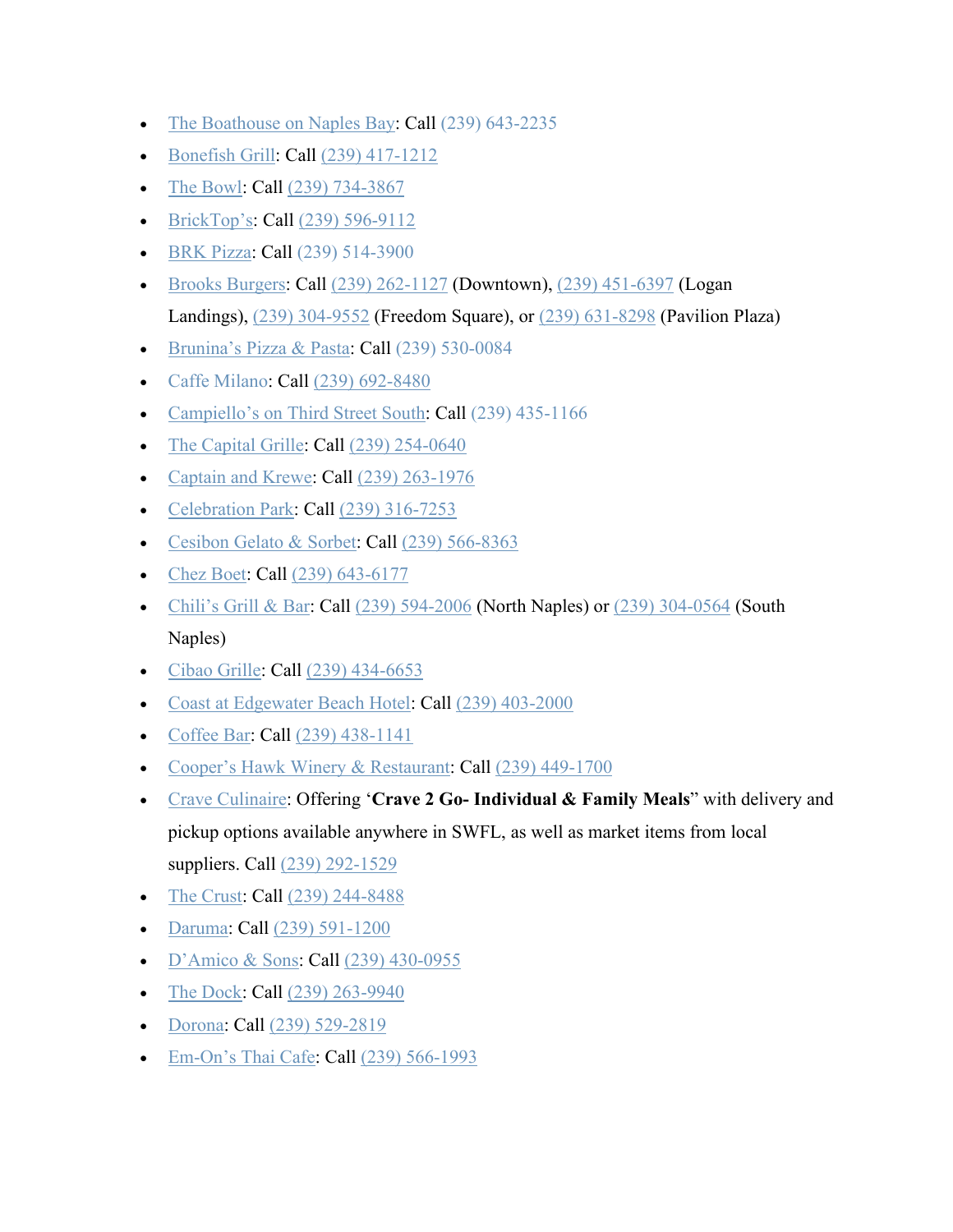- [Fernandez the Bull:](https://fernandezthebull.com/) Call [\(239\) 254-9855](https://www.google.com/search?rlz=1C1GGGE_enUS570US571&sxsrf=ALeKk01_xD_4rBvVDuhO7HIEwHFwklXPpw:1585234979601&q=fernandez+the+bull&npsic=0&rflfq=1&rlha=0&rllag=26242862,-81759487,3541&tbm=lcl&ved=2ahUKEwiZs-C-tLjoAhVKKa0KHWcRARoQtgN6BAgHEAQ&tbs=lrf:!1m4!1u3!2m2!3m1!1e1!1m4!1u16!2m2!16m1!1e1!1m4!1u16!2m2!16m1!1e2!1m5!1u15!2m2!15m1!1shas_1takeout!4e2!1m5!1u15!2m2!15m1!1shas_1wheelchair_1accessible_1entrance!4e2!2m1!1e16!2m1!1e3!3sIAE,lf:1,lf_ui:4&rldoc=1) (North Naples/Immokalee Road) or [\(239\) 653-](https://www.google.com/search?sa=X&rlz=1C1GGGE_enUS570US571&biw=1600&bih=764&sxsrf=ALeKk01Ca9OFsez9a0mZHvjosdBrtXPGDg:1585235180064&q=fernandez+the+bull&npsic=0&rflfq=1&rlha=0&rllag=26242862,-81759487,3541&tbm=lcl&ved=2ahUKEwjT7auetbjoAhVQCKwKHSvOC6kQtgN6BAgHEAQ&tbs=lrf:!1m4!1u3!2m2!3m1!1e1!1m4!1u16!2m2!16m1!1e1!1m4!1u16!2m2!16m1!1e2!1m5!1u15!2m2!15m1!1shas_1takeout!4e2!1m5!1u15!2m2!15m1!1shas_1wheelchair_1accessible_1entrance!4e2!2m1!1e16!2m1!1e3!3sIAE,lf:1,lf_ui:4&rldoc=1) [9097](https://www.google.com/search?sa=X&rlz=1C1GGGE_enUS570US571&biw=1600&bih=764&sxsrf=ALeKk01Ca9OFsez9a0mZHvjosdBrtXPGDg:1585235180064&q=fernandez+the+bull&npsic=0&rflfq=1&rlha=0&rllag=26242862,-81759487,3541&tbm=lcl&ved=2ahUKEwjT7auetbjoAhVQCKwKHSvOC6kQtgN6BAgHEAQ&tbs=lrf:!1m4!1u3!2m2!3m1!1e1!1m4!1u16!2m2!16m1!1e1!1m4!1u16!2m2!16m1!1e2!1m5!1u15!2m2!15m1!1shas_1takeout!4e2!1m5!1u15!2m2!15m1!1shas_1wheelchair_1accessible_1entrance!4e2!2m1!1e16!2m1!1e3!3sIAE,lf:1,lf_ui:4&rldoc=1) (Midtown/Pine Ridge)
- [The French Brasserie Rustique:](https://thefrenchnaples.com/) Call [\(239\) 315-4019](https://www.google.com/search?q=the+french+brassiere&rlz=1C1GGGE_enUS570US571&oq=the+french&aqs=chrome.0.69i59l2j69i57j69i60l2.1375j0j9&sourceid=chrome&ie=UTF-8)
- [Fresh Fit Foods](http://freshfitnaples.com/) delivers meals throughout the Naples, Bonita Springs and Fort Myers area. Meal plan options include: healthy living, diabetic, vegan, or paleo meal plans. Call [\(239\) 595-2503.](https://www.google.com/search?q=fresh+fit+foods&rlz=1C1GGGE_enUS570US571&oq=fresh+&aqs=chrome.0.69i59j69i57j69i59j69i60l2j69i61j69i60.1023j0j7&sourceid=chrome&ie=UTF-8)
- [The Founders Bistro:](https://www.thefounders.market/) Call [\(239\) 653-9353](https://www.google.com/search?q=the+founders+bistro&rlz=1C1GGGE_enUS570US571&oq=the+founders+bistro&aqs=chrome..69i57.2604j0j9&sourceid=chrome&ie=UTF-8)
- **[Fuse BBQ:](http://fusebbq.com/) Call [\(239\) 529-5173](https://www.google.com/search?q=fuse+bbq&rlz=1C1GGGE_enUS570US571&oq=fuse+bbq&aqs=chrome..69i57.1315j0j7&sourceid=chrome&ie=UTF-8)**
- [Fuse Global Cuisine:](http://fuseglobalcuisine.com/) Call [\(239\) 455-4585](https://www.google.com/search?q=fuse+global+cuisine&rlz=1C1GGGE_enUS570US571&oq=fuse+global+cuisine&aqs=chrome..69i57.3745j0j4&sourceid=chrome&ie=UTF-8)
- [Grappino:](https://grappinonaples.com/) Call [\(239\) 331-4325](https://www.google.com/search?q=grappino&oq=grappino&aqs=chrome..69i57j0l7.4723j0j9&sourceid=chrome&ie=UTF-8)
- [HobNob Kitchen + Bar:](http://hobnobnaples.com/) Call  $(239)$  580-0070
- [Hooters:](https://www.hooters.com/) Call [\(239\) 513-9964](https://www.google.com/search?rlz=1C1GGGE_enUS570US571&sxsrf=ALeKk017ZVNqnJI2MHn6RXZ8hPpd7rQeCg%3A1585318811304&ei=mwt-XsGYEuezggeg7J3gDw&q=hooters+naples&oq=hooters+naples&gs_l=psy-ab.3..0l6j0i22i30l4.49764.50427..50515...0.2..0.97.510.6......0....1..gws-wiz.......0i71j35i39j0i67._uvr2hgLR5A&ved=0ahUKEwiB0unk7LroAhXnmeAKHSB2B_wQ4dUDCAs&uact=5)
- [Incas Kitchen:](https://www.incaskitchennaples.com/) Call [\(239\) 631-5954](https://www.google.com/search?q=incas+kitchen&rlz=1C1GGGE_enUS570US571&oq=incas+kitchen&aqs=chrome..69i57.1521j0j9&sourceid=chrome&ie=UTF-8)
- [Industry Beer & Barbeque:](http://www.slatitudes.com/) Call [\(239\) 331-4160](https://www.google.com/search?q=industry+beer&rlz=1C1GGGE_enUS570US571&oq=industry+beer+&aqs=chrome..69i57.4628j0j4&sourceid=chrome&ie=UTF-8)
- [Industry Pizza & Slice Shop:](https://www.industrypizza.com/) Call [\(239\) 431-6881](https://www.google.com/search?q=industry+pizza&rlz=1C1GGGE_enUS570US571&oq=industry+pizza&aqs=chrome..69i57.1783j0j4&sourceid=chrome&ie=UTF-8)
- [Jason's Deli:](https://www.jasonsdeli.com/restaurants/naples-deli) Call [\(239\) 593-9499](https://www.google.com/search?rlz=1C1GGGE_enUS570US571&tbm=lcl&sxsrf=ALeKk01H3qGgpvhuTjOuBD84FrwRTaJefQ%3A1585063518267&ei=XiZ6XuLpD5CJggeXg7KIBA&q=jason+deli+naples&oq=jason+deli+naples&gs_l=psy-ab.3..0l2j0i22i30k1l8.189869.190398.0.190458.6.5.0.0.0.0.203.566.0j2j1.3.0....0...1c.1.64.psy-ab..3.3.564....0.X4IG6mMBF80)
- [Jets Pizza:](https://www.jetspizza.com/announcements/announcement/covid19) Find your store [here.](https://www.jetspizza.com/stores/zip)
- [Joey D's Italian Restaurant:](https://www.joeydsnaples.com/) Call  $(239)597-8545$  (Immokalee Rd.),  $(239)231-3658$ , (David Rd.) or [\(239\)389-5639](https://www.google.com/search?client=safari&rls=en&q=joey%20d%27s%20italian&ie=UTF-8&oe=UTF-8&sxsrf=ALeKk008Mm7SKkpyVdyWxChKKsoO8XtFTA:1586978116668&npsic=0&rflfq=1&rlha=0&rllag=26204237,-81769499,7370&tbm=lcl&rldimm=4751161184808536924&lqi=ChBqb2V5IGQncyBpdGFsaWFuIgOIAQFI37_53OWAgIAIWjAKEGpvZXkgZCdzIGl0YWxpYW4QABABEAIYABgBGAIiEGpvZXkgZCdzIGl0YWxpYW4&ved=2ahUKEwi-2qOXkuvoAhXCg-AKHUBnAx4QvS4wAXoECAsQFw&rldoc=1&tbs=lrf:!1m4!1u3!2m2!3m1!1e1!1m5!1u15!2m2!15m1!1shas_1wheelchair_1accessible_1entrance!4e2!2m1!1e3!3sIAE,lf:1,lf_ui:4&rlst=f) (Marco Island)
- [Juicelation:](http://www.juicelation.com/) Call [\(239\) 529-2290](https://www.google.com/search?q=juicelation&rlz=1C1GGGE_enUS570US571&oq=juicelation&aqs=chrome..69i57.1830j0j7&sourceid=chrome&ie=UTF-8)
- [KC American Bistro:](https://www.kcamericanbistro.com/) Call [\(239\) 261-9898](https://www.google.com/search?q=kilwins&rlz=1C1GGGE_enUS570US571&oq=kilwins&aqs=chrome..69i57j69i60j69i61l2.2079j0j4&sourceid=chrome&ie=UTF-8&sxsrf=ALeKk00fQpZ1NG54czfxxSHtQgS7pT5oVg:1584647233247&npsic=0&rflfq=1&rlha=0&rllag=26314163,-81872885,20868&tbm=lcl&rldimm=2654851905060288876&lqi=CgdraWx3aW5zSJrxjuTlgICACFoWCgdraWx3aW5zEAAYACIHa2lsd2lucw&ved=2ahUKEwjV4rn7pqfoAhVnZN8KHYvJDC0QvS4wAHoECAcQHA&rldoc=1&tbs=lrf:!1m4!1u3!2m2!3m1!1e1!1m4!1u16!2m2!16m1!1e1!1m4!1u16!2m2!16m1!1e2!1m5!1u15!2m2!15m1!1shas_1wheelchair_1accessible_1entrance!4e2!2m1!1e16!2m1!1e3!3sIAE,lf:1,lf_ui:3&rlst=f)
- [Komoon Thai Sushi & Ceviche:](http://www.komoonthai.com/) Call [\(239\) 234-2442](https://www.google.com/search?rlz=1C1GGGE_enUS570US571&sxsrf=ALeKk02KxBKKS9Msxqx0BzspPBW8K8kplA%3A1585076687028&ei=z1l6XqmTAYvv_QbNtIygBQ&q=komoon+naples&oq=komoon+naples&gs_l=psy-ab.3..0l6j0i22i30l4.99649.100177..100229...0.2..0.182.698.0j5......0....1..gws-wiz.......0i71.76ytaNaFLJk&ved=0ahUKEwjptvzm5rPoAhWLd98KHU0aA1QQ4dUDCAs&uact=5) (Pine Ridge & Immokalee locations)
- Kruk's Philly Steaks- [Authentic Philly Cheesesteaks:](https://www.kruks.com/) Call [\(239\) 572-8128](https://www.google.com/search?q=Kruk%E2%80%99s+Philly+Steaks-+Authentic+Philly+Cheesesteaks&rlz=1C1GGGE_enUS570US571&oq=Kruk%E2%80%99s+Philly+Steaks-+Authentic+Philly+Cheesesteaks&aqs=chrome..69i57.403j0j7&sourceid=chrome&ie=UTF-8)
- [Lamoraga:](https://www.lamoragarestaurant.com/) Call [\(239\) 331-3669](https://www.google.com/search?q=lamorage&rlz=1C1GGGE_enUS570US571&oq=lamorage&aqs=chrome..69i57.4656j0j4&sourceid=chrome&ie=UTF-8)
- [La Trattoria:](https://www.latrattorianaples.com/) Call [\(239\) 315-4571](https://www.google.com/search?q=la+trattoria+naples&oq=la+tratt&aqs=chrome.1.0l7j69i57.2791j0j9&sourceid=chrome&ie=UTF-8)
- [La Pescheria:](https://www.lapescherianaples.com/) Call [\(239\) 316-7322](https://www.google.com/search?q=La+Pescheria&rlz=1C1GGGE_enUS570US571&oq=La+Pescheria&aqs=chrome..69i57j69i64.298j0j9&sourceid=chrome&ie=UTF-8)
- [Larry's Lunchbox:](https://www.larryslunchbox.com/) Call  $(239)$  263-2713 (Neopolitan) or  $(239)$  775-2500 (Airport)
- [Leoni's Pizzeria:](http://www.leonispizza.com/) Call [\(239\)591-1700](https://www.google.com/search?client=safari&rls=en&q=leoni%27s%20pizzeria&ie=UTF-8&oe=UTF-8&sxsrf=ALeKk02ZOuiPOHVDHzCh2Rldui82_Ehthw:1586986347701&npsic=0&rflfq=1&rlha=0&rllag=26359765,-81814692,11360&tbm=lcl&rldimm=5745109524474844234&lqi=ChBsZW9uaSdzIHBpenplcmlhIgOIAQFI0eXfnKCugIAIWiwKEGxlb25pJ3MgcGl6emVyaWEQABABGAAYASIQbGVvbmkncyBwaXp6ZXJpYQ&ved=2ahUKEwjfipLssOvoAhVqiOAKHUluCVUQvS4wA3oECAsQKw&rldoc=1&tbs=lrf:!1m4!1u3!2m2!3m1!1e1!2m1!1e3!3sIAE,lf:1,lf_ui:4&rlst=f)
- [Lima Restaurant and Pisco Bar:](http://www.lima-restaurant.com/) Call [\(239\) 280-0167](https://www.google.com/search?q=lima+restaurant+and+pisco+bar&rlz=1C1GGGE_enUS570US571&oq=lima+restaurant+and+pisco+bar&aqs=chrome..69i57j69i60.5548j0j7&sourceid=chrome&ie=UTF-8)
- [The Local:](https://thelocalnaples.com/) **Call** [\(239\) 596-3276](https://www.google.com/search?q=the+local&oq=the+local&aqs=chrome..69i57j69i59j0l3j69i60l3.1102j0j9&sourceid=chrome&ie=UTF-8)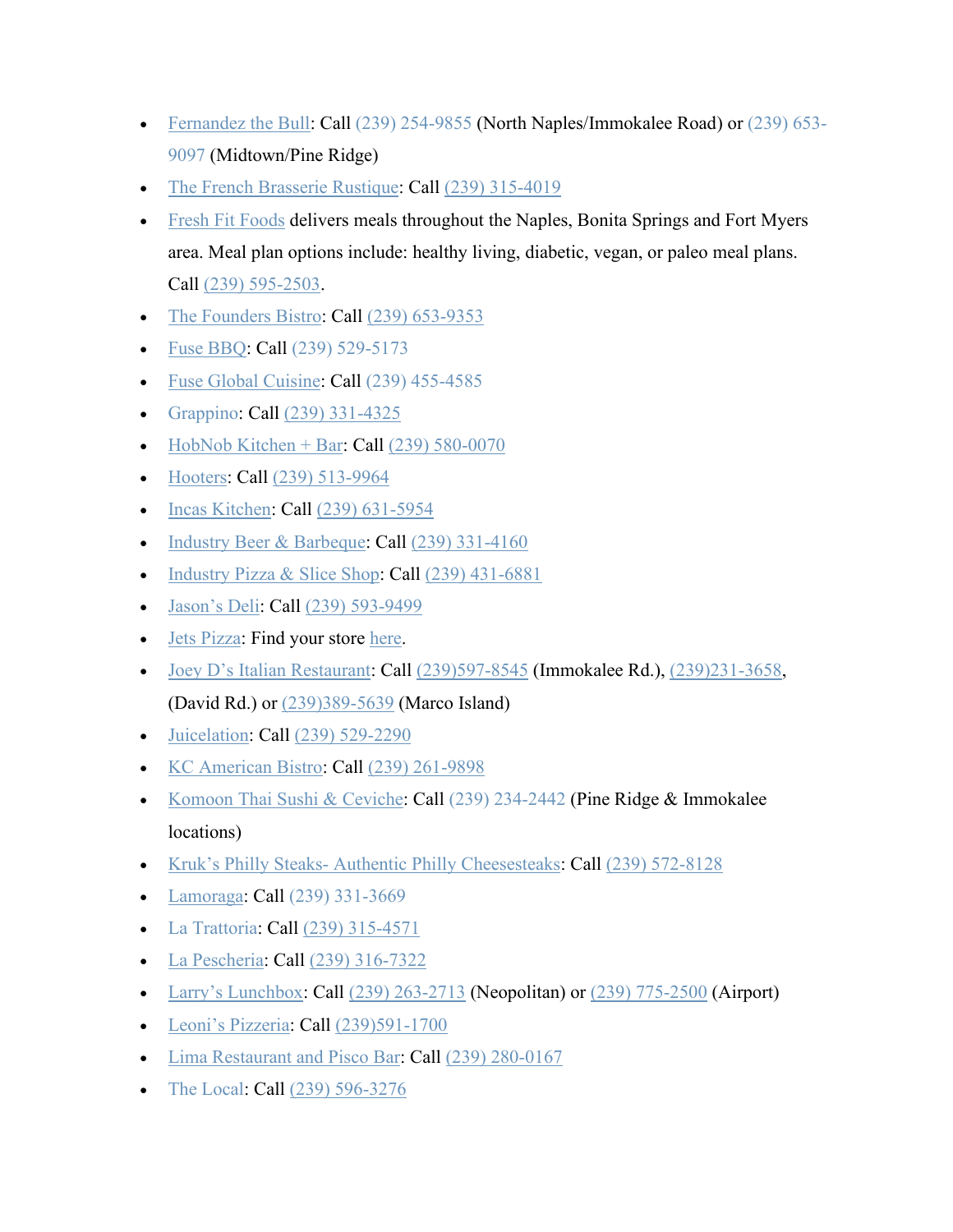- [Lowbrow Pizza & Beer:](https://www.lowbrowpizzaandbeer.com/) Call [\(239\) 529-6919](https://www.google.com/search?q=lowbrow+pizza&rlz=1C1GGGE_enUS570US571&oq=lowbrow+pizza&aqs=chrome..69i57.2433j0j4&sourceid=chrome&ie=UTF-8)
- [Luigi's Pizzeria:](http://www.luigisofnaples.net/) Call [\(239\)775-6669](https://www.google.com/search?client=safari&rls=en&sxsrf=ALeKk018-QUCYKubLlu6ppxdaRTD_5WgIg%3A1586981021685&ei=nWiXXquWKc-c_QaGtp3oCA&q=luigi%27s+pizzeria+naples&oq=luigi%27s+pizzeria+naples&gs_lcp=CgZwc3ktYWIQAzICCAAyAggAMgYIABAWEB4yBggAEBYQHjIGCAAQFhAeMgYIABAWEB4yBggAEBYQHjIGCAAQFhAeMgUIABDNAjIFCAAQzQI6BAgAEEc6BwgAEBQQhwI6BQgAEIsDOgsIABAWEAoQHhCLAzoJCAAQFhAeEIsDSg0IFxIJMTEtODBnMTE2SgoIGBIGMTEtNWc0UPyBBFj_jARg_I8EaABwAngAgAF1iAHeBZIBAzIuNZgBAKABAaoBB2d3cy13aXq4AQI&sclient=psy-ab&ved=0ahUKEwjr2L-AnevoAhVPTt8KHQZbB40Q4dUDCAs&uact=5)
- [M & M's Cafe](https://cafemnm.com/) at Tin City: Call  $(239)$  261-5317.
- [Mamma Mia's Pizza:](https://www.facebook.com/Mama-Mias-Pizza-332800508065/) Call [\(239\) 262-2823](https://www.google.com/search?q=mamma+mias+pizza&rlz=1C1GGGE_enUS570US571&oq=mamma+mias+pizza&aqs=chrome..69i57.2980j0j7&sourceid=chrome&ie=UTF-8)
- [McAlister's Deli:](https://www.mcalistersdeli.com/) Call [\(239\) 596-3832](https://www.google.com/search?q=mcalister&rlz=1C1GGGE_enUS570US571&oq=mca&aqs=chrome.0.69i59j69i57j69i60l3.912j0j4&sourceid=chrome&ie=UTF-8)
- [Mel's Diner:](https://melsdiners.com/) Call [\(239\) 643-9898](https://www.google.com/search?q=mel%27s+diner+naples&oq=mel%27s+diner+naples&aqs=chrome..69i57j69i60.4893j0j4&sourceid=chrome&ie=UTF-8) (Naples) or [\(239\) 455-4242](https://www.google.com/search?sxsrf=ALeKk02wa8a4Ocj98oFjTCVYjSdcyzgQYA%3A1584990178786&ei=4gd5Xui0L8KMtgWhnZH4Ag&q=mel%27s+diner+golden+gate&oq=mel%27s+diner+golden+gate&gs_l=psy-ab.3..0l3j0i22i30l2j38.17469.19031..19145...0.2..1.255.1432.3j6j2......0....1..gws-wiz.......0i71.qxk2mp9DQu4&ved=0ahUKEwjordDEpLHoAhVChq0KHaFOBC8Q4dUDCAs&uact=5) (Golden Gate)
- [Menchie's Frozen Yogurt:](https://www.menchies.com/locations/frozen-yogurt-naples-blvd-fl/cakes) Call [\(239\) 572-8936](https://www.google.com/search?q=menchie%27s+naples&oq=menchie%27s+naples&aqs=chrome..69i57j0l5.2135j0j9&sourceid=chrome&ie=UTF-8)
- [Michelbob's Ribs & Steaks:](http://www.michelbobs.com/) Call [\(239\) 643-7427](https://www.google.com/search?q=michelbob%27s+naples&oq=michel&aqs=chrome.1.69i57j69i59l2j0j69i60l2.3272j0j4&sourceid=chrome&ie=UTF-8)
- [Miller's Ale House:](https://millersalehouse.com/locations/naples/) Call [\(239\) 591-0125](https://www.google.com/search?q=millers+ale+house+naples&rlz=1C1GGGE_enUS570US571&oq=millers+ale+house+naples&aqs=chrome..69i57j69i60.4206j0j7&sourceid=chrome&ie=UTF-8)
- [Mister01 Extraordinary Pizza:](http://www.mistero1.com/) Call [\(239\) 631-6844](https://www.google.com/search?q=mister01+extraordinary&rlz=1C1GGGE_enUS570US571&oq=mister01+extraordinary&aqs=chrome..69i57.10586j0j4&sourceid=chrome&ie=UTF-8)
- [Molto Trattoria:](https://www.moltonaples.com/) Call [\(239\) 261-5853](https://www.google.com/search?q=Molto+Trattoria&rlz=1C1GGGE_enUS570US571&oq=Molto+Trattoria&aqs=chrome..69i57.254j0j4&sourceid=chrome&ie=UTF-8)
- [Moura Bistro:](http://www.mourabistro.com/) Call [\(239\) 738-8883](https://www.google.com/search?q=moura+bistro&rlz=1C1GGGE_enUS570US571&oq=moura+bistro&aqs=chrome..69i57.2454j0j4&sourceid=chrome&ie=UTF-8)
- [Namba Ramen + Sushi:](http://www.nambanaples.com/) Call  $(239)$  592-4992
- [Naples Coastal Kitchen:](http://naplescoastalkitchen.com/) Call [\(239\) 514-4414](https://www.google.com/search?q=naples+coastal+kitchen&rlz=1C1GGGE_enUS570US571&oq=naples+coastal+kitchen&aqs=chrome..69i57.4950j0j9&sourceid=chrome&ie=UTF-8)
- [Naples Flatbread Kitchen & Bar:](https://www.naplesflatbread.com/) Call [\(239\) 431-8259](https://www.google.com/search?q=naples+flatbread&rlz=1C1GGGE_enUS570US571&oq=naples+flatbread+++&aqs=chrome..69i57j69i59l2j69i60.4204j0j9&sourceid=chrome&ie=UTF-8)
- [Naples Ice Cream Shoppe:](https://www.facebook.com/naplesics) Call [\(239\) 331-8905](https://www.google.com/search?q=naples+ice+cream+shoppe&oq=naples+ice+c&aqs=chrome.1.0l2j69i57j0l4j69i60.3194j0j4&sourceid=chrome&ie=UTF-8)
- [Nawty Hogg BBQ:](https://nawtyhoggbbq.com/) Call [\(239\) 241-2841](https://www.google.com/search?ei=ZJl2XvrrGNKzggel7rzoDA&q=nawty+hogg&oq=nawty+hogg&gs_l=psy-ab.3..0l5j0i30l5.4865.4865..5192...0.2..0.100.100.0j1......0....1..gws-wiz.......0i71..26%3A84.uLaZ8bNaVjw&ved=0ahUKEwj6rdHw0qzoAhXSmeAKHSU3D80Q4dUDCAs&uact=5)
- [Neighborhood Organics:](https://www.facebook.com/neighborhoodorganics/?ref=br_tf) Call [\(239\)631-6282](https://www.google.com/search?client=safari&rls=en&q=neighborhood+organics&ie=UTF-8&oe=UTF-8)
- [Noodles Italian Cafe & Sushi Bar:](https://noodlescafe.com/) Call [\(239\) 592-0050](https://www.google.com/search?q=noodles+italian+cafe&rlz=1C1GGGE_enUS570US571&oq=noodles+italian+cafe&aqs=chrome..69i57.3209j0j4&sourceid=chrome&ie=UTF-8)
- [Norman Love Confections:](https://www.normanloveconfections.com/) Find your location [here.](https://www.normanloveconfections.com/locations/)
- [Nothing Bundt Cakes:](https://www.nothingbundtcakes.com/bakery/fl/naples) Call [\(239\) 294-2484](https://www.google.com/search?q=nothing+bundt+cakes+naples&rlz=1C1GGGE_enUS570US571&oq=nothing+bundt+cakes+naples&aqs=chrome..69i57j69i60.3579j0j4&sourceid=chrome&ie=UTF-8)
- [Oak & Stone](https://www.oakandstone.com/) (Logan's Landing): Call [\(239\) 384-6764](https://www.google.com/search?q=oak+and+stone&rlz=1C1GGGE_enUS570US571&oq=oak+and+stone&aqs=chrome..69i57.1611j0j4&sourceid=chrome&ie=UTF-8)
- [O'mei](http://www.omeinaples.com/) Naples: Call [\(239\) 631-5633](https://www.google.com/search?q=omei&rlz=1C1GGGE_enUS570US571&oq=omei+&aqs=chrome..69i57j69i60.872j0j4&sourceid=chrome&ie=UTF-8)
- [Osteria Tulia:](https://osteriatulia.com/) Call [\(239\) 213-2073](https://www.google.com/search?q=osteria+tulia&rlz=1C1GGGE_enUS570US571&oq=osteria+tulia&aqs=chrome..69i57.2192j0j4&sourceid=chrome&ie=UTF-8)
- [Panera Bread:](https://www.panerabread.com/en-us/home.html) Find your location [here.](https://delivery.panerabread.com/cafeLocations/)
- [Papa John's:](https://www.papajohns.com/) Find your location [here.](https://locations.papajohns.com/)
- [Parmesan Pete's:](https://www.parmesanpetes.com/) Call [\(239\) 992-3663](https://www.google.com/search?q=parmesan+pete%27s&oq=parmesan+pete%27s&aqs=chrome..69i57j0l4j69i60.6717j0j9&sourceid=chrome&ie=UTF-8)
- [Pete's Pizzeria:](https://petespizzerianaples.com/) Call [\(239\) 734-3836](https://www.google.com/search?ei=VJp2Xp_eH4Sf_QaO_qHgDw&q=pete%27s+pizzeria&oq=pete%27s+pizzeria&gs_l=psy-ab.3..0l5j0i10l2j0j0i10j0.26792.29265..29382...0.6..0.107.1342.12j3......0....1..gws-wiz.......0i71j0i67j0i273j0i10i273..26%3A80.Yre6Bgqk5jI&ved=0ahUKEwif2JDj06zoAhWET98KHQ5_CPwQ4dUDCAs&uact=5)
- [Pinchers:](https://www.pinchersusa.com/) Call [\(239\) 970-5391](https://www.google.com/search?q=pinchers+marco+island&oq=pinchers+marco&aqs=chrome.0.0j69i57j0l6.4477j0j4&sourceid=chrome&ie=UTF-8) (Marco)
- [PrimoHoagies:](https://www.primohoagies.com/) Call [\(239\) 734-3899](https://www.google.com/search?q=primo+hoagies&rlz=1C1GGGE_enUS570US571&oq=primo&aqs=chrome.0.69i59j69i57j69i60l4.1958j0j4&sourceid=chrome&ie=UTF-8)
- [The Pub](https://experiencethepub.com/naples/) (Mercato): Call [\(239\) 254-1080](https://www.google.com/search?rlz=1C1GGGE_enUS570US571&sxsrf=ALeKk031egtrboLjDwQe433rvecaOS8Utw%3A1584805278190&ei=njV2XvybC_Kk_QaA-pHgDg&q=the+pub+mercato&oq=the+pub+mercato&gs_l=psy-ab.3..0l6j0i22i30l4.7560.8674..8872...0.2..0.120.855.2j6......0....1..gws-wiz.......0i71j0i22i10i30.1dC0iTRRuAI&ved=0ahUKEwj84pPd86voAhVyUt8KHQB9BOwQ4dUDCAs&uact=5)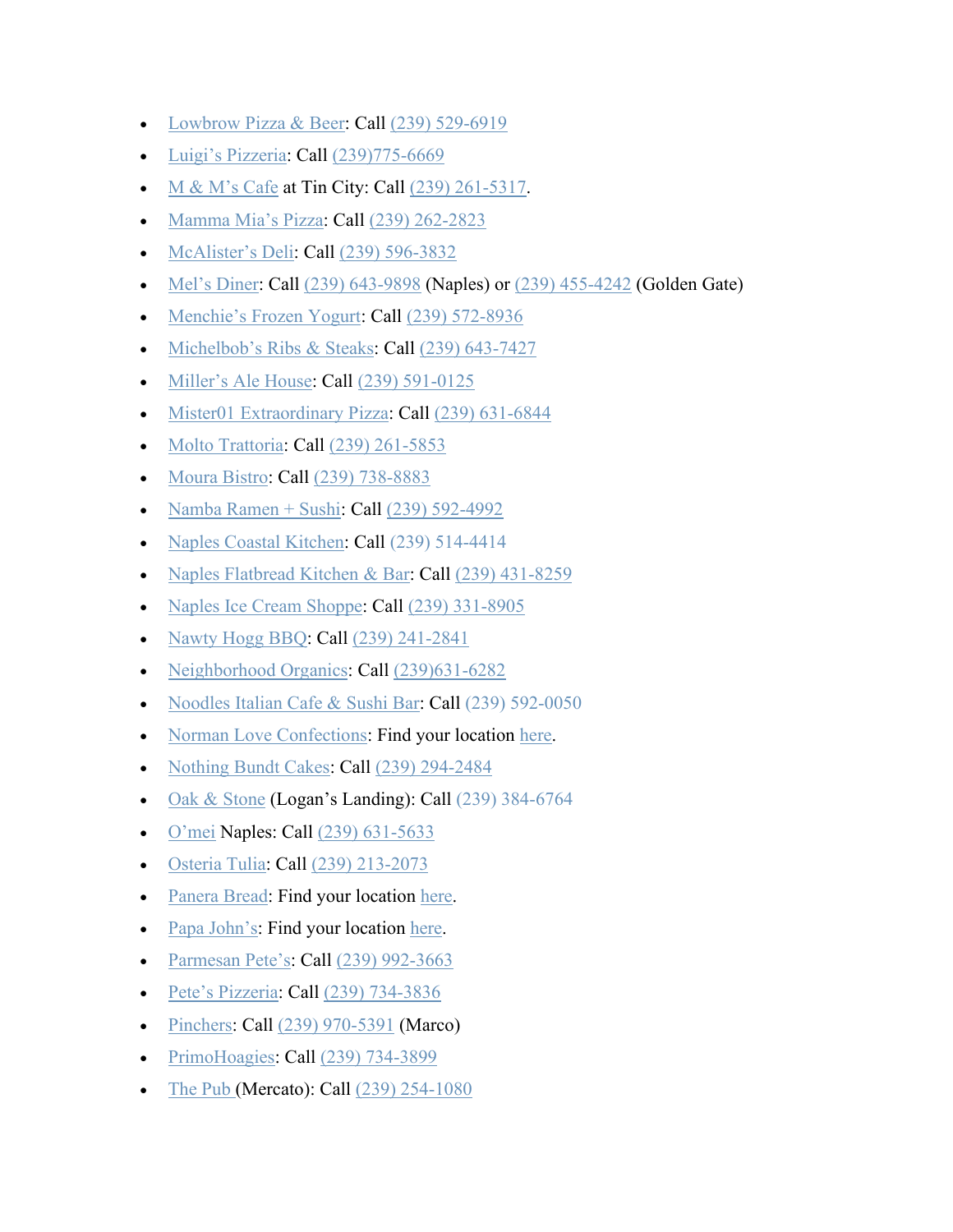- [The Real Macaw:](https://therealmacawnaples.com/index.html) Call [\(239\) 732-1188](https://www.google.com/search?q=the+real+macaw&rlz=1C1GGGE_enUS570US571&oq=the+real+macaw&aqs=chrome..69i57j69i60l2.2168j0j4&sourceid=chrome&ie=UTF-8)
- [Red's Pizzeria:](https://www.redspizzerianaples.com/) Call [\(239\) 417-4466](https://www.google.com/search?q=red%27s+pizzeria&oq=reds+pizzer&aqs=chrome.1.69i57j0l7.4432j0j9&sourceid=chrome&ie=UTF-8)
- [The Rooster Food + Drink:](https://www.theroosternaples.com/home) Call  $(239)$  228-5973
- [Rosedale Brick Oven:](https://rosedalepizza.com/) Call [\(239\) 325-9653](https://www.google.com/search?q=rosedale&rlz=1C1GGGE_enUS570US571&oq=rosedale&aqs=chrome..69i57.1147j0j7&sourceid=chrome&ie=UTF-8)
- [Royal Scoop Homemade Ice Cream:](https://www.royalscoop.com/) Call [\(239\) 231-4544](https://www.google.com/search?rlz=1C1GGGE_enUS570US571&sxsrf=ALeKk00kYRSziI7eLsWOf5aECMZDDeDuRg:1585078336702&ei=6V96XqbyNaS8ggeF9InwCg&q=royal%20scoop%20homemade%20ice%20cream&oq=royal+scoop+&gs_l=psy-ab.3.0.35i39l3j0l7.83583.83583..85227...0.2..0.82.82.1......0....1..gws-wiz.......0i71._fblK7Lm1mg&npsic=0&rflfq=1&rlha=0&rllag=26240178,-81770231,10528&tbm=lcl&rldimm=6223957440636554245&lqi=Ch5yb3lhbCBzY29vcCBob21lbWFkZSBpY2UgY3JlYW0iA4gBAUil88rX5YCAgAhaUgoecm95YWwgc2Nvb3AgaG9tZW1hZGUgaWNlIGNyZWFtEAAQARACEAMQBBgAGAEYAxgEIh5yb3lhbCBzY29vcCBob21lbWFkZSBpY2UgY3JlYW0&ved=2ahUKEwjo28z57LPoAhXOVN8KHX2FANgQvS4wAXoECA0QHA&rldoc=1&tbs=lrf:!1m4!1u3!2m2!3m1!1e1!1m4!1u16!2m2!16m1!1e1!1m4!1u16!2m2!16m1!1e2!1m5!1u15!2m2!15m1!1shas_1wheelchair_1accessible_1entrance!4e2!2m1!1e16!2m1!1e3!3sIAE,lf:1,lf_ui:4&rlst=f) (Berkshire Commons), (239) [597-4043](https://www.google.com/search?rlz=1C1GGGE_enUS570US571&sxsrf=ALeKk00kYRSziI7eLsWOf5aECMZDDeDuRg:1585078336702&ei=6V96XqbyNaS8ggeF9InwCg&q=royal%20scoop%20homemade%20ice%20cream&oq=royal+scoop+&gs_l=psy-ab.3.0.35i39l3j0l7.83583.83583..85227...0.2..0.82.82.1......0....1..gws-wiz.......0i71._fblK7Lm1mg&npsic=0&rflfq=1&rlha=0&rllag=26240178,-81770231,10528&tbm=lcl&rldimm=6223957440636554245&lqi=Ch5yb3lhbCBzY29vcCBob21lbWFkZSBpY2UgY3JlYW0iA4gBAUil88rX5YCAgAhaUgoecm95YWwgc2Nvb3AgaG9tZW1hZGUgaWNlIGNyZWFtEAAQARACEAMQBBgAGAEYAxgEIh5yb3lhbCBzY29vcCBob21lbWFkZSBpY2UgY3JlYW0&ved=2ahUKEwjo28z57LPoAhXOVN8KHX2FANgQvS4wAXoECA0QHA&rldoc=1&tbs=lrf:!1m4!1u3!2m2!3m1!1e1!1m4!1u16!2m2!16m1!1e1!1m4!1u16!2m2!16m1!1e2!1m5!1u15!2m2!15m1!1shas_1wheelchair_1accessible_1entrance!4e2!2m1!1e16!2m1!1e3!3sIAE,lf:1,lf_ui:4&rlst=f) (Pavilion)
- [Rusty's Raw](https://www.rustysraw.com/our-locations/rustys-naples/) Bar & Grill: Call [\(239\) 263-9464](https://www.google.com/search?q=rusty%27s+raw+bar+and+grill+naples&oq=rusty%27s+raw+bar+and+grill+naples&aqs=chrome..69i57j0.5275j0j4&sourceid=chrome&ie=UTF-8)
- [Sails Restaurant:](https://www.sailsrestaurants.com/) Call [\(239\) 360-2000](https://www.google.com/search?q=sails+restaurant&rlz=1C1GGGE_enUS570US571&oq=sails+restaurant&aqs=chrome..69i57.2339j0j9&sourceid=chrome&ie=UTF-8)
- [Sea Salt:](https://seasaltnaples.com/) Call [\(239\) 434-7258](https://www.google.com/search?ei=xO2wXunUEqOzggeD9avgDg&q=sea+salt+naples&oq=sea+salt+naples&gs_lcp=CgZwc3ktYWIQAzICCAAyAggAMgIIADICCAAyAggAMgIIADICCAAyAggAMgIIADICCAA6BAgAEEc6BAgAEENQrx1YmiNg_CNoAHACeACAAVuIAa4EkgEBN5gBAKABAaoBB2d3cy13aXo&sclient=psy-ab&ved=0ahUKEwjpxqLA85vpAhWjmeAKHYP6CuwQ4dUDCAw&uact=5)
- [Seoul Korean Restaurant:](https://napleskoreanrestaurant.com/) Call [\(239\) 653-9406](https://www.google.com/search?q=seoul+korean+restaurant&oq=seoiul+kore&aqs=chrome.1.69i57j0l5.2835j0j4&sourceid=chrome&ie=UTF-8)
- [Skillets:](https://www.skilletsrestaurants.com/) Call [\(239\) 330-2515](https://www.skilletsrestaurants.com/pavilion) (Pavilion), [\(239\) 262-3788](https://www.skilletsrestaurants.com/parkshore) (Park Shore), [\(239\) 732-](https://www.skilletsrestaurants.com/lely) [9786](https://www.skilletsrestaurants.com/lely) (Lely), [\(239\) 566-1999](https://www.skilletsrestaurants.com/north-naples) (North Naples), or [\(239\) 596-8202](https://www.skilletsrestaurants.com/the-strand) (The Strand)
- [Slicers Hoagies:](https://www.slicershoagies.com/) Call [\(239\) 280-0703](https://www.google.com/search?q=slicers+hoagie&rlz=1C1GGGE_enUS570US571&oq=slicers+hoagie&aqs=chrome.0.69i59l2j69i60l2j69i61.2662j0j9&sourceid=chrome&ie=UTF-8)
- [The Spice & Tea](https://www.spiceandtea.com/naples) Exchange: Call [\(239\) 776-7730](https://www.google.com/search?q=the+spice+and+tea+exchange&rlz=1C1GGGE_enUS570US571&oq=the+spice+and+tea+exchange&aqs=chrome..69i57.4042j0j4&sourceid=chrome&ie=UTF-8)
- [Steak n' Shake:](https://www.steaknshake.com/) Call [\(239\) 262-1039](https://www.google.com/search?rlz=1C1GGGE_enUS570US571&tbm=lcl&sxsrf=ALeKk02qrc8Fk3EzXzW3iWTvMWbBbE8--g%3A1586177191280&ei=pySLXp3kEPK9ggeX9aeoAQ&q=steak+and+shake+naples&oq=steak+and+shake+naples&gs_l=psy-ab.3..0l2j0i22i30k1l3j38j0i333k1l2.102318.105128.0.105896.18.17.1.0.0.0.227.2033.3j12j1.16.0....0...1c.1.64.psy-ab..2.16.1947...35i39k1j0i22i10i30k1j0i67k1j0i20i263k1.0.kG9qX8nQttI)
- [Steamers Seafood:](https://www.facebook.com/SteamersofNaples) Call [\(239\) 593-3388](https://www.google.com/search?q=steamers+seafood&rlz=1C1GGGE_enUS570US571&oq=steamers+seafood&aqs=chrome..69i57.2522j0j7&sourceid=chrome&ie=UTF-8)
- [Tako Boba Tea & Sushi Cafe:](http://www.takobobateasushifl.com/) Call [\(239\) 596-1503](https://www.google.com/search?q=tako+boba&rlz=1C1GGGE_enUS570US571&oq=tako+boba&aqs=chrome..69i57.1619j0j7&sourceid=chrome&ie=UTF-8)
- [Texas Tony's:](https://www.texastonys.com/) Call [\(239\) 732-8392](https://www.google.com/search?sxsrf=ALeKk02i1-KiRrZguocbZZBqQM1cHkpz3A%3A1584993922998&ei=ghZ5Xv3DPLKs_Qb6s5eoCQ&q=texas+tonys+naples&oq=texas+tonys+naples&gs_l=psy-ab.3..0l3j0i22i30l7.50114.53882..53916...0.4..0.129.1003.9j2......0....1..gws-wiz.......0i71j35i39j0i67j0i273j0i131j0i20i263j0i131i67j0i10j0i22i10i30.rCHG4RtIJi0&ved=0ahUKEwj9jIG-srHoAhUyVt8KHfrZBZUQ4dUDCAs&uact=5)
- [Texas Roadhouse:](https://www.texasroadhouse.com/locations/florida/naples) Call [\(239\) 417-1111](https://www.google.com/search?q=texas+roadhouse+naples&rlz=1C1GGGE_enUS570US571&oq=texas+roadhouse+naples&aqs=chrome..69i57.3970j0j7&sourceid=chrome&ie=UTF-8)
- [Tony's Off Third:](https://www.tonysoffthird.com/) Call [\(239\) 262-7999](https://www.google.com/search?q=tonys+off+third&rlz=1C1GGGE_enUS570US571&oq=tonys+off+third&aqs=chrome..69i57.2168j0j4&sourceid=chrome&ie=UTF-8)
- [TooJay's Deli:](https://www.toojays.com/location/naples-mercato-plaza/) Call [\(239\) 778-1813](https://www.google.com/search?q=too+jays+deli&rlz=1C1GGGE_enUS570US571&oq=too+jays+deli&aqs=chrome..69i57.2883j0j9&sourceid=chrome&ie=UTF-8)
- [Turco Taco:](https://www.theturcotaco.com/) Call [\(239\) 331-4527](https://www.google.com/search?q=turco+taco&oq=turco+taco&aqs=chrome.0.69i59j0l4j69i60l2j69i61.1562j0j4&sourceid=chrome&ie=UTF-8)
- [Van Van Cuban Cafe:](https://vanvancubancafe.com/) Call [\(239\) 228-6814](https://www.google.com/search?q=van+van+cuban&rlz=1C1GGGE_enUS570US571&oq=van+van+cuban&aqs=chrome..69i57.2285j0j4&sourceid=chrome&ie=UTF-8)
- [Veranda E](https://hotelescalante.com/veranda-e/about/) (Hotel Escalante): Call [\(239\) 659-3466](https://www.google.com/search?q=veranda+e&rlz=1C1GGGE_enUS570US571&oq=veranda+e&aqs=chrome..69i57j69i61l3.3719j0j4&sourceid=chrome&ie=UTF-8)
- [The Village Pub:](https://www.naplespubs.com/village_pub/) Call [\(239\) 262-2707](https://www.google.com/search?q=village+pub+naples&oq=village+pub+naples&aqs=chrome..69i57j0l4j69i60l3.2789j0j4&sourceid=chrome&ie=UTF-8)
- [The Warehouse Cuisine and Cocktails:](https://thewarehousenaples.com/newhome/) Call [\(239\) 231-4073](https://www.google.com/search?q=the+warehouse+restaurant&rlz=1C1GGGE_enUS570US571&oq=the+warehouse+restaurant&aqs=chrome..69i57.4255j0j4&sourceid=chrome&ie=UTF-8)
- [Watermark Grille:](https://watermarkgrille.com/) Call [\(239\) 596-1400](https://www.google.com/search?q=watermark+grille&oq=watermark+grille&aqs=chrome..69i57j0l7.2159j0j9&sourceid=chrome&ie=UTF-8)
- [Zen Asian BBQ:](https://www.eatatzen.com/) Call [\(239\) 260-7037](https://www.google.com/search?q=zen+asian+bbq&oq=zen+asian+bbq&aqs=chrome.0.69i59j0l4j69i60l3.1394j0j4&sourceid=chrome&ie=UTF-8)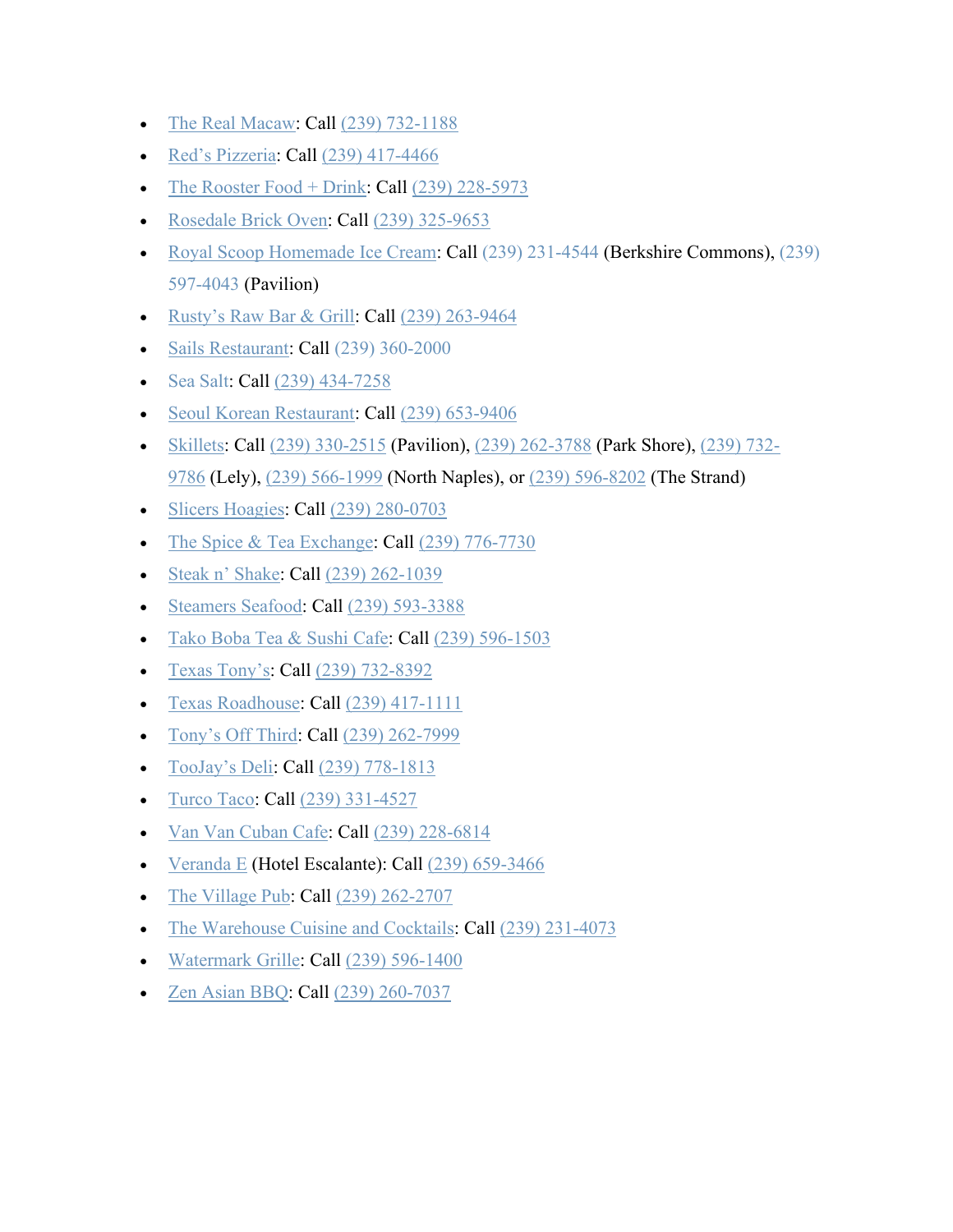## SANIBEL/CAPTIVA & ISLANDS

- [Bleu Rendez-Vous Bistro:](http://bleurendezvous.com/) Call [\(239\) 565-1608.](https://www.google.com/search?q=Bleu+Rendez-Vous+Bistro&rlz=1C1GGGE_enUS570US571&oq=Bleu+Rendez-Vous+Bistro&aqs=chrome..69i57.792j0j7&sourceid=chrome&ie=UTF-8)
- [Cabbage Key Inn & Restaurant:](https://cabbagekey.com/dining/) Call [\(239\) 283-2278](https://www.google.com/search?rlz=1C1GGGE_enUS570US571&sxsrf=ALeKk02OW4RriUDgv8A8DY3__K_RU2OHwA%3A1584556643439&ei=Y2pyXvyfGuHB_QaXo6igBA&q=cabbage+key+inn+and+re&oq=cabbage+key+inn+and+re&gs_l=psy-ab.3..0i20i263j0j0i22i30l3j0i333.4163.5577..6301...0.2..0.117.1043.7j4......0....1..gws-wiz.......0i71j0i67.ArIfi8Gp5Vc&ved=0ahUKEwi83e6-1aToAhXhYN8KHZcRCkQQ4dUDCAs&uact=5)
- [Cantina Captiva:](https://captivaislandinn.com/captiva-island-restaurant/cantina-captiva/) Call [\(239\) 472-0248](https://www.google.com/search?q=cantina+captiva&oq=cantina+captiva&aqs=chrome..69i57j0l7.3147j0j9&sourceid=chrome&ie=UTF-8)
- [Cheeburger Cheeburger:](https://www.cheeburger.com/) Call [\(239\) 472-6111](https://www.google.com/search?q=sanibel%20cheeseburger&rlz=1C1GGGE_enUS570US571&oq=sanibel+cheeseburger&aqs=chrome..69i57.7776j0j4&sourceid=chrome&ie=UTF-8&sxsrf=ALeKk02qWJ5YhAoQvYiCugV24lZ6I6oyjw:1585345641200&npsic=0&rflfq=1&rlha=0&rllag=26438747,-82067455,1401&tbm=lcl&rldimm=16456126898748383821&lqi=ChRzYW5pYmVsIGNoZWVzZWJ1cmdlckjChc_95YCAgAhaKgoMY2hlZXNlYnVyZ2VyEAEYABgBIhRzYW5pYmVsIGNoZWVzZWJ1cmdlcg&phdesc=vdlCfR8XV94&ved=2ahUKEwj0sKje0LvoAhUlVt8KHZqXAgEQvS4wAHoECAsQPA&rldoc=1&tbs=lrf:!1m5!1u5!3m2!5m1!1sgcid_3hamburger_1restaurant!4e2!1m4!1u3!2m2!3m1!1e1!1m4!1u2!2m2!2m1!1e1!1m4!1u1!2m2!1m1!1e1!1m4!1u1!2m2!1m1!1e2!1m4!1u16!2m2!16m1!1e1!1m4!1u16!2m2!16m1!1e2!1m4!1u15!2m2!15m1!1swelcomes_1children!1m4!1u15!2m2!15m1!1saccepts_1reservations!1m4!1u15!2m2!15m1!1sserves_1beer!1m4!1u15!2m2!15m1!1sserves_1wine!1m4!1u15!2m2!15m1!1sfeels_1romantic!1m4!1u22!2m2!21m1!1e1!1m5!1u15!2m2!15m1!1shas_1wheelchair_1accessible_1entrance!4e2!1m5!1u15!2m2!15m1!1spopular_1with_1tourists!4e2!1m5!1u15!2m2!15m1!1shas_1takeout!4e2!1m5!1u15!2m2!15m1!1shas_1childrens_1menu!4e2!1m5!1u15!2m2!15m1!1shas_1seating_1outdoors!4e2!1m5!1u15!2m2!15m1!1sserves_1dinner!4e2!1m5!1u15!2m2!15m1!1sserves_1vegetarian!4e2!1m5!1u15!2m2!15m1!1sserves_1lunch!4e2!2m1!1e2!2m1!1e5!2m1!1e1!2m1!1e16!2m1!1e3!3sCgIIASABKgJVUw,lf:1,lf_ui:9&rlst=f)
- [Crow's Nest Bar & Grille](https://tween-waters.com/dining/) ('Tween Waters Island Resort & Spa): Call  $(239)$  472-5161
- [The Island Cow:](https://sanibelislandcow.com/) Call [\(239\) 472-0606](https://www.google.com/search?q=the+island+cow&rlz=1C1GGGE_enUS570US571&oq=the+island+cow&aqs=chrome..69i57.1666j0j7&sourceid=chrome&ie=UTF-8)
- [Key Lime Bistro:](https://captivaislandinn.com/captiva-island-restaurant/keylime-bistro/) Call [\(239\) 395-4000](https://www.google.com/search?q=keylime+bistro&rlz=1C1GGGE_enUS570US571&oq=keylime+bistro&aqs=chrome..69i57.2702j0j7&sourceid=chrome&ie=UTF-8)
- Lazy Flamingo: Call  $(239)$  472-6939 (Periwinkle) or  $(239)$  472-5353 (Blind Pass)
- [Old Captiva House](https://tween-waters.com/dining/) ('Tween Waters Island Resort & Spa): Call  $(239)$  472-5161
- [Sea Breeze Café:](https://sundialresort.com/restaurant/sea-breeze-cafe-2/) Call [\(239\) 472-4151](https://www.google.com/search?q=sea+breeze+cafe&rlz=1C1GGGE_enUS570US571&oq=sea+breeze+cafe&aqs=chrome..69i57j69i64.1926j0j7&sourceid=chrome&ie=UTF-8)
- [Schnapper's Hots:](http://schnappershots.com/) Call [\(239\) 472-8686](https://www.google.com/search?q=schnappers+hots&rlz=1C1GGGE_enUS570US571&oq=schnappers+hots+&aqs=chrome..69i57j69i60j69i61l2.9171j0j4&sourceid=chrome&ie=UTF-8)
- [Tarpon Lodge &](https://tarponlodge.com/restaurant/) Restaurant: Call [\(239\) 283-3999](https://www.google.com/search?q=tarpon+lodge+restaurant&rlz=1C1GGGE_enUS570US571&oq=tarpon+lo&aqs=chrome.0.69i59j69i57j69i60l3.1502j0j4&sourceid=chrome&ie=UTF-8)
- [Traditions On The Beach:](http://traditionsonthebeach.com/) Call [\(239\)472-4559](https://www.google.com/search?client=safari&rls=en&q=traditions+on+the+beach&ie=UTF-8&oe=UTF-8)

CHAIN RESTAURANTS: Dine-in seating operations have been suspended at many national fast-casual chains, including locations for Culver's, McDonald's, Starbucks, Chick-fil-A, Dunkin', Chipotle, Taco Bell, Wendy's, KFC, Jimmy John's, Arby's, Sonic, Tijuana Flats and Tropical Smoothie Cafe. **In most cases, drive-thru service as well as walk-in takeout and delivery are still available where applicable.**

\*\*Please keep in mind that while these are national chains, many of them are locally owned and operated\*\*

### BREWERIES & DISTILLERIES

- [Ankrolab Brewing Company:](https://www.ankrolab.com/) Call [\(239\) 330-7899](https://www.google.com/search?ei=PuiwXrKgBMTn_Qa7lbH4CA&q=ankrolab&oq=ankrolab&gs_lcp=CgZwc3ktYWIQAzICCAAyAggAMgIIADICCAAyAggAMgIIADICCAAyAggAOgQIABBHUJQFWJQFYMcGaABwAngAgAF5iAF5kgEDMC4xmAEAoAEBqgEHZ3dzLXdpeg&sclient=psy-ab&ved=0ahUKEwiyt_Sd7pvpAhXEc98KHbtKDI8Q4dUDCAw&uact=5)
- [Fort Myers Brewing Company:](https://www.fmbrew.com/fortmyersbrewingcompany) Call [\(239\) 313-6576](https://www.google.com/search?q=fort+myers+brewing+company&rlz=1C1GGGE_enUS570US571&oq=fort+myers+brewing+company&aqs=chrome..69i57j69i61l3.3729j0j4&sourceid=chrome&ie=UTF-8)
- [Millennial Brewing Company:](https://www.millennialbrewing.com/) Call [\(239\) 271-2255](https://www.google.com/search?q=millennial+brewing+company&rlz=1C1GGGE_enUS570US571&oq=millennial+brewing+company&aqs=chrome..69i57j69i60.7542j0j4&sourceid=chrome&ie=UTF-8)
- [Momentum Brewhouse:](http://www.momentumbrewhouse.com/#intro) Call [\(239\) 949-9945](https://www.google.com/search?q=momentum+brewhouse&rlz=1C1GGGE_enUS570US571&oq=mome&aqs=chrome.1.69i57j69i59j69i60j69i61.1780j0j4&sourceid=chrome&ie=UTF-8)
- Mr. Tom's [List Distillery:](https://www.listdistillery.com/) Call  $(239)$  208-7214
- [Naples Beach Brewery:](https://www.naplesbeachbrewery.com/) Call [\(239\) 304-8795](https://www.google.com/search?q=naples+beach+brewery&rlz=1C1GGGE_enUS570US571&oq=naples+beach+brewery&aqs=chrome..69i57j69i60l2.6163j0j4&sourceid=chrome&ie=UTF-8)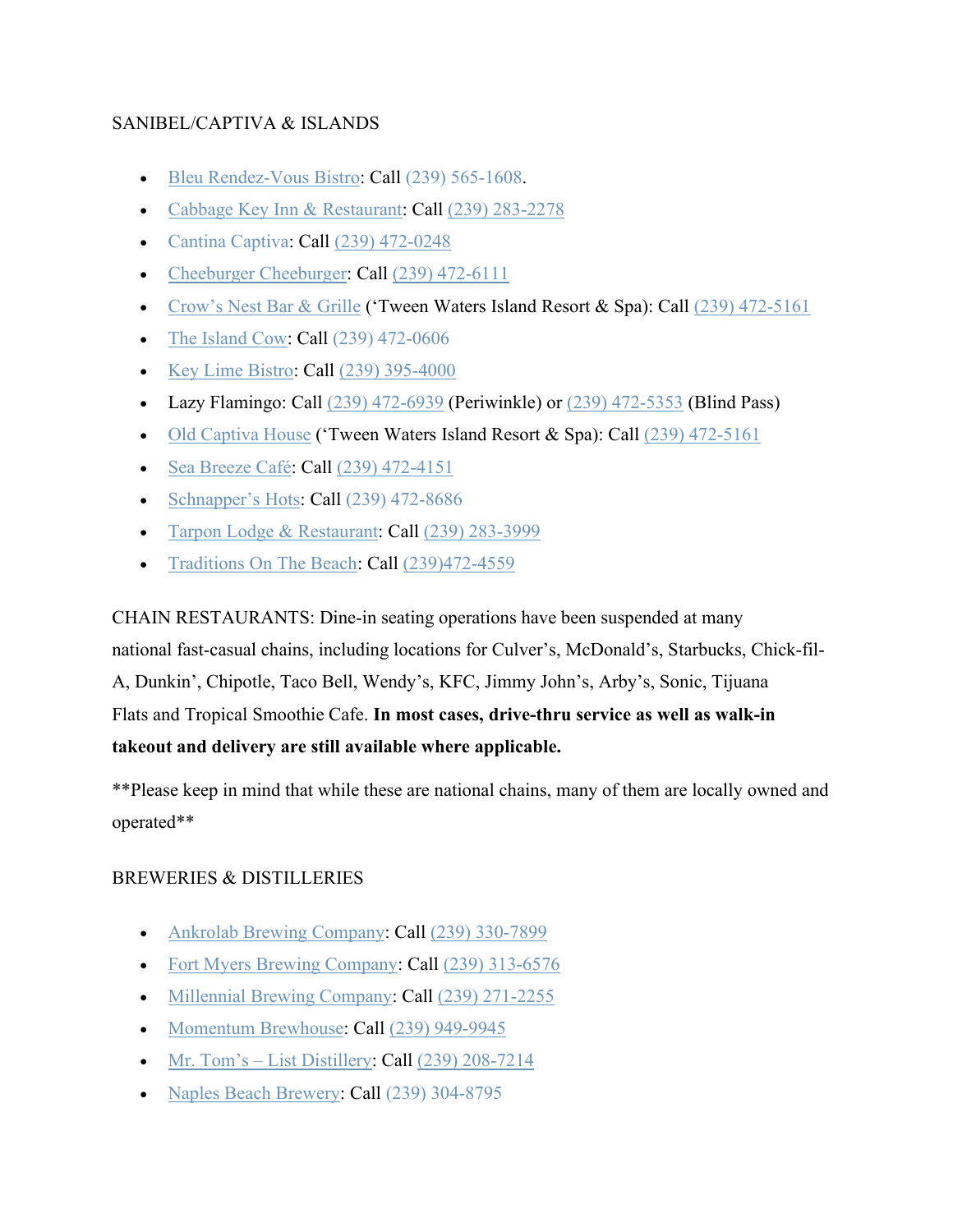- [Palm City Brewing Company:](https://palmcitybrewingco.com/) Call [\(239\) 362-2862](https://www.google.com/search?q=palm+city+brewing&rlz=1C1GGGE_enUS570US571&oq=palm+city&aqs=chrome.1.69i57j69i59.1779j0j9&sourceid=chrome&ie=UTF-8)
- [Point Ybel Brewing Company:](https://pointybelbrew.com/) Call [\(239\) 603-6535](https://www.google.com/search?q=pointybel&rlz=1C1GGGE_enUS570US571&oq=pointybel&aqs=chrome..69i57j69i60l2j69i61.1652j0j4&sourceid=chrome&ie=UTF-8)
- [Riptide Brewing Company:](https://riptidebrewingcompany.com/?fbclid=IwAR2csb96WYoVUmM6NBAnqhj5jVsUK3fTjhBJZp-ozJDVs63BjGFrPZl-Rdg) Call [\(239\) 228-6533](https://www.google.com/search?q=riptide+brewing+co&oq=riptide+brewing&aqs=chrome.2.69i57j0l7.5169j0j9&sourceid=chrome&ie=UTF-8)
- [The Southland Taproom:](https://thesouthlandtaproom.com/) Call [\(239\) 689-5375](https://www.google.com/search?q=the+southland+taproom&rlz=1C1GGGE_enUS570US571&oq=the+southland+taproom&aqs=chrome..69i57.4571j0j9&sourceid=chrome&ie=UTF-8)
- [Wicked Dolphin Distillery:](https://wickeddolphinrum.com/home/) Call [\(239\) 242-5244](https://www.google.com/search?q=wicked+dolphin+distillery&rlz=1C1GGGE_enUS570US571&oq=wicked+dolphin+distillery&aqs=chrome..69i57.5303j0j9&sourceid=chrome&ie=UTF-8)

# ATTRACTIONS & RECREATION

- [Alico Family Golf:](http://alicofamilygolf.com/) Call [\(239\)334-4653](https://www.google.com/search?client=safari&rls=en&q=alico+family+golf&ie=UTF-8&oe=UTF-8)
- [Castle Golf](http://www.castle-golf.com/) (miniature golf) is open with revised hours for the month of May. Call (239) [489-1999.](https://www.google.com/search?q=castle+golf&rlz=1C1GGGE_enUS570US571&oq=castle+golf&aqs=chrome..69i57.3800j0j7&sourceid=chrome&ie=UTF-8)
- [Ding Darling Wildlife Society:](https://www.dingdarlingsociety.org/articles/covid-19) Wildlife Drive (no entrance fee), hiking trails, and restroom facilities remain open. All programs, tours, and events are cancelled until further notice.
- [Gordon River Greenway](https://www.gordonrivergreenway.org/) boardwalk is still open to the public.
- [Lee County](https://www.leegov.com/covid-19) Parks and Preserves will remain open. The public is encouraged to practice Social Distancing.
	- o PLEASE NOTE:
		- Recreation Centers, Pools, Dog Parks, Tennis Courts and Pickleball Courts are closed as of Wednesday, March 18.
		- Programs, Organized Sports and Rentals are cancelled as of Wednesday, March 18.
- [Rookery Bay Preserve](https://rookerybay.org/) remains open.
- [Salty Sam's Marina](https://www.saltysamsmarina.com/) remains open and offering boat rental services from 8 a.m. to 5:30 p.m.
- [Six Mile Cypress Slough Preserve](https://www.sloughpreserve.org/) 'boardwalk' is open, the center, guided walks, and programs are suspended until further notice.
- [TJs Hatchet Hangout](https://tjshatchethangout.com/) remains open with lowered capacity and adhering to space distancing guidelines.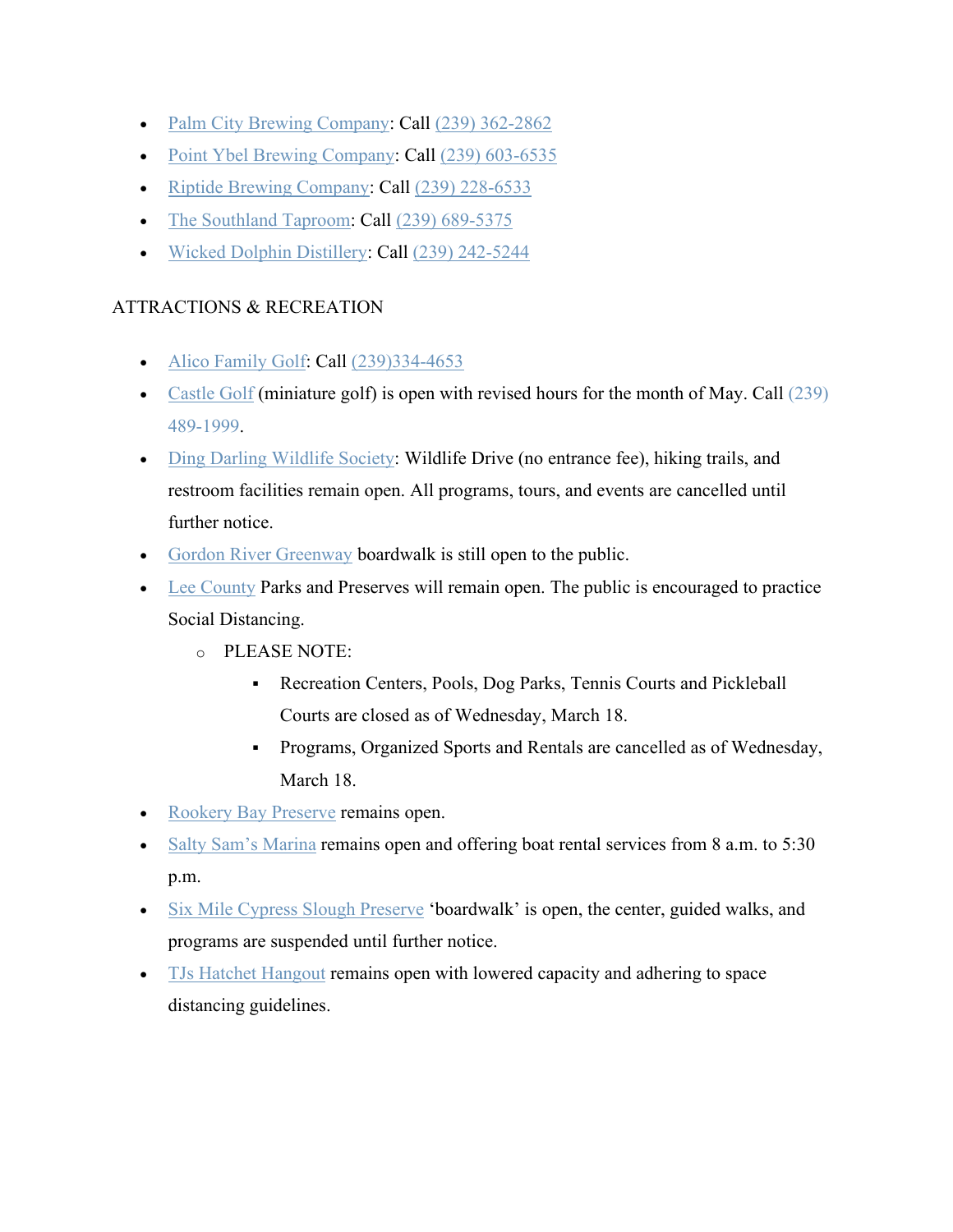#### **BANKS**

- [Bank of America](https://www.bankofamerica.com/) is open with modified hours of 9 a.m. to 4 p.m. (Mon- Fri) until further notice.
- [Centennial Bank](https://www.my100bank.com/) throughout Southwest Florida has moved to **drive-thru only service**, with lobby access available by appointment only. Online and mobile banking features will remain available 24 hours a day.
- [Chase Banks](https://www.chase.com/) are open with modified hours of 9:30 a.m. to 4 p.m. (Mon-Sat) until further notice.
- [Fifth Third](https://www.53.com/content/fifth-third/en.html) banking center lobbies will remain open to serve customers **by appointment only** and will not be open for general access. Drive through and online banking is recommended.

### GROCERY STORES

- [12 Seasons Farm](https://12seasonsfarm.com/) is open for home deliveries to Fort Myers, Naples, Bonita Springs and parts of Cape Coral.
- [Ada's Natural Market](https://adasmarket.com/) is open and offering curbside pick-up from 10 a.m. to 6 p.m. (Mon-Fri) & Noon to 5 p.m. (Sun).
- [A Touch of Italy Deli & Market](https://italydeli.com/) is open and offering fresh meat, canned goods, grab  $\&$ go meals, pasta and more! Hours are 8 a.m. to 6 p.m. (Mon-Sat) and 9 a.m. to 3 p.m. (Sun).
- [Big Lots](https://www.biglots.com/) is open from 9 a.m. to 9 p.m. and offering **a reserved shopping hour for Seniors during the first hour of business.**
- [BJs](https://www.bjs.com/) is open and offering **a reserved shopping hour for Seniors from 8 a.m. to 9 a.m. (daily).**
- [Costco](https://www.costco.com/) is open and offering **a reserved shopping hour for Seniors from 9 a.m. to 10 a.m. on Tuesdays and Thursdays.**
- [Dollar General](https://www.dollargeneral.com/) is open from 8 a.m. to 9 p.m. and offering **a reserved shopping hour for Seniors during the first hour of business.**
- [Farmer Mike's:](https://www.farmermikesupick.com/) Open 9 a.m. to 5 p.m. **Offering fresh from the garden home delivery service to select areas in Bonita Springs (\$30 minimum)**. Visit their [website](https://farmermikedelivers.com/) to order.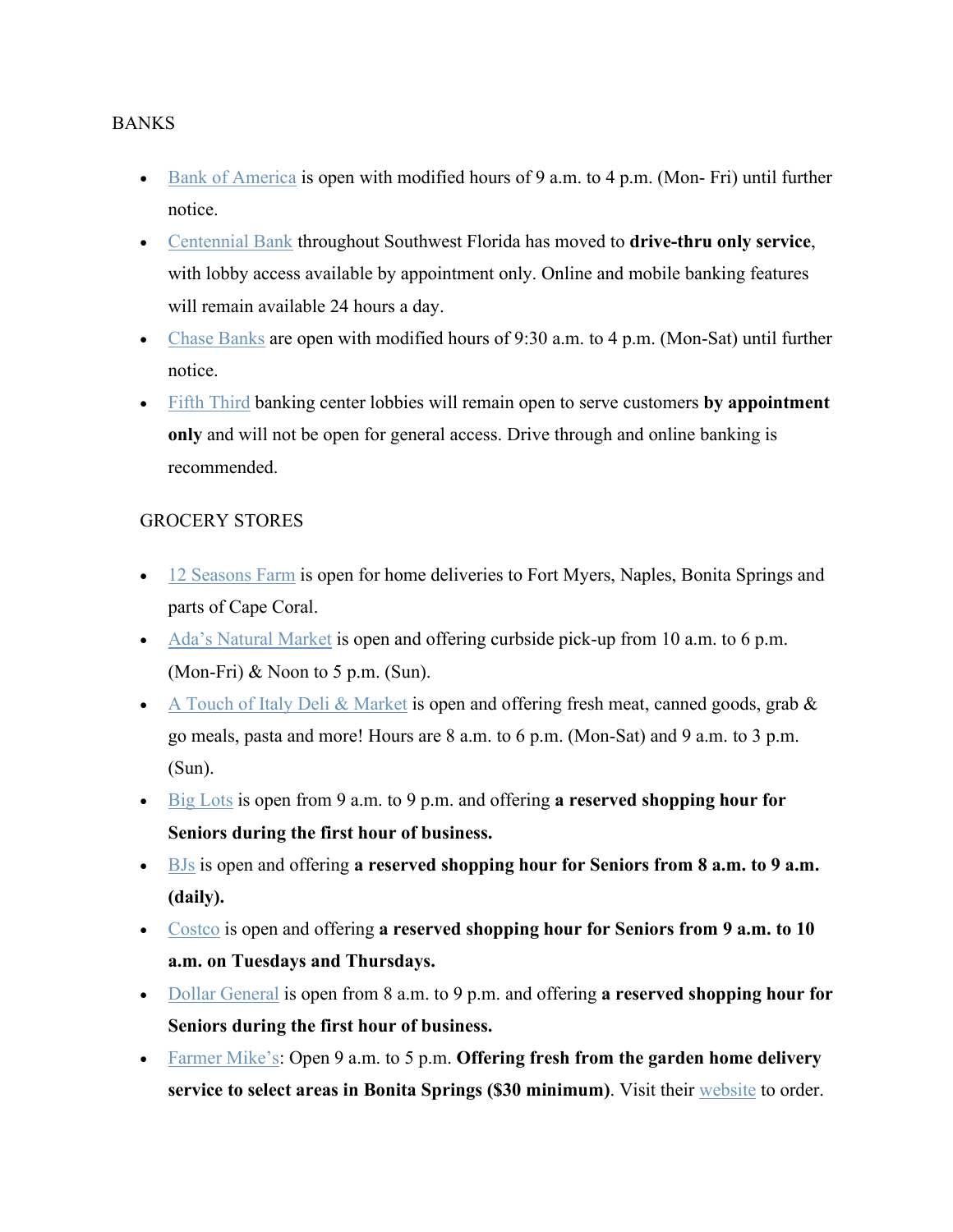- [Food & Thought:](https://www.foodandthought.com/) Open 7 a.m. to 8 p.m. (Mon-Sat) In-store cafe is also serving take out food and juice bar. Call [\(239\) 213-2222.](https://www.google.com/search?q=food+and+thought&oq=food+and+thought&aqs=chrome..69i57j0l5.2491j0j9&sourceid=chrome&ie=UTF-8)
- [Fresh Market](https://www.thefreshmarket.com/) is offering a **reserved shopping hour for Seniors and the most at risk from 8 a.m. to 9 a.m. (Mon-Fri)**. Open 8 a.m. to 9 p.m.
- From Meat  $2$  You: Open 6 a.m. to 5 p.m. (Mon-Fri) and 7 a.m. to 4 p.m. (Sat) with free delivery as an option. Call [\(239\)494-2033.](https://www.google.com/url?sa=t&rct=j&q=&esrc=s&source=web&cd=7&cad=rja&uact=8&ved=2ahUKEwiuyZ2xpvfoAhVvh-AKHa8VAwgQFjAGegQIBRAB&url=https%3A%2F%2Ffrommeat2you.com%2F&usg=AOvVaw18COxga3ahp2YQ9JkqeHEl)
- [Paesanos Italian Market:](http://www.paesanositalianmarket.com/contact-us) Open 9 a.m. to 6 p.m. (Mon-Sat). Fresh produce, deli, meat and to-go meals. Call [\(239\) 549-7799](https://www.google.com/search?q=PAESANOS+ITALIAN+MARKET&rlz=1C1GGGE_enUS570US571&oq=PAESANOS+ITALIAN+MARKET&aqs=chrome..69i57.691j0j7&sourceid=chrome&ie=UTF-8) (Cape Coral).
- [Pair-A-Dice Produce:](https://www.pairadiceproduce.com/) Open 7 a.m. to 6 p.m. (Mon-Sun) offering a full line of fruits and vegetables as well as salsa and key lime pie. Call [\(239\)466-4464.](https://www.google.com/search?client=safari&rls=en&q=pair+a+dice+produce&ie=UTF-8&oe=UTF-8)
- [Parrot Key Caribbean Grill Restaurant:](https://www.myparrotkey.com/) Open 11 a.m. to 8 p.m. for carry out lunch and dinner and is now offering a **Call-In Grocery Service (meats, dairy products, eggs, toilet paper and general purpose cleaners).** Call [\(239\) 463-3257.](https://www.google.com/search?q=parrot+key+caribbean+grill&rlz=1C1GGGE_enUS570US571&oq=parrot+key+caribbean+grill&aqs=chrome..69i57j69i60.9257j0j4&sourceid=chrome&ie=UTF-8)
- [Publix Supermarkets](https://ww4.publix.com/publix-store-status) have modified store hours of 8 a.m. to 8 p.m. daily. Pharmacy hours are 9 a.m. to 6 p.m. (Mon-Sat) and 11 a.m. to 5 p.m. (Sunday). Shop Publix Online by [clicking here.](https://www.publix.com/shop-online) **Starting March 24th, a reserved shopping hour for Seniors will be available from 7 a.m. to 8 a.m. on Tuesdays and Wednesdays.**
- [Seed to Table](https://www.oakesfarms.com/services/retail-stores/seed-to-table-market/) currently remains open with its usual hours of 7 a.m. to 10 p.m. daily.
- [Sprouts](https://www.sprouts.com/) offers online grocery orders by [clicking here.](https://delivery.sprouts.com/)
- [Target](https://www.target.com/) hours will be 8 a.m. to 9 p.m. until further notice. **Each Wednesday the first hour of shopping is reserved for Seniors and those most at risk**. Order pickup and Drive Up services available.
- [Walmart](https://www.walmart.com/) is open with modified hours of 7 a.m. to 8:30 p.m. and is offering **a reserved shopping hour for Seniors during the first hour of business.**
- [Whole Foods](https://www.wholefoodsmarket.com/) is offering a **reserved shopping hour for Seniors (60 yr and older) from 8 a.m. to 9 a.m**. Online shopping and delivery is available. Open 8 a.m. to 8 p.m.
- [The Wine Store Naples:](https://www.thewinestorenaples.com/) Open 11 a.m. to 6 p.m. (Mon-Sat) offering online ordering, curbside pickup, and delivery services on all products. Call [\(239\)234-6625.](https://www.google.com/search?client=safari&rls=en&q=the+wine+store+naples&ie=UTF-8&oe=UTF-8)
- [Winn Dixie](https://www.winndixie.com/) stores will close daily at 9 p.m. until further notice; offering **a reserved shopping hour for Seniors from 8 a.m. to 9 a.m. (Mon-Fri).**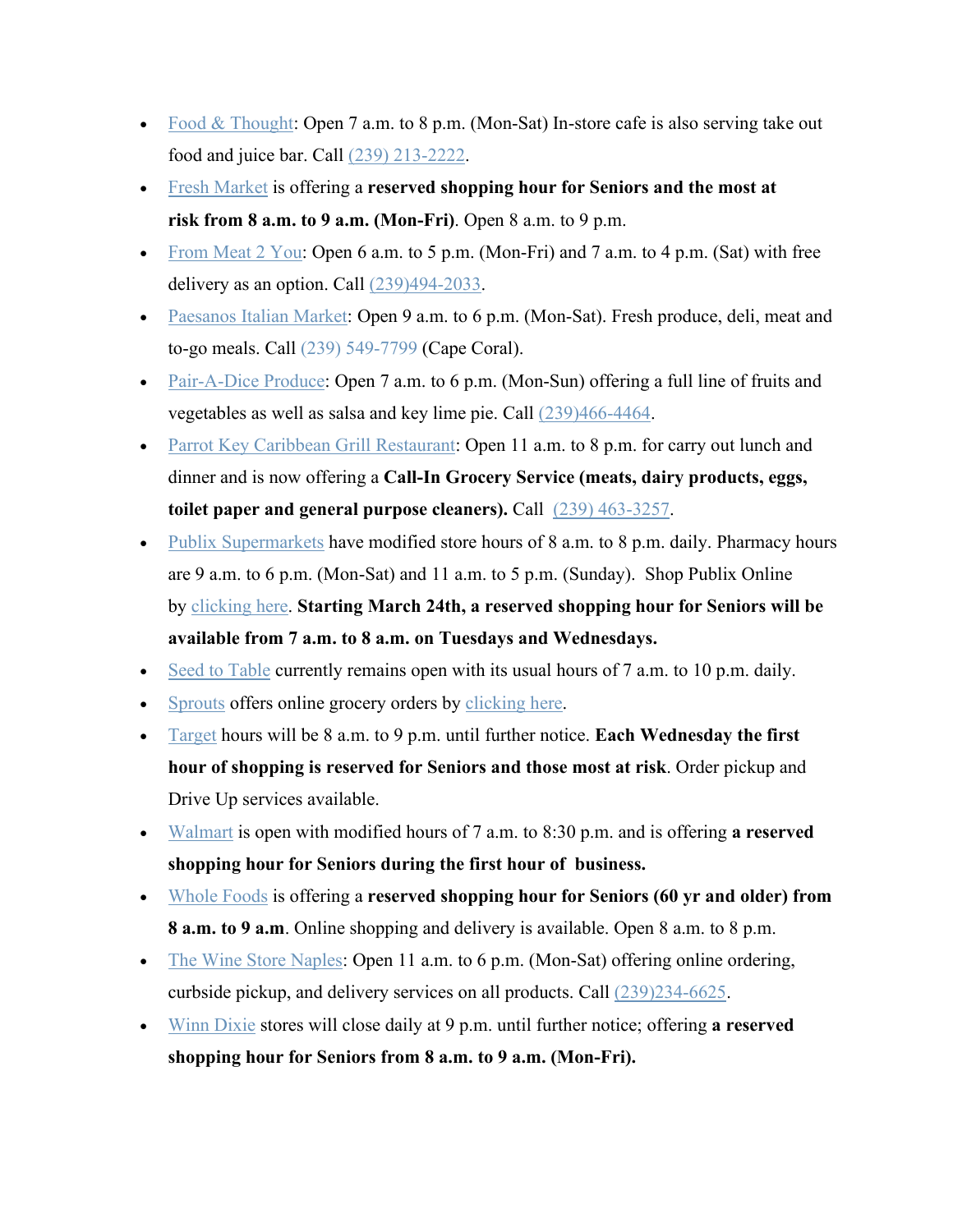• [Wynn's Market](https://www.wynnsmarket.com/) is offering free pickup and delivery on online orders over \$50 (excluding gift baskets and platters).

# GYMS & FITNESS STUDIOS

Gymnasiums and fitness centers state-wide have been ordered to close until further notice. The below businesses are offering online classes/programming.

- [Amanda Lifestyle Certified Health Coach](https://www.amandalifestyle.co/) is offering an Exclusive Membership Program that can be done from home.
- [Anytime Fitness](https://www.anytimefitness.com/in-response-to-recent-public-health-concerns/) is offering members access to high-quality workouts and coaching that can be done in the comfort of their homes through their app. Anytime Fitness Fort Myers is offering weekday virtual workouts on their [Facebook page.](https://www.facebook.com/AnytimeFortMyers/)
- [Practice Yoga Studio](https://www.practiceyoganaples.com/) is offering live online classes  $\&$  have created a library of video classes for members!
- [Pure Barre](https://www.purebarre.com/) is offering [Online classes are available.](https://www.facebook.com/pg/PureBarreGO/videos/)
- [Pure Skill Fitness](https://pureskillfitness.com/) is offering an online fitness program through the [MyWellness App.](https://www.mywellness.com/ac1459355/User/RegisterUser/?fbclid=IwAR2ZDYPRt7Ud4fTdJi2inz9U3wTiOpzk1zvIRH_gAJxpSlIR2Uv3cB8sDo4)
- [Yoga Bird Studio](https://yogabirdstudio.com/) is offering free online classes.

# MALLS

- [Bell Tower Shops:](https://www.thebelltowershops.com/) Call [\(239\) 489-1221](https://www.google.com/search?q=bell+tower+shops&rlz=1C1GGGE_enUS570US571&oq=bell+tow&aqs=chrome.1.69i57j69i59l2j69i60l3.1455j0j9&sourceid=chrome&ie=UTF-8)
- [Coconut Point Mall:](https://www.simon.com/mall/coconut-point) Call [\(239\) 992-9966](https://www.google.com/search?rlz=1C1GGGE_enUS570US571&sxsrf=ALeKk02H3j6oNLvQ3-oO5aGnAmtP6sn7Ew%3A1588883219323&ei=E2-0XvWlE4Xl_Qb-gpmwBw&q=coconut+point+mall&oq=coconut+point+mall&gs_lcp=CgZwc3ktYWIQAzICCAAyAggAMgIIADIHCAAQFBCHAjICCAAyAggAMgIIADICCAAyBQgAEIMBMgIIADoECAAQRzoECAAQQ1CLM1ieN2DOOGgAcAJ4AIABzwGIAZQFkgEFMS4zLjGYAQCgAQGqAQdnd3Mtd2l6&sclient=psy-ab&ved=0ahUKEwi1-4Gfy6LpAhWFct8KHX5BBnYQ4dUDCAw&uact=5)
- [Coral Wood Center Cape Coral:](https://coralwoodcenter.com/) Call [\(954\) 627-9400](https://www.google.com/search?q=coral+wood+center+cape+coral&rlz=1C1GGGE_enUS570US571&oq=coral+wood+center+cape+coral&aqs=chrome..69i57.3527j0j9&sourceid=chrome&ie=UTF-8)
- [Gulf Coast Town Center:](https://www.gulfcoasttowncenter.com/) Call [\(239\) 267-5107](https://www.google.com/search?q=gulf+coast+town+center&rlz=1C1GGGE_enUS570US571&oq=gulf+coast+town+center&aqs=chrome..69i57j69i64l2j69i60.3462j0j4&sourceid=chrome&ie=UTF-8)
- [The Village Shops on Venetian Bay:](http://www.venetianvillage.com/) Call [\(239\) 261-6100](https://www.google.com/search?q=the+village+on+venetian+bay&rlz=1C1GGGE_enUS570US571&oq=the+village+on+venetian+bay&aqs=chrome..69i57.3028j0j9&sourceid=chrome&ie=UTF-8)
- [Mercato:](https://www.mercatoshops.com/) Call [\(239\) 254-1080](https://www.google.com/search?q=mercato+naples&rlz=1C1GGGE_enUS570US571&oq=mercato+naples&aqs=chrome..69i57j69i60l2.2014j0j4&sourceid=chrome&ie=UTF-8)
- [Waterside Shops](https://www.watersideshops.com/) opens May 11th. Call [\(239\) 598-1605\\*](https://www.google.com/search?q=waterside+shops&rlz=1C1GGGE_enUS570US571&oq=watersi&aqs=chrome.1.69i57j69i59j69i60l2.1553j0j7&sourceid=chrome&ie=UTF-8)Select stores are taking appointments now.
- [Miromar Outlets:](https://www.miromaroutlets.com/) Call [\(239\) 948-3766](https://www.google.com/search?q=miromar+outlets&oq=miromar+outlets&aqs=chrome..69i57j0l7.2544j0j9&sourceid=chrome&ie=UTF-8)
- [Sanibel Outlets:](https://www.sanibeloutlets.com/) Call [\(239\) 454-1974](https://www.google.com/search?q=sanibel+outlets&rlz=1C1GGGE_enUS570US571&oq=sanibel+outlets&aqs=chrome..69i57.1891j0j4&sourceid=chrome&ie=UTF-8)
- [Coastland Center:](https://www.coastlandcenter.com/en.html) Call [\(239\) 262-7100](https://www.google.com/search?rlz=1C1GGGE_enUS570US571&sxsrf=ALeKk00LTjTdUG5uu5Rh4Zvyeu86-5jb-g%3A1588949033709&ei=KXC1XtrgKu-m_Qb9mpPgBw&q=coastland+center+mall&oq=coastland+center+mall&gs_lcp=CgZwc3ktYWIQAzICCAAyAggAMgIIADICCAAyAggAMgIIADICCAAyAggAMgIIADICCAA6BAgAEEc6BAgjECc6BwgAEBQQhwI6BAgAEEM6BQgAEIMBUM4rWM5BYLdDaAFwAXgAgAFmiAHSCpIBBDE1LjGYAQCgAQGqAQdnd3Mtd2l6&sclient=psy-ab&ved=0ahUKEwiameG1wKTpAhVvU98KHX3NBHwQ4dUDCAw&uact=5)
- [Edison Mall:](https://shopedisonmall.com/) Call [\(239\) 939-5464](https://www.google.com/search?rlz=1C1GGGE_enUS570US571&sxsrf=ALeKk014jERA3BVzM9xdp5H4x8MxzS1pCg%3A1588883369877&ei=qW-0Xu3kNKq-ggfqnIyoAQ&q=edison+mall+fort+myers&oq=edison+mall+fort+myers&gs_lcp=CgZwc3ktYWIQAzICCAAyAggAMgIIADICCAAyAggAMgIIADoECAAQRzoFCAAQgwE6BAgAEENQgUNY1U1gpU5oAHACeACAAXiIAYEIkgEDNC42mAEAoAEBqgEHZ3dzLXdpeg&sclient=psy-ab&ved=0ahUKEwit3ebmy6LpAhUqn-AKHWoOAxUQ4dUDCAw&uact=5)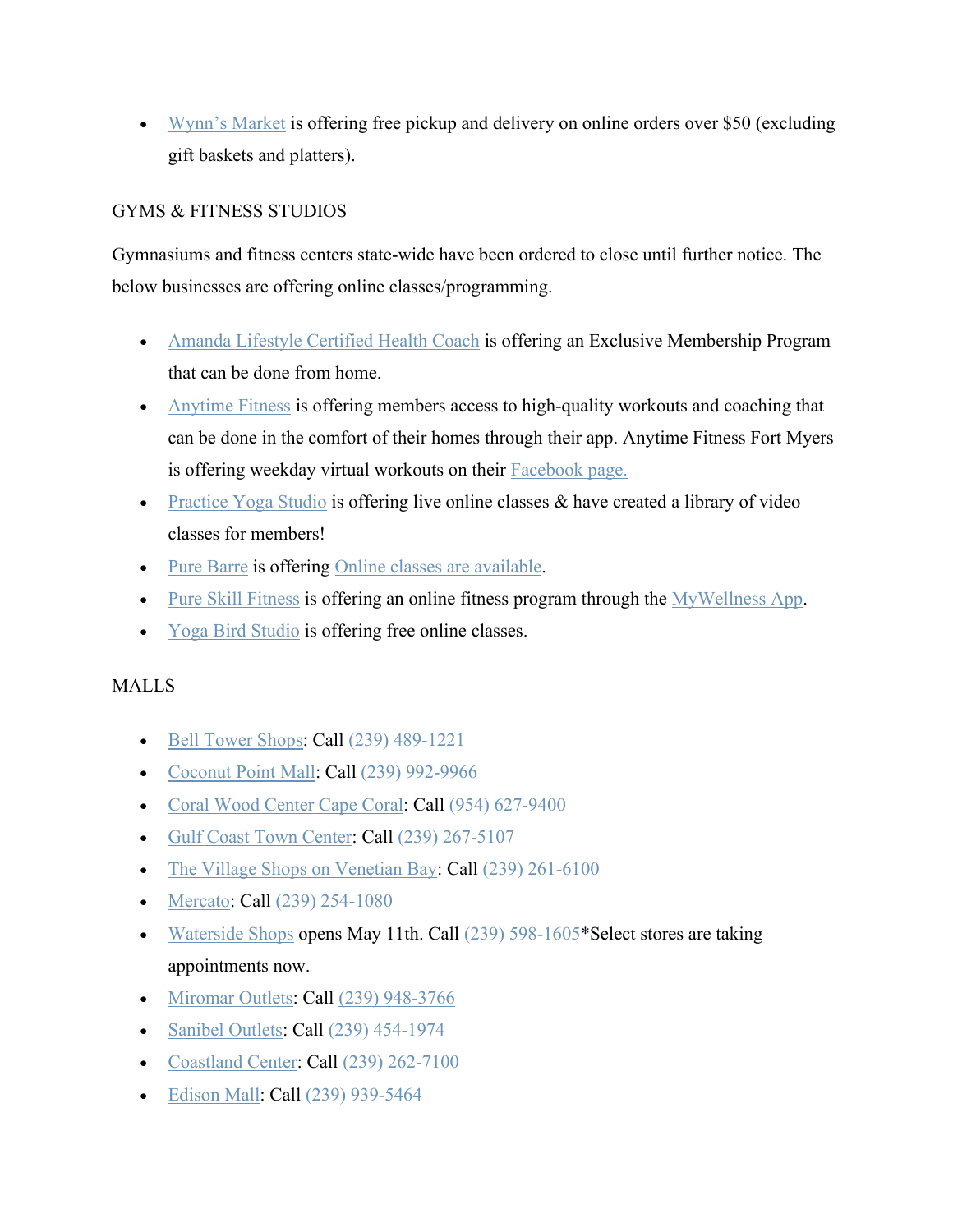## **SERVICES**

### BONITA SPRINGS/ESTERO

- [A-1 Vacuum Depot:](https://a1vacuumdepot.com/) Call [\(239\) 947-1955](https://www.google.com/search?q=a1%20vacuum%20depot&rlz=1C1GGGE_enUS570US571&oq=a1+vaccum+depot&aqs=chrome..69i57.3128j0j7&sourceid=chrome&ie=UTF-8&sxsrf=ALeKk01EbjqiwZsG7z1VJTB0Cm_j2zWghQ:1586178130609&npsic=0&rflfq=1&rlha=0&rllag=26306938,-81804484,5113&tbm=lcl&rldimm=12211785210552851269&lqi=Cg9hMSB2YWN1dW0gZGVwb3QiA4gBAVoiCg9hMSB2YWN1dW0gZGVwb3QiD2ExIHZhY3V1bSBkZXBvdA&ved=2ahUKEwiDx5mA7tPoAhWSc98KHTbECEkQvS4wBnoECAcQHQ&rldoc=1&tbs=lrf:!1m4!1u3!2m2!3m1!1e1!1m4!1u16!2m2!16m1!1e1!1m4!1u16!2m2!16m1!1e2!2m1!1e16!2m1!1e3!3sIAE,lf:1,lf_ui:4&rlst=f)
- [Caliber Collision:](https://calibercollision.com/locate-a-caliber-collision-center/bonita-springs?utm_source=local&utm_medium=organic&utm_campaign=gmb) Call [\(239\)221-8235](https://www.google.com/search?client=safari&rls=en&sxsrf=ALeKk03Dmshe4RoIzWBiwK1la3e6d2JhEg:1587483809015&q=caliber+collision&npsic=0&rflfq=1&rlha=0&rllag=26585423,-81812428,13972&tbm=lcl&ved=2ahUKEwig_5aE7vnoAhXKTN8KHQofBgEQjGp6BAgREC4&tbs=lrf:!1m4!1u3!2m2!3m1!1e1!1m5!1u15!2m2!15m1!1shas_1wheelchair_1accessible_1entrance!4e2!2m1!1e3!3sIAE,lf:1,lf_ui:4&rldoc=1)
- [CORA Physical Therapy:](http://www.coraphysicaltherapy.com/) Call [\(239\) 666-3399](https://www.google.com/search?q=cora+physical+therapy+bonita+springs&oq=cora+physical+therapy+bonita+springs&aqs=chrome..69i57j0.5371j0j9&sourceid=chrome&ie=UTF-8)

## CAPE CORAL

- [Cape Cleaners:](https://capecleaners.com/) Call [\(239\)549-1740](https://www.google.com/search?client=safari&rls=en&q=cape%20cleaners&ie=UTF-8&oe=UTF-8&sxsrf=ALeKk03dF3iNzpb2jiSMoDNBS5wMlg4iuA:1586982197214&npsic=0&rflfq=1&rlha=0&rllag=26605372,-81966247,4857&tbm=lcl&rldimm=126904939505281114&lqi=Cg1jYXBlIGNsZWFuZXJzIgOIAQFI0eG4vuaAgIAIWiYKDWNhcGUgY2xlYW5lcnMQABABGAAYASINY2FwZSBjbGVhbmVycw&ved=2ahUKEwi2vISxoevoAhXxUN8KHQk_DjMQvS4wAXoECAsQFw&rldoc=1&tbs=lrf:!1m4!1u3!2m2!3m1!1e1!2m1!1e3!3sIAE,lf:1,lf_ui:4&rlst=f) (Cape Coral Pkwy) or [\(239\)471-7556](https://www.google.com/search?client=safari&rls=en&q=cape%20cleaners&ie=UTF-8&oe=UTF-8&sxsrf=ALeKk03dF3iNzpb2jiSMoDNBS5wMlg4iuA:1586982197214&npsic=0&rflfq=1&rlha=0&rllag=26605372,-81966247,4857&tbm=lcl&rldimm=126904939505281114&lqi=Cg1jYXBlIGNsZWFuZXJzIgOIAQFI0eG4vuaAgIAIWiYKDWNhcGUgY2xlYW5lcnMQABABGAAYASINY2FwZSBjbGVhbmVycw&ved=2ahUKEwi2vISxoevoAhXxUN8KHQk_DjMQvS4wAXoECAsQFw&rldoc=1&tbs=lrf:!1m4!1u3!2m2!3m1!1e1!2m1!1e3!3sIAE,lf:1,lf_ui:4&rlst=f) (Hancock Bridge)
- [Sharie'Maid Cleaning:](http://shariemaidcleaning.com/) Call [\(239\)333-6351](https://www.google.com/search?client=safari&rls=en&q=sharie+maid+cleaning&ie=UTF-8&oe=UTF-8)

## FORT MYERS

- [Apex Physical Therapy & Concepts in Rehab:](https://apexptflorida.com/) Call [\(239\) 337-2739](https://www.google.com/search?q=apexptflorida&rlz=1C1GGGE_enUS570US571&oq=apexptflorida&aqs=chrome..69i57.2349j0j7&sourceid=chrome&ie=UTF-8)
- [Bluebird Taxi:](http://bluebirdyellowtaxi.com/fort_myers.html) Call [\(239\) 275-8294](https://www.google.com/search?client=safari&rls=en&q=bluebird+taxi+fort+myers&ie=UTF-8&oe=UTF-8)
- [Brodeur Carvell:](https://brodeurcarvell.com/) Call [\(239\) 931-4000](https://www.google.com/search?q=brodeur+carvell&oq=brodeur+carvell&aqs=chrome..69i57j0l3.3001j0j9&sourceid=chrome&ie=UTF-8)
- [CORA Physical Therapy:](http://www.coraphysicaltherapy.com/) Call [\(239\) 936-4404](https://www.google.com/search?ei=reGwXvneN4jClwS50bi4Dg&q=cora+physical+therapy+ft+myers&oq=cora+physical+therapy+ft+myers&gs_lcp=CgZwc3ktYWIQAzIICAAQFhAKEB4yAggmOgQIABBHOgIIADoGCAAQFhAeUK6pB1j_twdgmbkHaABwAngAgAF4iAGnBpIBAzQuNJgBAKABAaoBB2d3cy13aXo&sclient=psy-ab&ved=0ahUKEwi56d_855vpAhUI4YUKHbkoDucQ4dUDCAw&uact=5)
- [Endless Summer Charters:](http://www.sanibelislandfishingcharters.com/) Call [\(239\)691-1966](https://www.google.com/search?client=safari&rls=en&q=endless%20summer%20charters&ie=UTF-8&oe=UTF-8&sxsrf=ALeKk021DgYI0AuBhQlxgpS37uSaemZy_Q:1588101171312&npsic=0&rflfq=1&rlha=0&rllag=26463916,-82019174,4155&tbm=lcl&rldimm=1671547959253183012&lqi=ChdlbmRsZXNzIHN1bW1lciBjaGFydGVycyIDiAEBWjIKF2VuZGxlc3Mgc3VtbWVyIGNoYXJ0ZXJzIhdlbmRsZXNzIHN1bW1lciBjaGFydGVycw&ved=2ahUKEwjJm7vx6YvpAhVFhuAKHe_jAzAQvS4wAXoECAsQFg&rldoc=1&tbs=lrf:!1m4!1u3!2m2!3m1!1e1!2m1!1e3!3sIAE,lf:1,lf_ui:4&rlst=f)
- [Koons Locksmiths:](https://www.koonslocksmiths.com/) Call [\(239\) 936-0373](https://www.google.com/search?client=safari&rls=en&q=koons+locksmiths&ie=UTF-8&oe=UTF-8)
- [Lee Transmission & Auto Repair:](https://leetransmissionauto.com/) Call (239) 491-2809
- [Panther Printing, Publishing, and Mailing:](http://www.pantherprinting.net/) Call [\(239\) 936-5050](https://www.google.com/search?client=safari&rls=en&q=239-936-5050&ie=UTF-8&oe=UTF-8)
- [Sylvan Learning Center:](https://locations.sylvanlearning.com/us/fort-myers-fl) Call [\(239\) 204-3569](https://www.google.com/search?client=safari&rls=en&q=(239)+237-0846&ie=UTF-8&oe=UTF-8)
- [Visionworks:](https://www.visionworks.com/) Call [\(239\)936-5591](https://www.google.com/search?client=safari&rls=en&q=visionworks&ie=UTF-8&oe=UTF-8)

### **NAPLES**

- ["A" Locksmith:](https://alocksmithnaples.com/) Call [\(239\) 597-8855](https://www.google.com/search?q=a%20locksmith&rlz=1C1GGGE_enUS570US571&oq=a+locksmit&aqs=chrome..69i57j69i64j69i60.1355j0j7&sourceid=chrome&ie=UTF-8&sxsrf=ALeKk03OrgJq2VKq23-IT51PSjG5KGEXRg:1585618364925&npsic=0&rflfq=1&rlha=0&rllag=26216011,-81784623,4541&tbm=lcl&rldimm=13266658521504624302&lqi=CgthIGxvY2tzbWl0aEiIgtmkmJaAgAhaIgoLYSBsb2Nrc21pdGgQABABGAAYASILYSBsb2Nrc21pdGh6DE5vcnRoIE5hcGxlcw&ved=2ahUKEwigyI_byMPoAhVjT98KHVXHAnIQvS4wAHoECAsQJw&rldoc=1&tbs=lrf:!1m4!1u3!2m2!3m1!1e1!1m4!1u2!2m2!2m1!1e1!1m4!1u16!2m2!16m1!1e1!1m4!1u16!2m2!16m1!1e2!2m1!1e2!2m1!1e16!2m1!1e3!3sIAE,lf:1,lf_ui:14&rlst=f)
- [Cars-Medics Auto Shop:](https://www.facebook.com/pages/category/Automotive-Body-Shop/Cars-Medics-495932027230259/) Call [\(239\) 596-9494](https://www.google.com/search?q=Cars-Medics+Auto+Body&rlz=1C1GGGE_enUS570US571&oq=Cars-Medics+Auto+Body&aqs=chrome..69i57.654j0j4&sourceid=chrome&ie=UTF-8)
- [CORA Physical Therapy:](http://www.coraphysicaltherapy.com/) Call [\(239\) 649-8001](https://www.google.com/search?ei=KeKwXueGLJDn_QbCj6aAAQ&q=cora+physical+therapy+naples&oq=cora+physical+therapy+naples&gs_lcp=CgZwc3ktYWIQAzICCAAyAggAMgYIABAWEB4yBggAEBYQHjICCCY6BAgAEEdQq_YJWPL7CWDQ_AloAHACeACAAVyIAcADkgEBNZgBAKABAaoBB2d3cy13aXo&sclient=psy-ab&ved=0ahUKEwinv-S36JvpAhWQc98KHcKHCRAQ4dUDCAw&uact=5) (Naples) or [\(239\) 300-4779](https://www.google.com/search?ei=zuKwXu24E8mKggfowKrQDQ&q=cora+physical+therapy+golden+gate&oq=cora+physical+therapy+golden+gate&gs_lcp=CgZwc3ktYWIQAzICCAA6BAgAEEdQ4ucCWJH3AmDa-AJoAHACeACAAV-IAdQHkgECMTGYAQCgAQGqAQdnd3Mtd2l6&sclient=psy-ab&ved=0ahUKEwjt16KG6ZvpAhVJheAKHWigCtoQ4dUDCAw&uact=5) (Golden Gate)
- [Happy Wallet Quality Auto Repair:](https://www.happywalletautorepair.com/) Call [\(239\) 404-7589](https://www.google.com/search?q=HAPPY+WALLET+Quality+Auto+Repair&rlz=1C1GGGE_enUS570US571&oq=HAPPY+WALLET+Quality+Auto+Repair&aqs=chrome..69i57.645j0j7&sourceid=chrome&ie=UTF-8)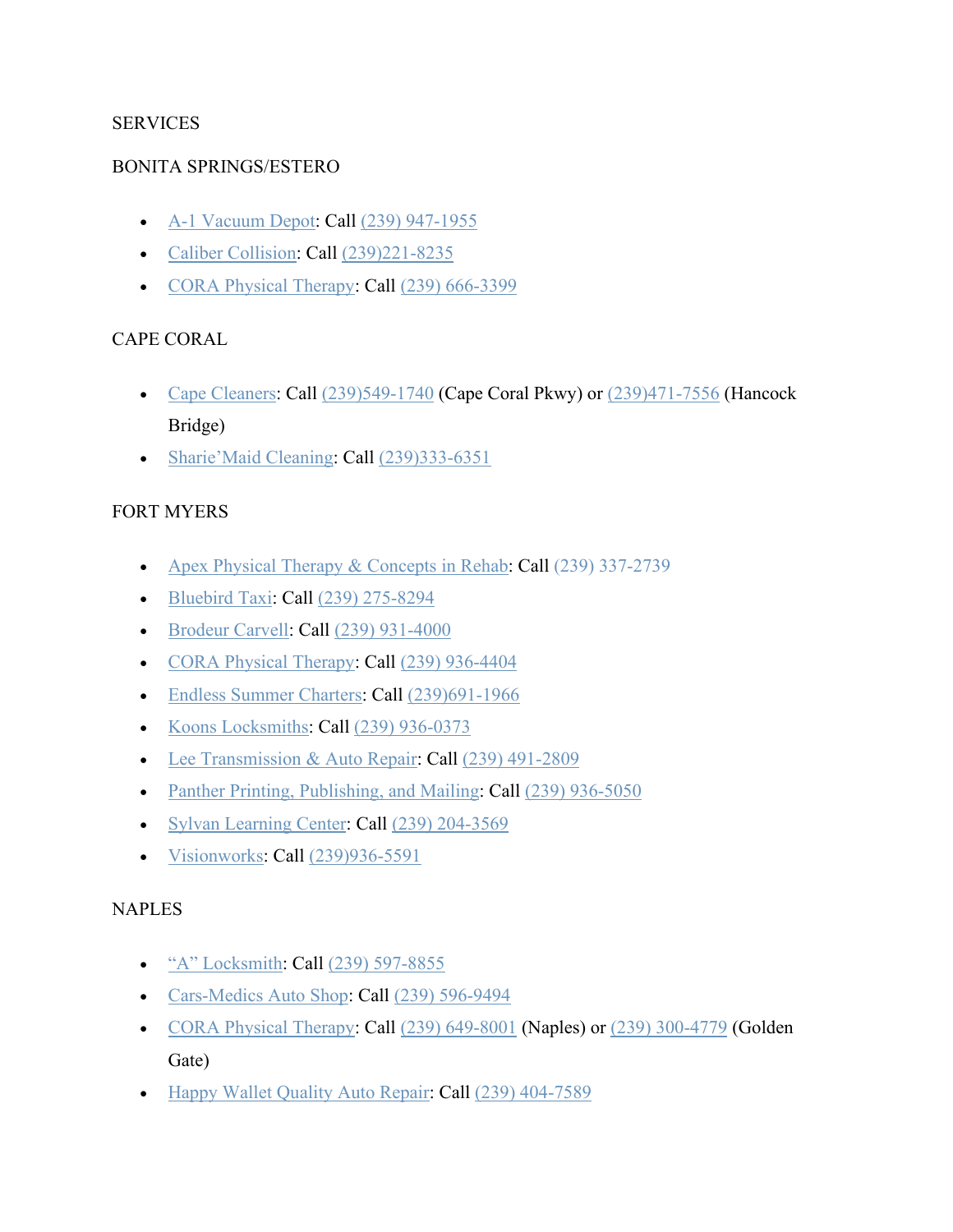- [Pro-Tec Plumbing & Drains:](http://ptpnaples.com/) Call [\(239\)261-1000](https://www.google.com/search?client=safari&rls=en&q=pro+tec+plumbing&ie=UTF-8&oe=UTF-8)
- [Supreme Auto Collision:](https://www.supremecollisionnaples.com/) Call [\(239\) 262-0405](https://www.google.com/search?client=safari&rls=en&q=supreme+auto+collision+google+search&ie=UTF-8&oe=UTF-8)
- [Visionworks:](https://www.visionworks.com/) For an appointment call  $(239)$  263-3223 or for the Granada Shoppes location call [\(239\) 513-1083.](https://www.google.com/search?client=safari&rls=en&q=visionworks%20naples&ie=UTF-8&oe=UTF-8&sxsrf=ALeKk00ljhM--77jZq8B6tOhaMvvySKoSg:1587397108206&npsic=0&rflfq=1&rlha=0&rllag=26221120,-81799952,5233&tbm=lcl&rldimm=6966422341587779976&lqi=ChJ2aXNpb253b3JrcyBuYXBsZXMiA4gBAVohCgt2aXNpb253b3JrcyISdmlzaW9ud29ya3MgbmFwbGVz&ved=2ahUKEwjfx4GGq_foAhUFd98KHQ_4BywQvS4wAHoECAsQFg&rldoc=1&tbs=lrf:!1m4!1u3!2m2!3m1!1e1!2m1!1e3!3sIAE,lf:1,lf_ui:4&rlst=f)
- [Vitex Smart Home:](https://vitexsystems.com/contact-us/?utm_source=google&utm_medium=GMB&utm_campaign=naples) Call [\(239\)552-5900](https://www.google.com/search?client=safari&rls=en&q=vitex+smart+home&ie=UTF-8&oe=UTF-8)

## **STORES**

As part of Phase 1, stores have been permitted to open with a 25% capacity. Some stores recommend calling ahead to make an appointment.

## BONITA SPRINGS/ESTERO

- [Naples Soap Company:](https://www.naplessoap.com/) Call [\(239\) 949-5566](https://www.google.com/search?q=naples+soap+company+estero&oq=naples+soap+company+estero&aqs=chrome..69i57j0j69i64l3.4835j0j4&sourceid=chrome&ie=UTF-8)
- [To the Moon Boutique:](http://www.tothemoonboutique.com/) Call [\(239\) 949-8200](https://www.google.com/search?q=to+the+moon+boutique&rlz=1C1GGGE_enUS570US571&oq=to+the+moon+boutique&aqs=chrome..69i57.3943j0j7&sourceid=chrome&ie=UTF-8)

# CAPE CORAL

- [Gadget Guys Phone Repair:](http://www.gadgetguysfix.com/) Call [\(239\)540-3663](https://www.google.com/search?client=safari&rls=en&q=gadget+guys+phone+repair&ie=UTF-8&oe=UTF-8)
- [Pawty Depot:](https://pawtyexpress.com/) Call [\(239\)984-5520](https://www.google.com/search?client=safari&rls=en&q=pawty+depot&ie=UTF-8&oe=UTF-8)

### FORT MYERS

- [Brodeur Carvell Fine Apparel:](https://brodeurcarvell.com/) Call [\(239\) 931-4000](https://www.google.com/search?q=Brodeur+Carvell+Fine+Apparel&rlz=1C1GGGE_enUS570US571&oq=Brodeur+Carvell+Fine+Apparel&aqs=chrome..69i57.2406j0j4&sourceid=chrome&ie=UTF-8)
- [Duckberry Designs:](https://www.facebook.com/duckberrydesignsllc/) Call [\(941\) 876-8173](https://www.google.com/search?q=duckberry+designs&oq=duckberry+&aqs=chrome.1.69i57j0l3j46j0l3.7230j0j4&sourceid=chrome&ie=UTF-8)
- [Jennifer's](http://www.jennifersftmyers.com/) Fort Myers: Call [\(239\) 481-8582](https://www.google.com/search?q=jennifer%27s%20shop&rlz=1C1GGGE_enUS570US571&oq=jennifers+shop&aqs=chrome..69i57.3667j0j9&sourceid=chrome&ie=UTF-8&sxsrf=ALeKk01gGrxUof1D2z8uz8qbnbW-AYLzMw:1584553508329&npsic=0&rflfq=1&rlha=0&rllag=26372511,-81861707,20253&tbm=lcl&rldimm=7056118427209229150&lqi=Cg9qZW5uaWZlcidzIHNob3BaIgoPamVubmlmZXIncyBzaG9wIg9qZW5uaWZlcidzIHNob3A&phdesc=z0fl1NIKY3o&ved=2ahUKEwjk9vbnyaToAhUniOAKHa1LDlEQvS4wAHoECAsQJw&rldoc=1&tbs=lrf:!1m4!1u3!2m2!3m1!1e1!1m4!1u2!2m2!2m1!1e1!1m4!1u16!2m2!16m1!1e1!1m4!1u16!2m2!16m1!1e2!1m5!1u15!2m2!15m1!1shas_1wheelchair_1accessible_1entrance!4e2!2m1!1e2!2m1!1e16!2m1!1e3!3sIAE,lf:1,lf_ui:10&rlst=f)
- [Naples Soap Company:](https://www.naplessoap.com/) Call [\(239\) 226-9005](https://www.google.com/search?ei=E-CwXpuoE43QaLzmgjA&q=naples+soap+company+ft+myers&oq=naples+soap+company+ft+myers&gs_lcp=CgZwc3ktYWIQAzIICAAQFhAKEB4yBggAEBYQHjIGCAAQFhAeMggIABAWEAoQHjIGCAAQFhAeMgIIJjICCCY6BAgAEEc6AggAOgQIABANUPyqAVitswFg_bQBaABwAngAgAHZAYgB-QeSAQUzLjQuMZgBAKABAaoBB2d3cy13aXo&sclient=psy-ab&ved=0ahUKEwjb_fq45pvpAhUNKBoKHTyzAAYQ4dUDCAw&uact=5)
- [Norris Home Furnishing:](https://www.norrisfurniture.com/) Call [\(239\) 690-9844](https://www.google.com/search?ei=QuawXvqYPI2YlwTs5L-ICQ&q=norris+furniture+ft+myers&oq=norris+furniture+ft+myers&gs_lcp=CgZwc3ktYWIQAzIECAAQCjIECAAQCjIGCAAQFhAeMggIABAWEAoQHjIICAAQFhAKEB4yAggmOgQIABBHOgIIAFDkpwFYjbABYJmxAWgAcAJ4AIABbYgBkAaSAQM1LjOYAQCgAQGqAQdnd3Mtd2l6&sclient=psy-ab&ved=0ahUKEwj6wY6s7JvpAhUNzIUKHWzyD5EQ4dUDCAw&uact=5)

### **NAPLES**

- [Best Popcorn Company:](https://bestpopcorncompany.com/) Open Noon to 6 p.m. Call [\(239\) 571-8332.](https://www.google.com/search?rlz=1C1GGGE_enUS570US571&sxsrf=ALeKk03E6LOs_LeuUfLNFx5y2ISCa-tU7g%3A1585619884729&ei=rKOCXqSKLIaa_Qb0tYqABg&q=best+popcorn+company+naples+florida&oq=best+popcorn+company+&gs_lcp=CgZwc3ktYWIQARgBMgIIADICCAAyAggAMgIIADIGCAAQFhAeMgYIABAWEB4yBggAEBYQHjIGCAAQFhAeMgYIABAWEB4yAggmOgQIABBHUOsWWOsWYNhSaABwAngAgAF4iAF4kgEDMC4xmAEAoAEBqgEHZ3dzLXdpeg&sclient=psy-ab)
- $\cdot$  [Beth Mone Childrens Shoppe:](https://www.bethmone.com/store/) Call  $(239)$  261-3447 / (1) 800-747-BETH
- [Marissa Collections:](https://www.marissacollections.com/) Call [\(239\) 263-4333](https://www.google.com/search?q=marissa+collections&rlz=1C1GGGE_enUS570US571&oq=marissa+collections&aqs=chrome..69i57j69i60l3.4233j0j7&sourceid=chrome&ie=UTF-8)
- [Monkee's of Naples:](http://www.monkeesofnaples.com/) Call [\(239\) 331-2666](https://www.google.com/search?q=monkees+of+naples&oq=monkees+of+naples&aqs=chrome..69i57j0l3j69i60.4200j0j9&sourceid=chrome&ie=UTF-8)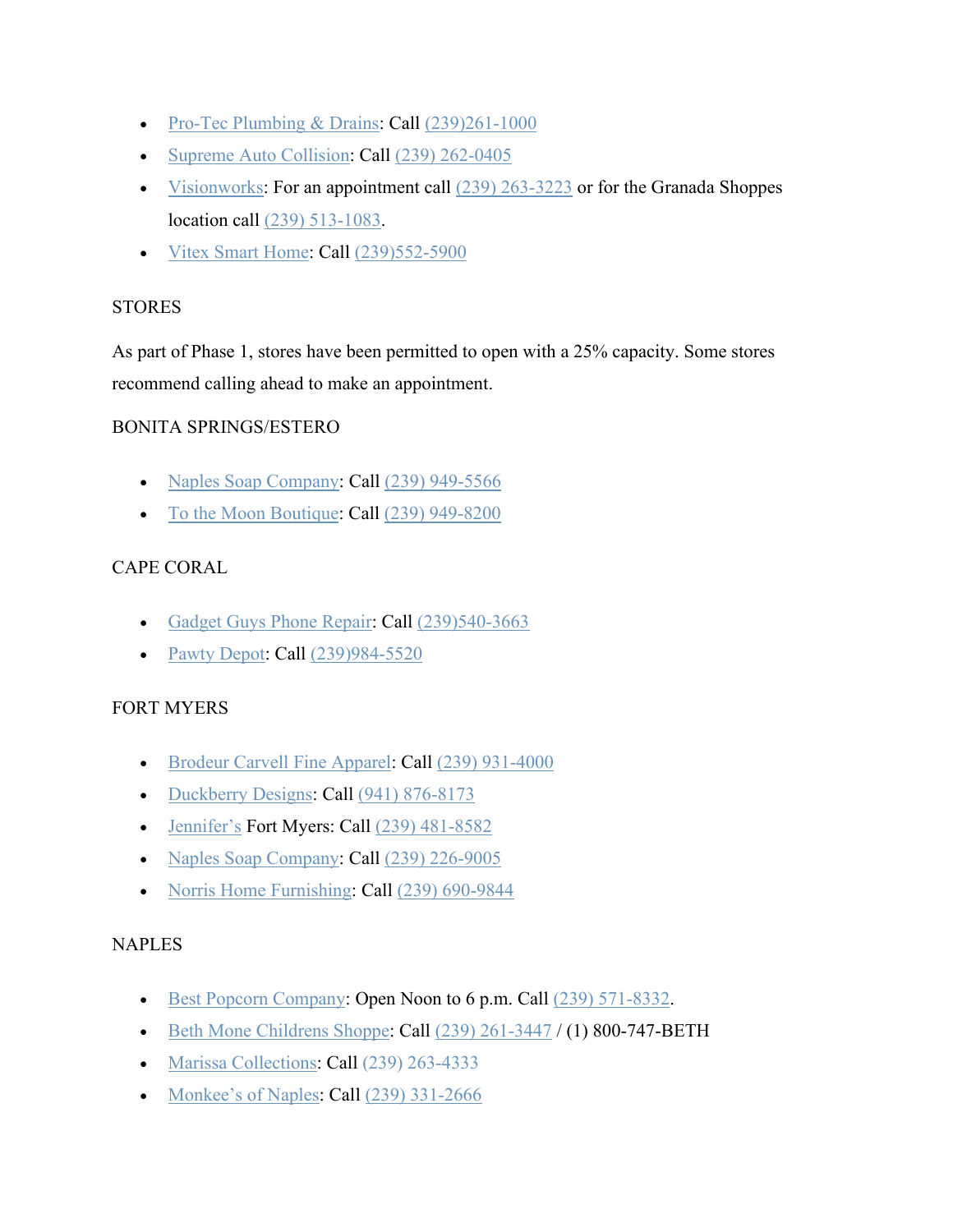- [Naples Soap Company:](https://www.naplessoap.com/) Call [\(239\) 302-6909](https://www.google.com/search?ei=LOCwXruOLcOf_QaT3bPoDA&q=naples+soap+company+5th+avenue+south&oq=naples+soap+company+5th+avenue+south&gs_lcp=CgZwc3ktYWIQAzIFCAAQzQIyBQgAEM0COgQIABBHOgIIADoGCAAQFhAeOgIIJjoECCEQClCTowFYk70BYMW-AWgAcAJ4AIABbIgBqQ2SAQQxMy41mAEAoAEBqgEHZ3dzLXdpeg&sclient=psy-ab&ved=0ahUKEwi71IrF5pvpAhXDT98KHZPuDM0Q4dUDCAw&uact=5) (5th Avenue South) or [\(239\) 352-7627](https://www.google.com/search?ei=RuCwXue5EuyI_QbNxqzoDw&q=naples+soap+company+tin+city&oq=naples+soap+company+tin+city&gs_lcp=CgZwc3ktYWIQAzICCAAyBggAEBYQHjoECAAQR1D1jgFYpZUBYPiWAWgAcAJ4AIABeIgBgQaSAQM2LjKYAQCgAQGqAQdnd3Mtd2l6&sclient=psy-ab&ved=0ahUKEwjn9KLR5pvpAhVsRN8KHU0jC_0Q4dUDCAw&uact=5) (Tin City)
- [Norris Home Furnishing:](https://www.norrisfurniture.com/) Call [\(239\) 263-0580](https://www.google.com/search?q=norris+furniture+naples&oq=norris+furniture+naples&aqs=chrome.0.0l7j69i60.2617j0j4&sourceid=chrome&ie=UTF-8)
- [Rouze Boutique:](http://shoprouze.com/) Call [\(239\) 692-8253](https://www.google.com/search?q=rouze+boutique&rlz=1C1GGGE_enUS570US571&oq=rouze+boutique&aqs=chrome..69i57.2596j0j4&sourceid=chrome&ie=UTF-8)
- [Shoe Warehouse of Naples:](https://www.shoewarehousenaples.com/) Call (239) 643-2559
- [Whispers of Naples:](https://www.whispersofnaples.com/) Call [\(239\) 403-0220](https://www.google.com/search?q=whispers+of+naples&rlz=1C1GGGE_enUS570US571&oq=whispers+o&aqs=chrome.0.69i59j69i57.2700j0j4&sourceid=chrome&ie=UTF-8)

## **WHO IS CLOSED?**

During Phase 1, restaurants and shops have been permitted to open with a 25% capacity. Most beaches and parks have reopened; gyms and salons remain closed.

## ATTRACTIONS & RECREATION

- [Alliance for the Arts](https://www.artinlee.org/) has closed until further notice.
- [Artis—Naples](https://artisnaples.org/) programming, performances, events and exhibitions have been cancelled for the Spring season.
- [Audubon's Corkscrew Swamp Sanctuary](https://corkscrew.audubon.org/) closed through at least March 30.
- [Barbara B. Mann](https://www.bbmannpah.com/) has cancelled performances for the Spring season.
- [Center for the Arts Bonita Springs,](https://www.artcenterbonita.org/) performances and events until April 3rd have been postponed.
- [Clinic for the Rehabilitation of Wildlife \(CROW\)'s](http://www.crowclinic.org/) Visitor Education Center has closed until further notice. The Wildlife Hospital will remain open during normal hours to accept and treat wildlife patients.
- [Corkscrew Swamp Sanctuary,](https://corkscrew.audubon.org/visit/plan-your-visit) the **Blair Audubon Visitor Center** and **boardwalk** are closed to the public
- [Ding Darling Wildlife Society](https://dingdarlingsociety.org/) programs, tours, and events have been cancelled until further notice.
- [Edison and Ford Winter Estates](https://www.edisonfordwinterestates.org/) will be closed until further notice.
- [Everglades Wonder Garden](https://evergladeswondergardens.com/) is closed until further notice.
- [Florida Everblades](https://www.floridaeverblades.com/en#tab_statistics-players-leaders=forwards&tab_standings-groups-leaders-conference-eastern=south&tab_standings-groups-leaders-conference-western=conference&tab_standings-groups-leaders=eastern) cancelled the remainder of the 2019-2020 Season.
- *Golisano* [Children's Museum of Naples](https://cmon.org/) has closed until further notice, however they are offering virtual learning activities.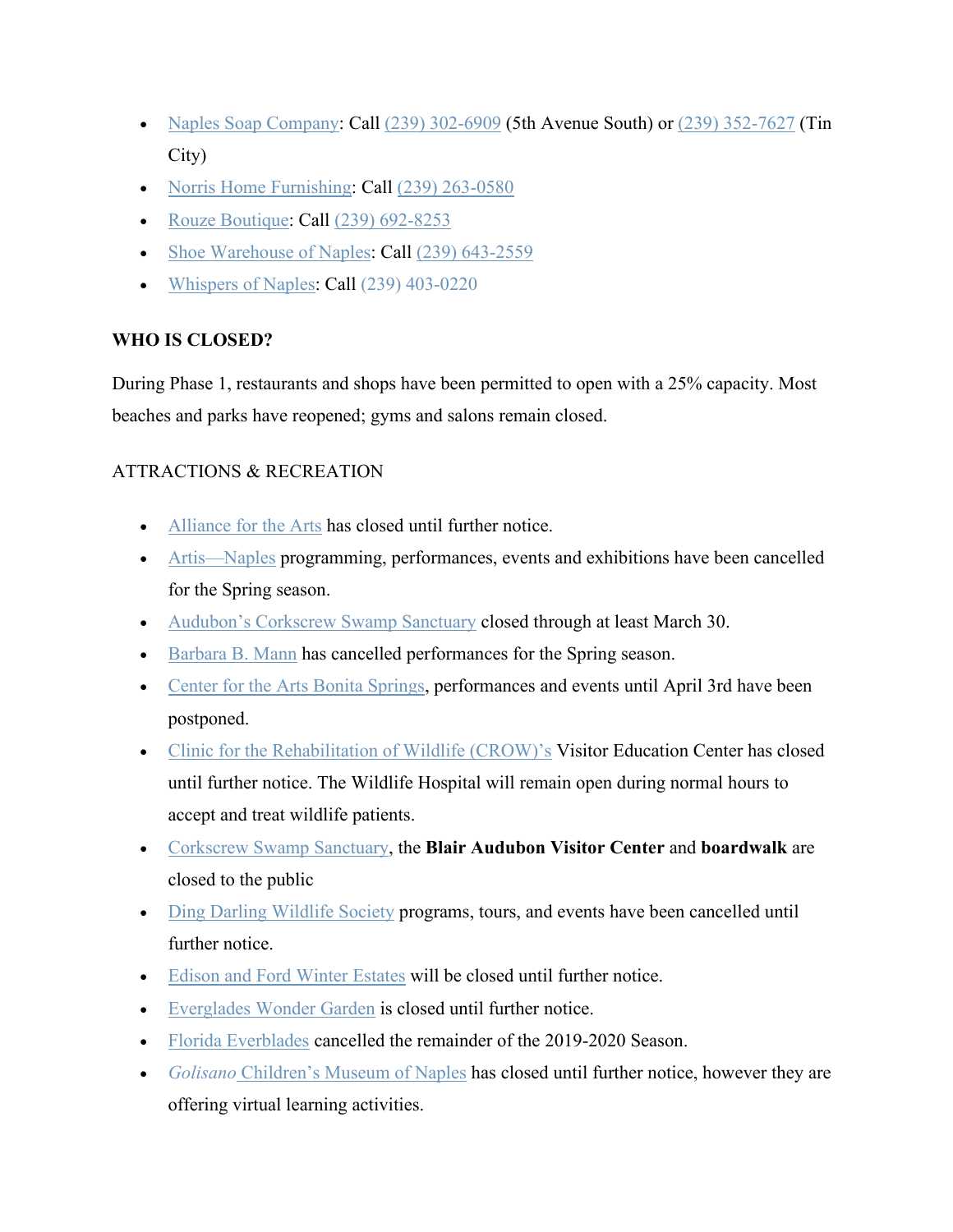- [Gulfshore Playhouse](https://www.gulfshoreplayhouse.org/update-on-programming-and-tickets/) has cancelled shows until further notice.
- [Lee County Parks:](https://www.leegov.com/covid-19)
	- o Recreation Centers, Pools, Dog Parks, Tennis Courts and Pickleball Courts are closed as of Wednesday, March 18.
	- o Programs, Organized Sports and Rentals are cancelled as of Wednesday, March 18.
- Naples Pier is closed until further notice.
- [Naples Zoo](https://www.napleszoo.org/) is closed until further notice.
- [Naples Botanical Garden](https://www.naplesgarden.org/) closed until further notice.
- [Riverside District](https://www.myriverdistrict.com/) events have been cancelled through the end of April.
- [Seminole Casino Hotel Immokalee](https://www.seminoleimmokaleecasino.com/) has closed until further notice.
- [Sidney & Berne Davis Art Center](https://www.sbdac.com/) events until May 11, 2020 have been postponed or cancelled.
- [Sun Splash Waterpark](http://sunsplashwaterpark.com/) is closed until further notice.
- [Spring Training](https://www.mlb.com/redsox/spring-training) has been cancelled for this season.
- [Tarpon Bay Explorers](https://tarponbayexplorers.com/) is closed until at least April 7th or until further notice.
- [Tween Waters Island Resort & Spa](https://tween-waters.com/) has closed until April 25th, its restaurants Old Captiva House and Crow's Nest Bar & Grille remain open for carry out.

# GYMS & FITNESS STUDIOS

• Gymnasiums and fitness centers state-wide have been ordered to close until further notice.

### MALLS

• [Waterside Shops](https://www.watersideshops.com/) will reopen Monday, May 11.

### SERVICES

### BONITA SPRINGS/ESTERO

• [The Spa at Shangri-La](http://shangrilasprings.com/spa/) has closed until further notice.